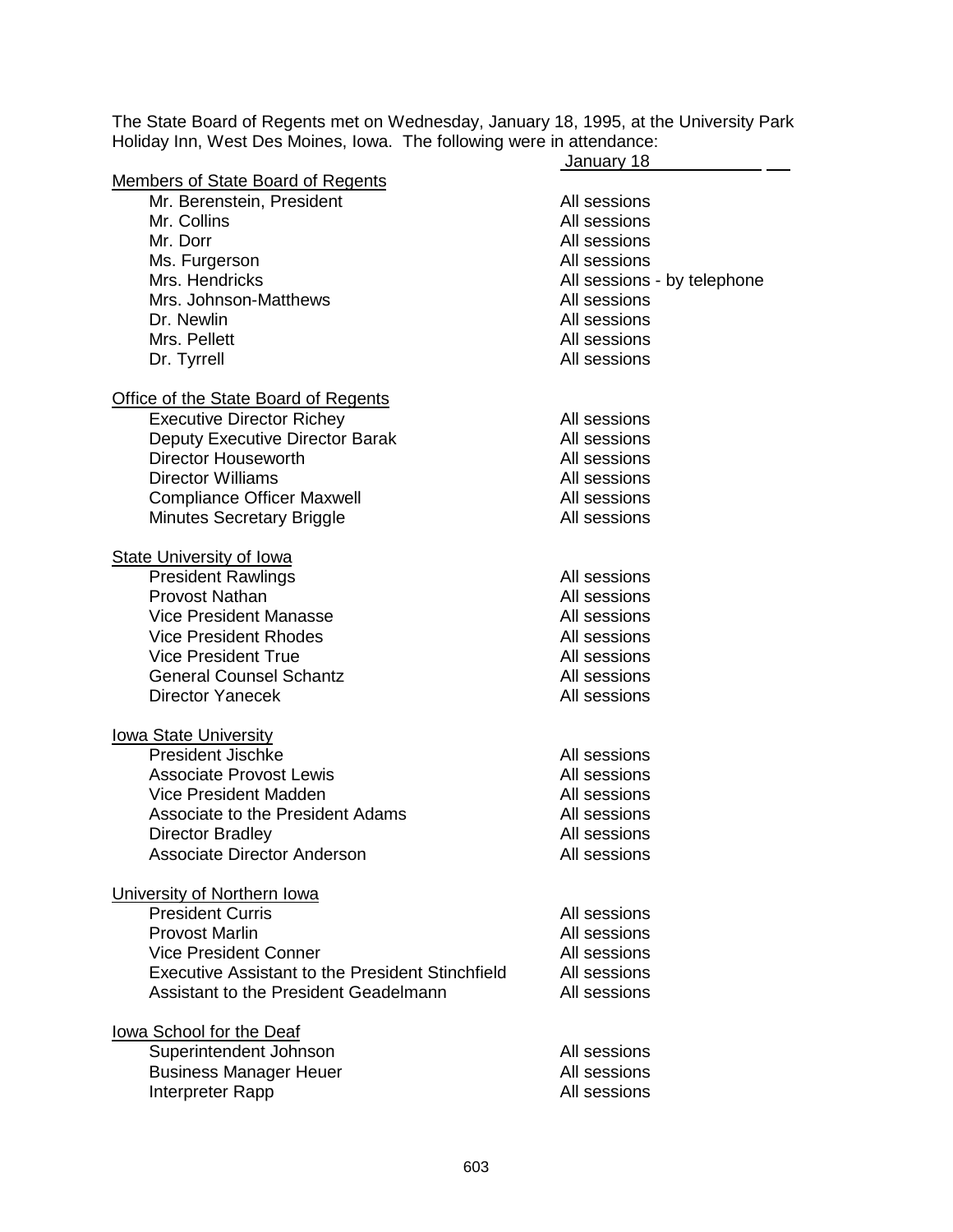## GENERAL January 18, 1995

Interpreter Reece All sessions

Iowa Braille and Sight Saving School Superintendent Thurman All sessions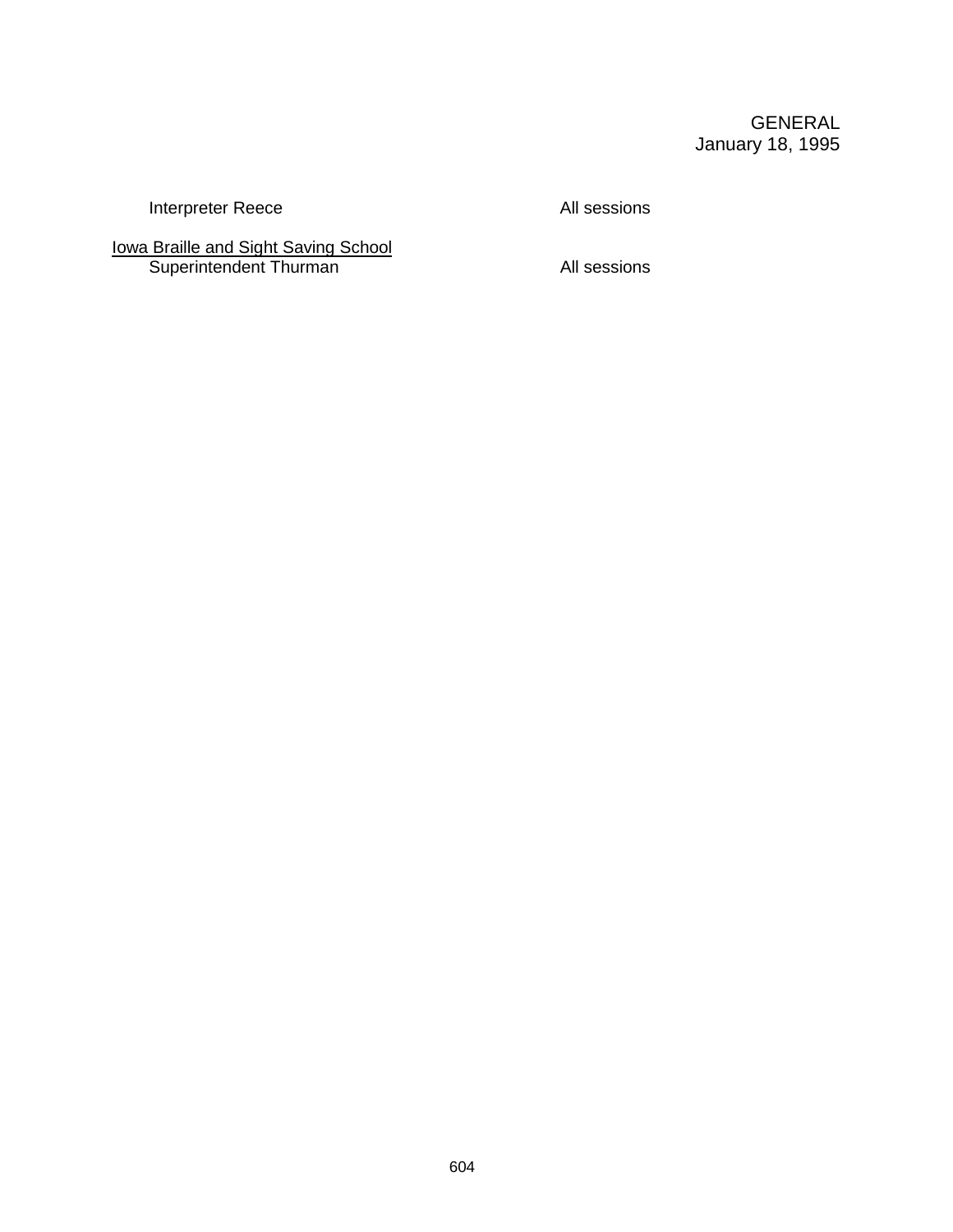GENERAL January 18, 1995

## GENERAL

The following business pertaining to general or miscellaneous business was transacted on Wednesday, January 18, 1995.

President Berenstein stated that Regent Hendricks was in attendance by telephone. He noted that the Minutes of the December 1994 Board of Regents meeting had not been completed; therefore, the December and January 1995 Minutes would be approved at the February 1995 Board of Regents meeting.

**INTERINSTITUTIONAL COMMITTEE ON EDUCATIONAL COORDINATION**. (a) Catalog Revisions for Iowa State University. The Board Office recommended the Board (1) approve the proposed 1995-97 catalog revisions for Iowa State University and (2) approve the discontinuance of the undergraduate certificate program in Agricultural Studies and the undergraduate major in Naval Science consistent with Board policy that the programs will not be terminated until after the last student enrolled has completed the requirements of the program.

The revisions were reviewed by the Board Office and the Interinstitutional Committee on Educational Coordination and were recommended for approval.

The report from Iowa State University discussed significant trends; described courses, curricula, majors, minors, or options added or dropped; listed changes in course titles, course numbers, and credits; and provided summaries of changes by collegiate unit.

Included in the proposed changes were requests to discontinue two programs: (1) the undergraduate certificate program in Agricultural Studies and (2) the undergraduate major in Naval Science.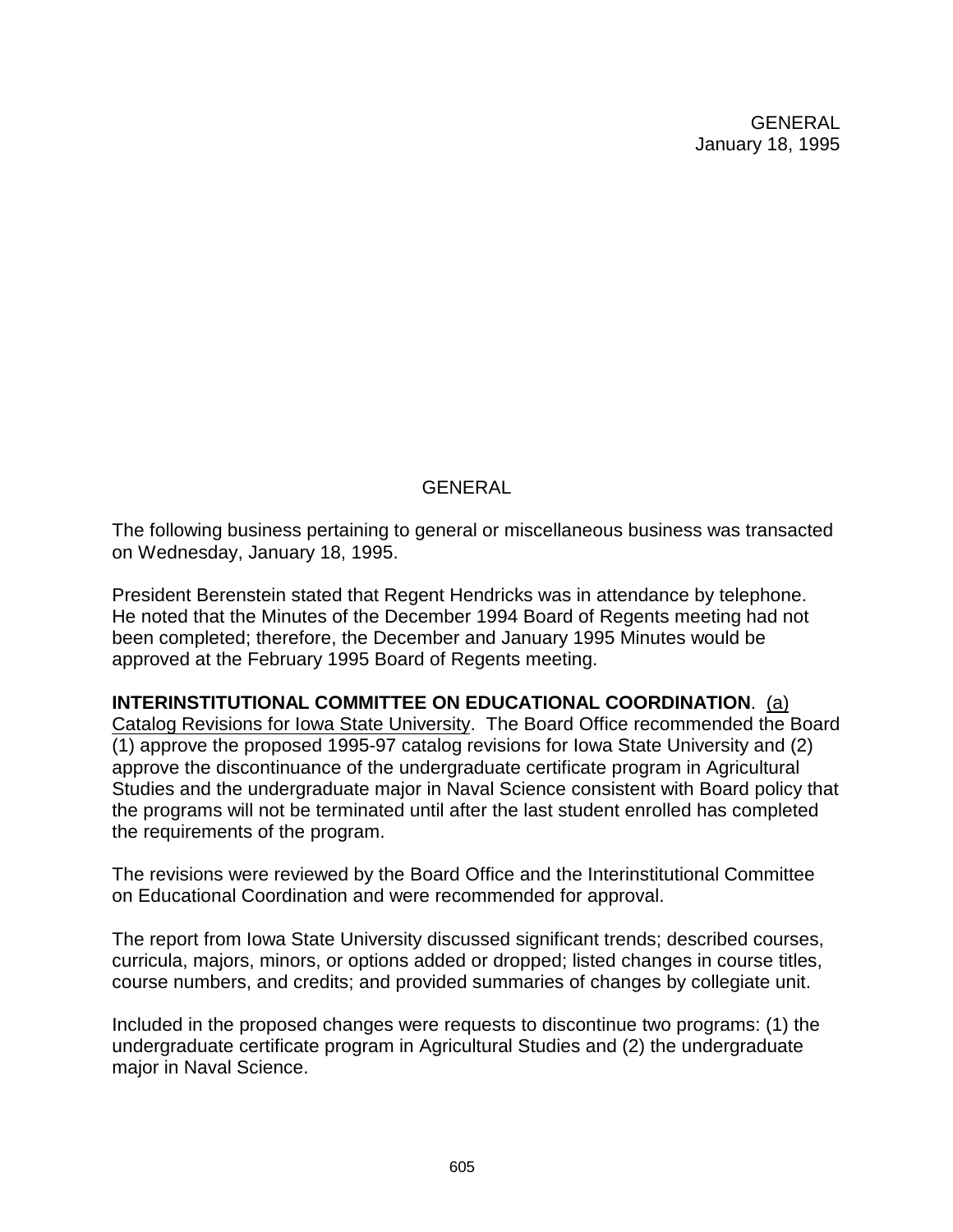Three hundred fifteen (315) courses were added and 246 were dropped. Of the new courses, 54 will be offered in alternate years, 31 were intended to help students take advantage of work opportunities in connection with their education, 7 were the result of adding separate course numbers to lab components of existing courses, 3 were orientation courses, 5 were independent study, and 5 were honors sections of existing courses.

The Board Office reported that the number of courses being added was reasonable given the nature of the changes and the normal curricula changes for an institution like Iowa State University.

Regent Dorr asked how course changes evolve, such as whether it was due to student demand or changes in a given field. Associate Provost Lewis responded that the recommended action was a result of an extensive curriculum review process, and was the product of both student requests and faculty initiatives. Iowa State University's procedure, for the most part, is that new courses are offered experimentally. Only after courses have been tried out are they proposed as continuing courses in the catalog.

Regent Dorr suggested that at some point the Board should revisit how this evolves because it could grow and mushroom without appropriate reviews.

Associate Provost Lewis responded that Iowa State University officials are very conscious of that kind of concern, and watch carefully the proposals of the deans and provost. He noted that the deans have to provide the resources for the offerings.

MOTION: Regent Furgerson moved to (1) approve the proposed 1995-97 catalog revisions for Iowa State University and (2) approve the discontinuance of the undergraduate certificate program in Agricultural Studies and the undergraduate major in Naval Science consistent with Board policy that the programs will not be terminated until after the last student enrolled has completed the requirements of the program. Regent Newlin seconded the motion. MOTION CARRIED UNANIMOUSLY.

President Berenstein asked the individuals seated at the press table to stand and introduced themselves, which they did.

**REPORT ON EFFICIENCIES AND EFFECTIVENESS EFFORTS**.The Board Office recommended the Board (1) receive the report on efficiency and effectiveness and (2)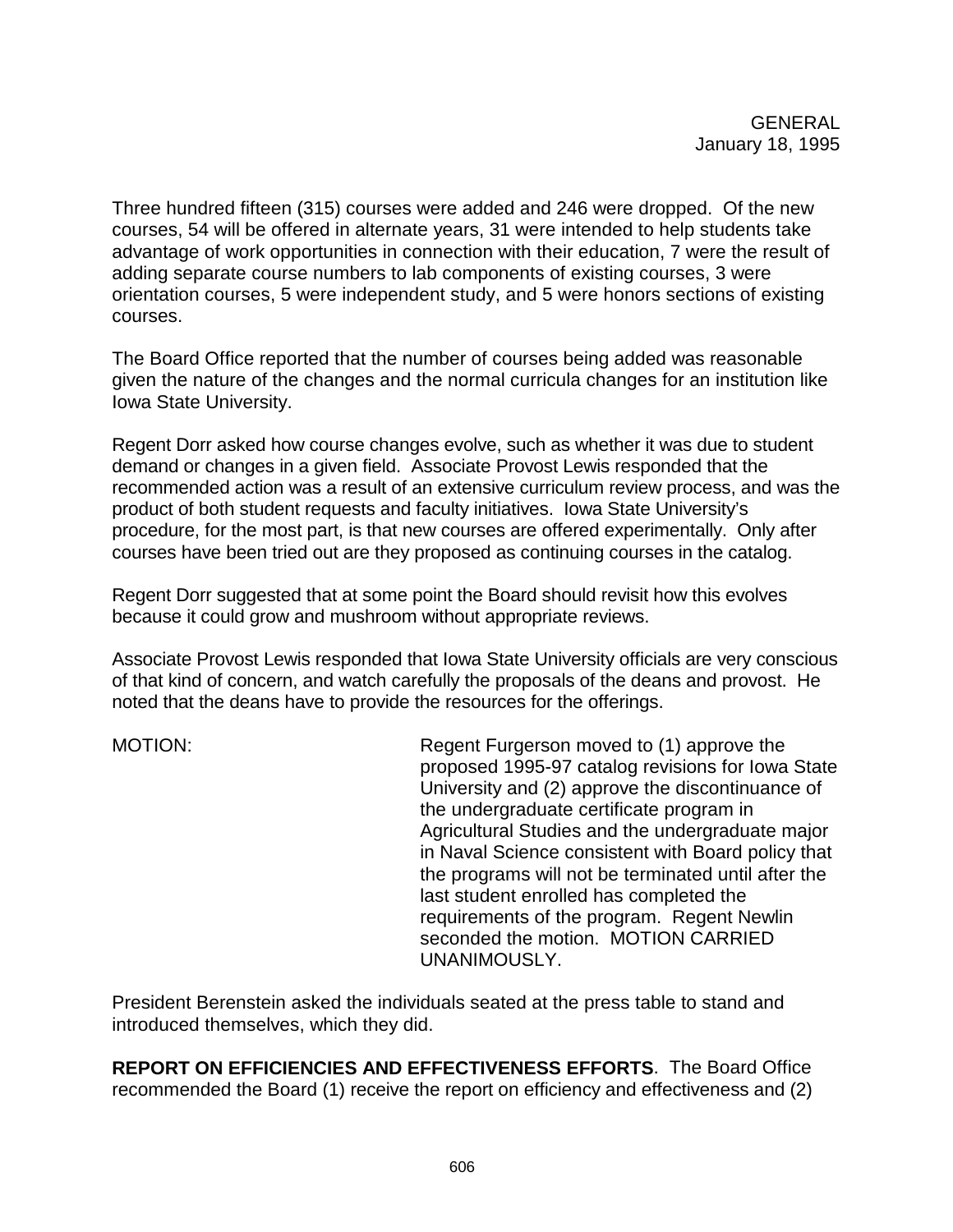direct the institutions to continue their efforts to improve efficiency and effectiveness in institutional operations and to prepare a report for submission in June 1995 along with their FY 1996 proposed operating budget.

Below are selected highlights from the reports of the Regent institutions.

#### Significant Administrative Savings

University of Iowa officials distributed a request for proposals to replace the Copy Center, which is a \$2 million a year operation, with an external provider.

Management of the University of Iowa's tenant property operation is being outsourced, resulting in the elimination of one full-time position and two part-time student positions for estimated annual savings of \$15,000.

Contract services have been used in student counseling at Iowa State University to meet increased demand which has saved approximately \$10,000 in personnel costs.

In the University of Iowa's Motor Pool, a comprehensive fleet management information system was being implemented, the cruiser bus service was being transferred to Cambus or outsourced, and leased/assigned vehicles with annual utilization of less than 8,000 miles were being analyzed.

University of Iowa officials were considering cooperation with Iowa City and Coralville on the production and distribution of water which should produce long-term water and sewer savings.

Iowa School for the Deaf has outsourced painting to Iowa State University for estimated annual savings of \$60,000. Beginning in FY 1993, electrical services at Iowa School for the Deaf were outsourced for annual savings of approximately \$34,851. An agreement with Area Education Agency 13 for audiological services at Iowa School for the Deaf resulted in cost savings of approximately \$10,000.

Purchasing at Iowa State University achieved identifiable cost savings of \$630,000 on individual acquisitions through efforts such as negotiating settlements for equipment not in compliance with performance specifications, timing bid solicitations with favorable market conditions, and using substitute products.

Iowa State University worked with the other Regent institutions to develop joint purchasing contracts for power plant chemicals, scientific equipment and supplies, and household moving services.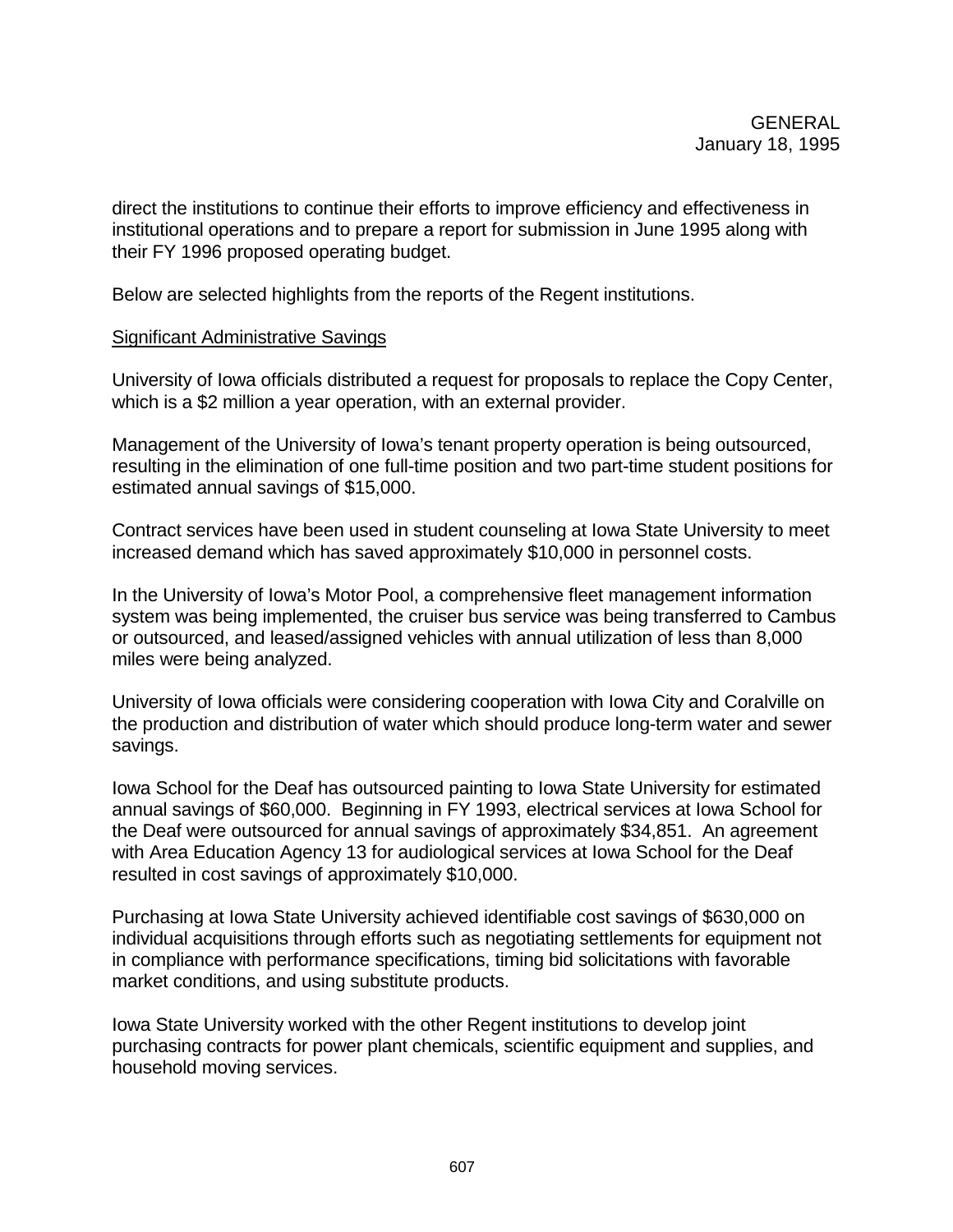Quantity discounts up to 17 percent were achieved by University of Northern Iowa through cooperative purchasing agreements with other Regent institutions and other State agencies.

Energy consumption per square foot was reduced at the University of Iowa by about 6.6 percent since FY 1989 which contributed to utility savings of \$700,000 during the past year, enabling reallocations for building repairs, maintenance and supplies.

Energy conservation improvements in Iowa State University 's College of Veterinary Medicine Building were expected to reduce utility costs by \$700,000 per year.

By modifying the co-generation facility at the University of Northern Iowa so more alternative fuels could be used, the power plant has become more efficient and air emissions have been reduced.

The five-year conversion of the general ledger system at the University of Iowa was completed and in operation on July 1, 1993, and the budgeting process was changed from manual to electronic.

Budget transfers within major administrative units at Iowa State University are now processed electronically, eliminating the need to process paper transfers and key data into the central accounting system. An accounting team at Iowa State University has reduced the cycle time for processing a major portion of correction vouchers by 91 percent and reduced the processing costs from \$5.05 per correction voucher to \$0.48. Gifts received by Iowa State University's Alumni Association are deposited on the same day they are received which has increased interest earnings.

Iowa State University participated in a National Association of College and University Business Officers (NACUBO) benchmarking project and estimated savings of \$200,000 from implementing the best practices from other institutions.

A facilities planning and management team at Iowa State University has reduced the material reorder process time from 20 days to 5 days.

Organizational reviews were completed at the University of Iowa with the assistance of Deloitte and Touche for General Stores, Laundry Service, and Motor Pool operations. Improvements taken or in progress for General Stores at the University of Iowa include reducing inventory by eliminating slow moving items and expanding the stockless order program, modernizing inventory management and order placement systems, combining similar functions of Physical Plant Stores with General Stores, and consolidating delivery routes.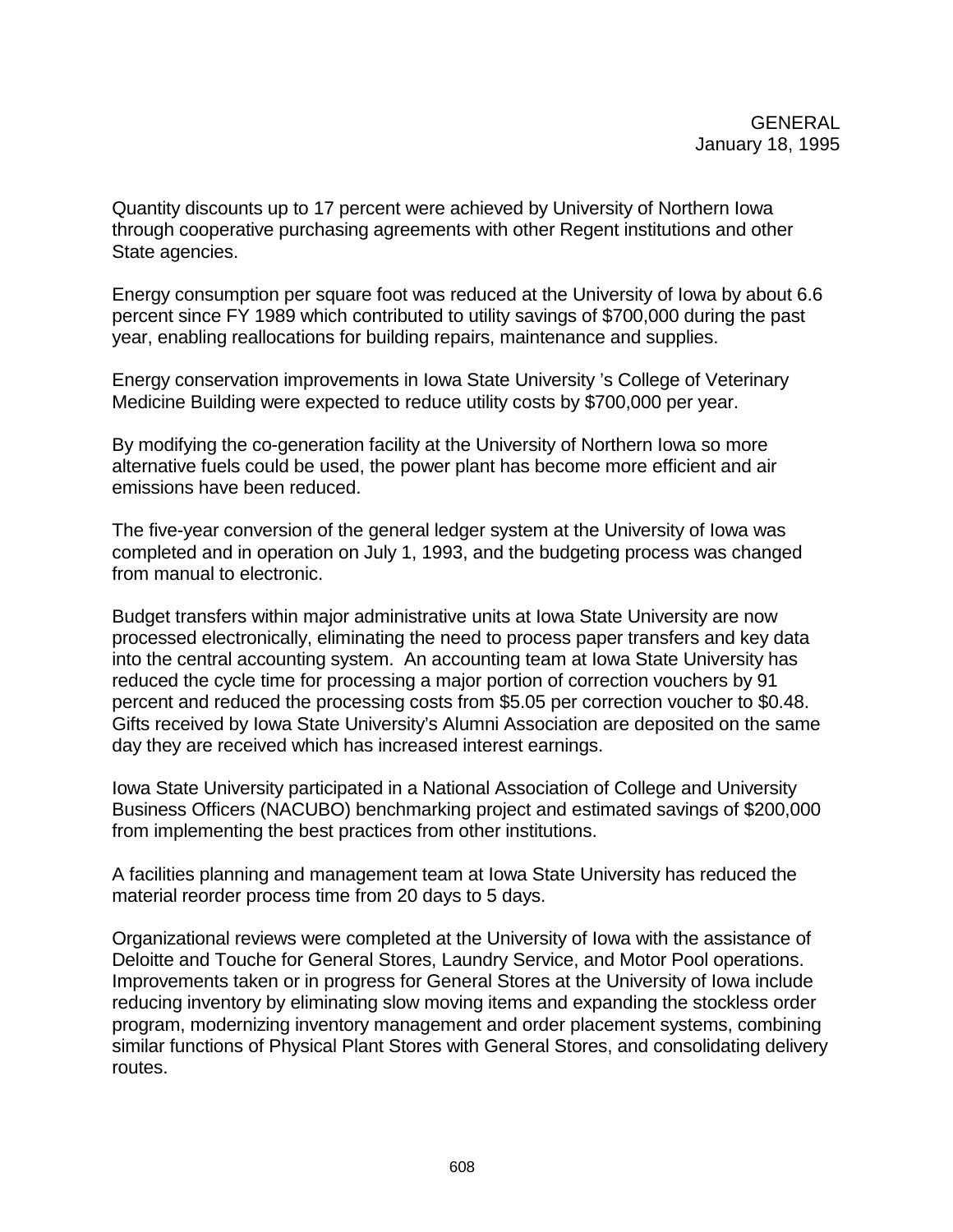Actions taken in Laundry Services at the University of Iowa included developing a plant replacement plan, refining the costing model and redesigning pricing policies, and creating a hospital/laundry team to reengineer the linen process.

The Health Protection Office at the University of Iowa expanded micromanagement of over 40 radioactive waste streams resulting in disposal cost savings of \$90,000.

The University of Iowa's College of Dentistry eliminated a senior administrative position by restructuring its administrative organization.

Campus mail and ADP bulk mail were integrated at the University of Iowa into a single organization which allows the university to receive discounts for presorting and metering mail and achieve economies of scale for total annual savings estimated at \$500,000.

Coordination between State and Federal relations at Iowa State University was improved and savings of \$60,000 was achieved through the merger of the Office of Federal Relations and the Office of State Relations.

Iowa State University's University Museums, Iowa State Center, and WOI AM/FM began reporting to the Vice President for External Affairs on July 1, 1994, in an effort to increase effective programming for internal and external audiences and to create a synergistic relationship between external affairs units.

In consideration of the changing health care environment where cost-cutting and improved processes will be required, the University of Iowa's Department of Pathology consolidated laboratory/budgetary units, redefined job positions, reduced primary supervisory positions and supervisor/production positions for a 10 percent staff reduction and savings of \$555,946.

Local area computer networks were being installed in each of the 107 Iowa State University Extension field offices which will improve staff productivity, increase the speed of communication, reduce paper, and make Iowa State University Extension bulletins and other publications available electronically in the future.

On-line ISU, which is available on the Internet, was created by University Relations to provide information about class offerings, research and job opportunities, university news, campus events, and individual department and unit news.

Magnetic strip identification cards are used at the University of Northern Iowa for Athletic All Sports Passes which has decreased part-time personnel costs. A computerized parking permit and citation system was implemented by University of Northern Iowa to reduce labor intensive data entry.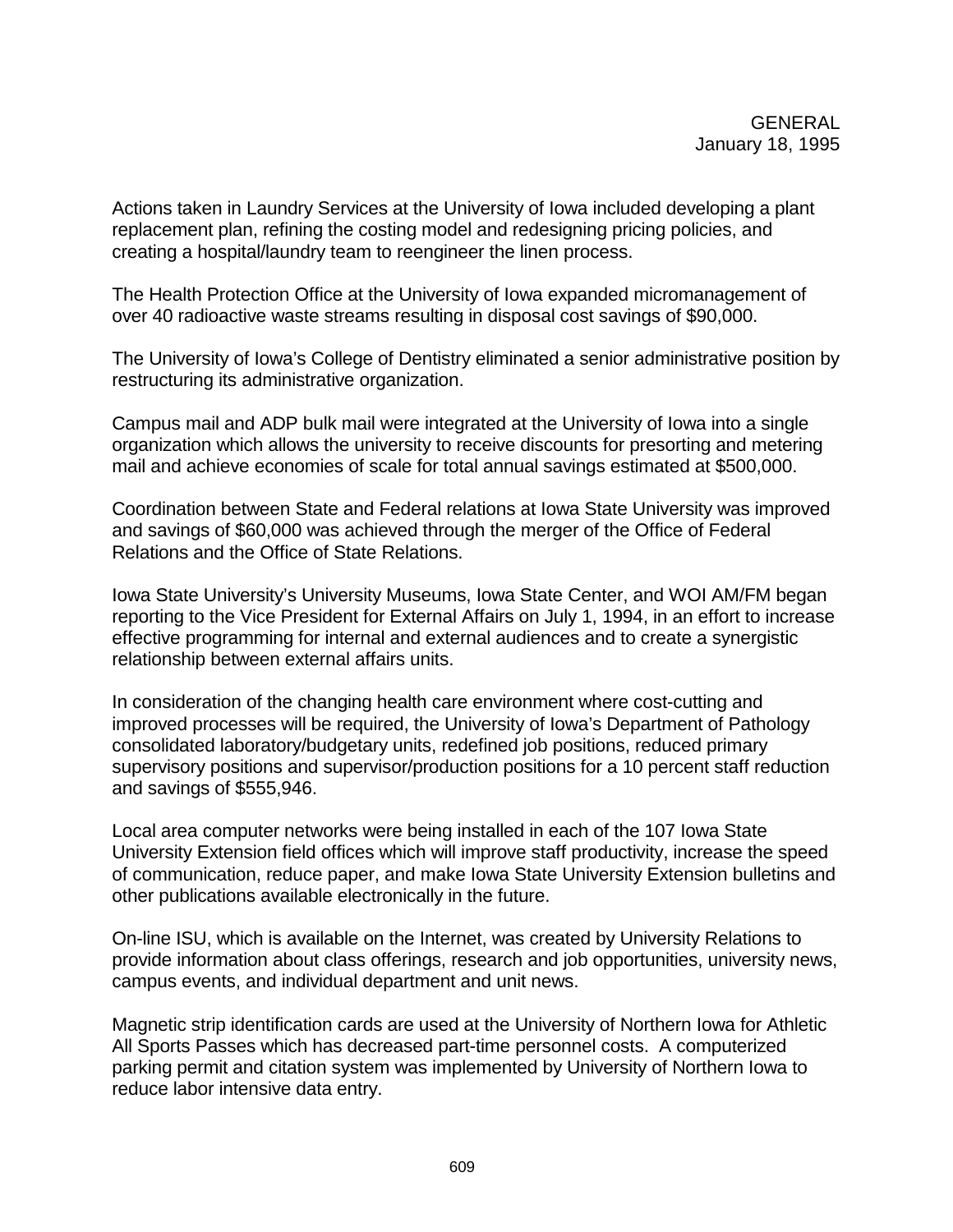By putting the University of Northern Iowa campus supply catalog on INFOSYS users have immediate access to current prices and several thousand dollars are saved annually in printing and distribution costs.

Savings were achieved by Iowa Braille and Sight Saving School through changing the long distance carrier to ICN.

Staff hours and publication costs have been reduced at the University of Northern Iowa by adding new sections to INFOSYS, the campus-wide, electronic information system.

The University of Iowa ranks best among its peer institutions in executive/administrator efficiency with the percent of executive/administrators to total staff at 2.99 percent (including the hospital) compared to the peer average of 4.8 percent.

*U.S. News and World Report* ranks the University of Northern Iowa as one of the most efficient institutions among 119 Midwest colleges and universities and cites the institution as a "best value" among Midwest regional universities.University of Northern Iowa has received one of twenty certificates of achievement for excellence in financial reporting given nationally by the Government Finance Officers Association for the U.S. and Canada.

University of Iowa's College of Medicine has refurbished sterilizers (autoclaves) for savings of about \$135,000 and reused cold rooms from the Microbiology remodeling project.

The Iowa State Center at Iowa State University has produced savings of \$131,500 by upgrading and automating utility controls, reviewing insurance providers, and upgrading computers in the marketing department.

Iowa State University's Alumni Association canceled maintenance and support contracts for computer workstations and has purchased services as needed for savings of about \$29,000 per year.

A University of Iowa bond issue was refunded with present value savings of \$1.75 million.

Operations and maintenance costs at the University of Northern Iowa have been reduced by cross-training craft personnel and using contractors.

A large group of volunteers were trained nationwide for University of Northern Iowa's current capital campaign instead of hiring additional personnel.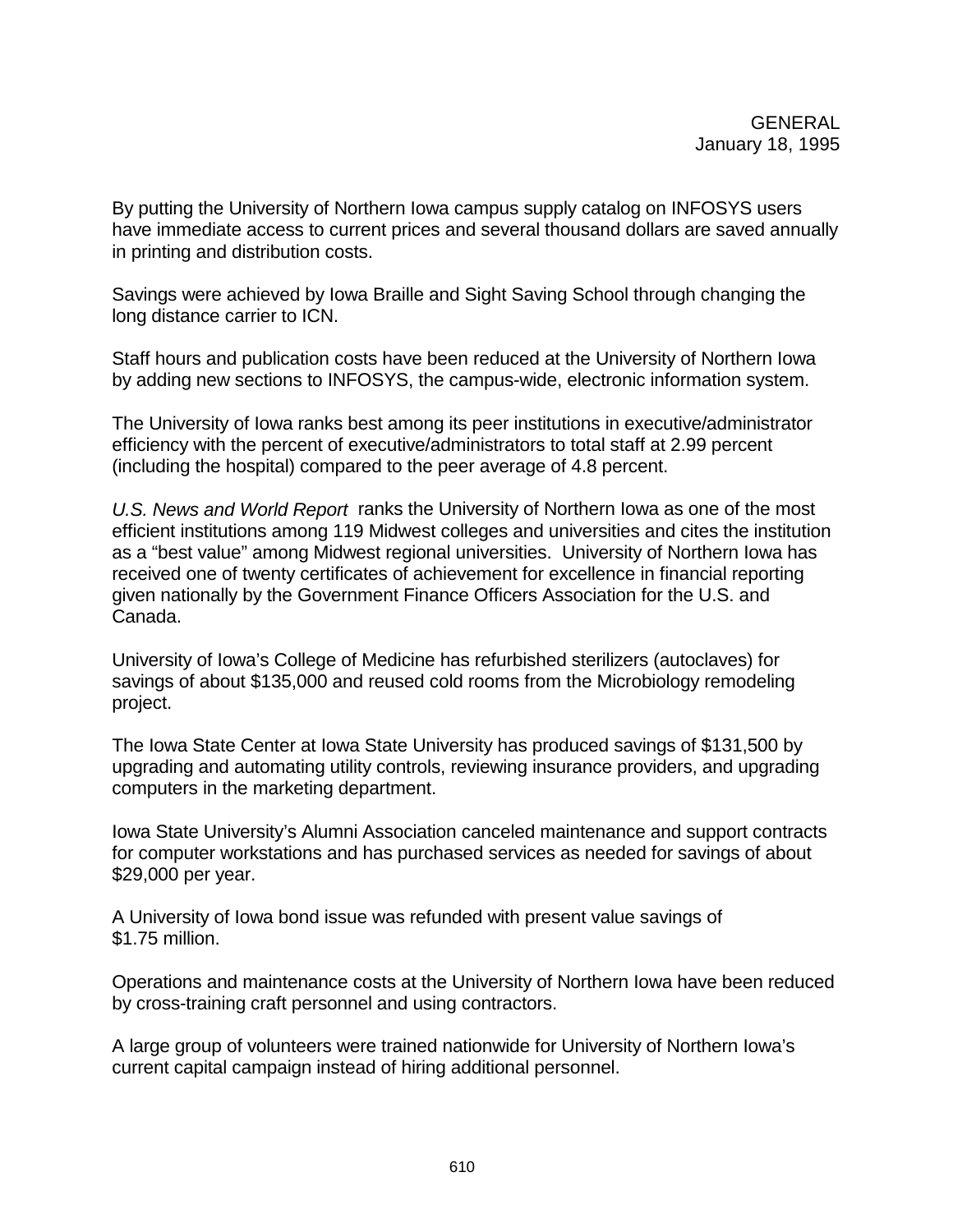Numerous additional efficiencies were achieved through elimination or reorganization of academic programs; improvements of instruction, research and student services; faculty productivity; strategic planning; private fund raising; and, TQM efforts. Information on those efforts were included in the institutional reports, which are on file in the Board of Regents Office.

President Curris said he felt very good about what the University of Northern Iowa has been able to achieve while enhancing effectiveness. He said they could achieve greater effectiveness but it would be more difficult to achieve greater efficiencies. University officials focus their attention where the money is. He was proud of the many accomplishments they had been able to achieve. There has been an investment in technology as well as a streamlining of administrative processes.

President Jischke stated the report detailed a large number of efficiencies that had been effected at Iowa State University which they try to do systematically every year, guided by the strategic plan and budget process. Every year university officials determine the highest institutional priorities and invest the resources they have available into those priority areas. Over the last 6 years Iowa State University has reallocated \$40 million from lower to higher priorities. He said it is a systemic process which will continue. It will call for their continued effort and they reallocate to achieve greater effectiveness.

President Rawlings stated the report prepared by the Board Office provided the details of the University of Iowa's efforts. He noted the following three items, in particular. With regard to energy consumption per square foot, he said \$700,000 in expenses had been reduced in the last year. He gave credit to physical plant officials and to Vice President True's office. The 5-year conversion of the general ledger system moved budgeting from a manual to an automated process. He said this was a huge effort on the campus. He referenced the statement in the docket memo that indicated the University of Iowa's rates for executive efficiency of administrators was the best in the country among comparable universities. The University of Iowa has the lowest ratio of executive administrative types in relation to the size of the total staff. He noted that Peat Marwick officials a few years ago indicated that the University of Iowa was underadministered.

Regent Tyrrell noted that in the recent past the Regents received a very encouraging report from the Pathology Department concerning its consolidating and cost-cutting efforts.

President Rawlings responded that the example was now being followed in other departments of the College of Medicine. He said the universities must change the way they do their business. The University of Iowa has had some very strong leadership in reducing the amount of staff by a high percentage. He said the efforts vary from department to department and he had not yet received the results from other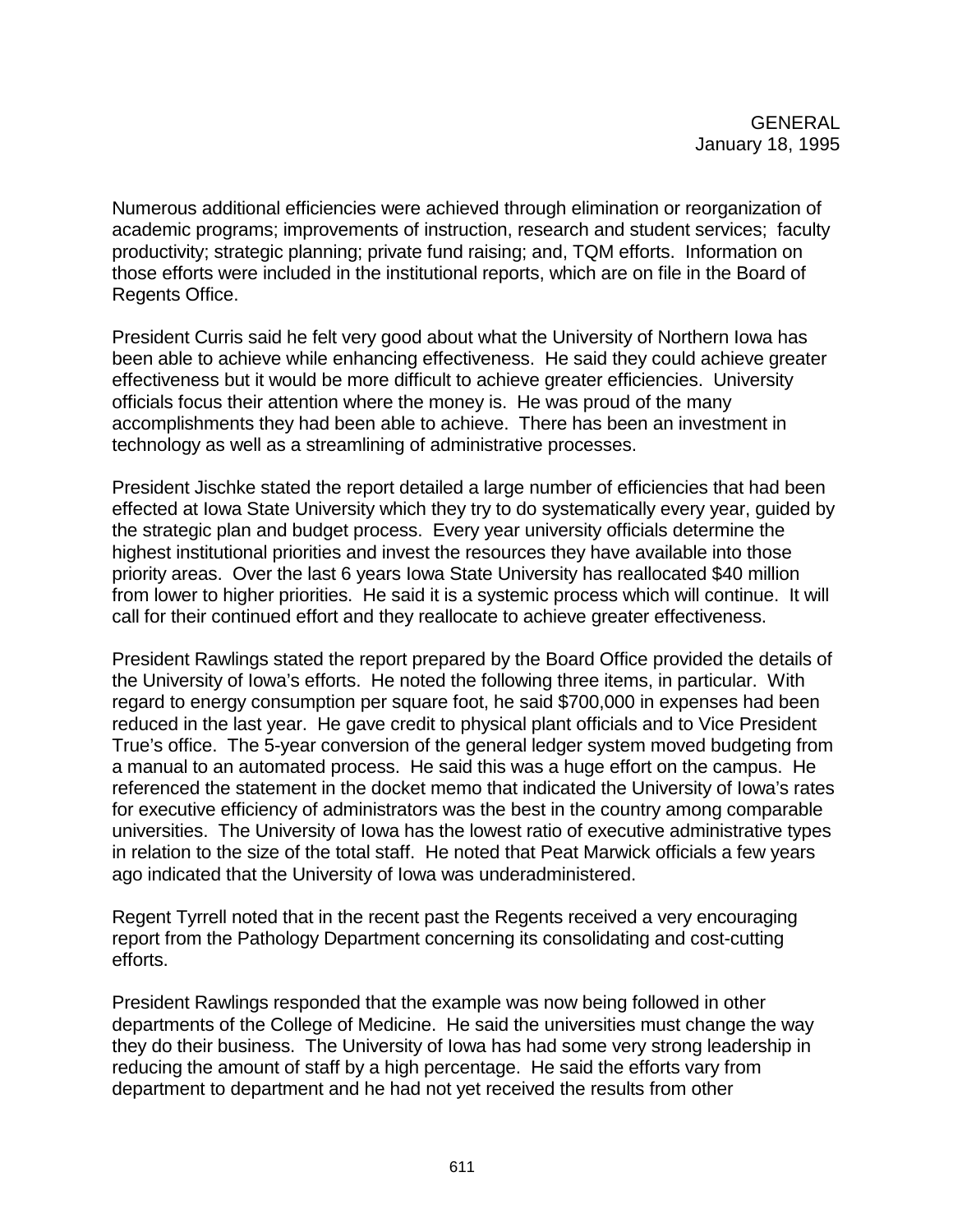departments. He emphasized that Vice President True led a great part of the effort to cut costs and restructure activities.

Superintendent Thurman said he believed this process had been very valuable for Iowa Braille and Sight Saving School. It was becoming a more focused institution. Last year school officials performed an extensive program review with an emphasis on the secondary school. He said progress has been good to this point but he did not anticipate any areas where they would be able to achieve extensive reallocation in the future. While they will not be able to do a lot of reallocation, they will be more effective and efficient in what they do and how they do it. One of the initiatives will be technology. School officials have been blessed by being in the Regent system. They have been able to "borrow" Richard Varn, University of Northern Iowa, who serves as a consultant to the school in the area of technology.

Superintendent Johnson stated that the Board Office had summarized the efforts of Iowa School for the Deaf very well. He was satisfied with the efforts that had taken place to date. There were some areas of the school in which they found there were no additional efficiencies that could be achieved. School officials were looking at other areas and would continue to do so.

Regent Tyrrell asked about the savings attributed to outsourcing electrical services in the amount of \$35,000. Superintendent Johnson responded that when the staff person in that position went on leave, school officials asked Iowa State University for assistance in reviewing the school's needs for electrical services. The school now contracts for those services on an as-needed basis. The savings were in the area of the staff member's salary.

Regent Newlin asked about the savings with regard to outsourcing painting services. Superintendent Johnson responded that Iowa School for the Deaf previously had contracts for painting services. Iowa State University personnel were able to develop contracts and let bids in a manner in which they were able to achieve reduced prices.

Regent Dorr said this was an excellent report in terms of maintaining a focus on these areas. He asked if there were measurable objectives with goals, etc. The Regents should determine if this was worth the time it takes to continue to put the report together and whether they were making progress.

Mr. Richey responded that institutional officials provide extensive reports when they come in with their budgets. There has to be an institutional plan in advance as to how various activities will be financed. He said in that sense, these efforts were being done according to a specific plan. The strategic plan identifies priorities year-round.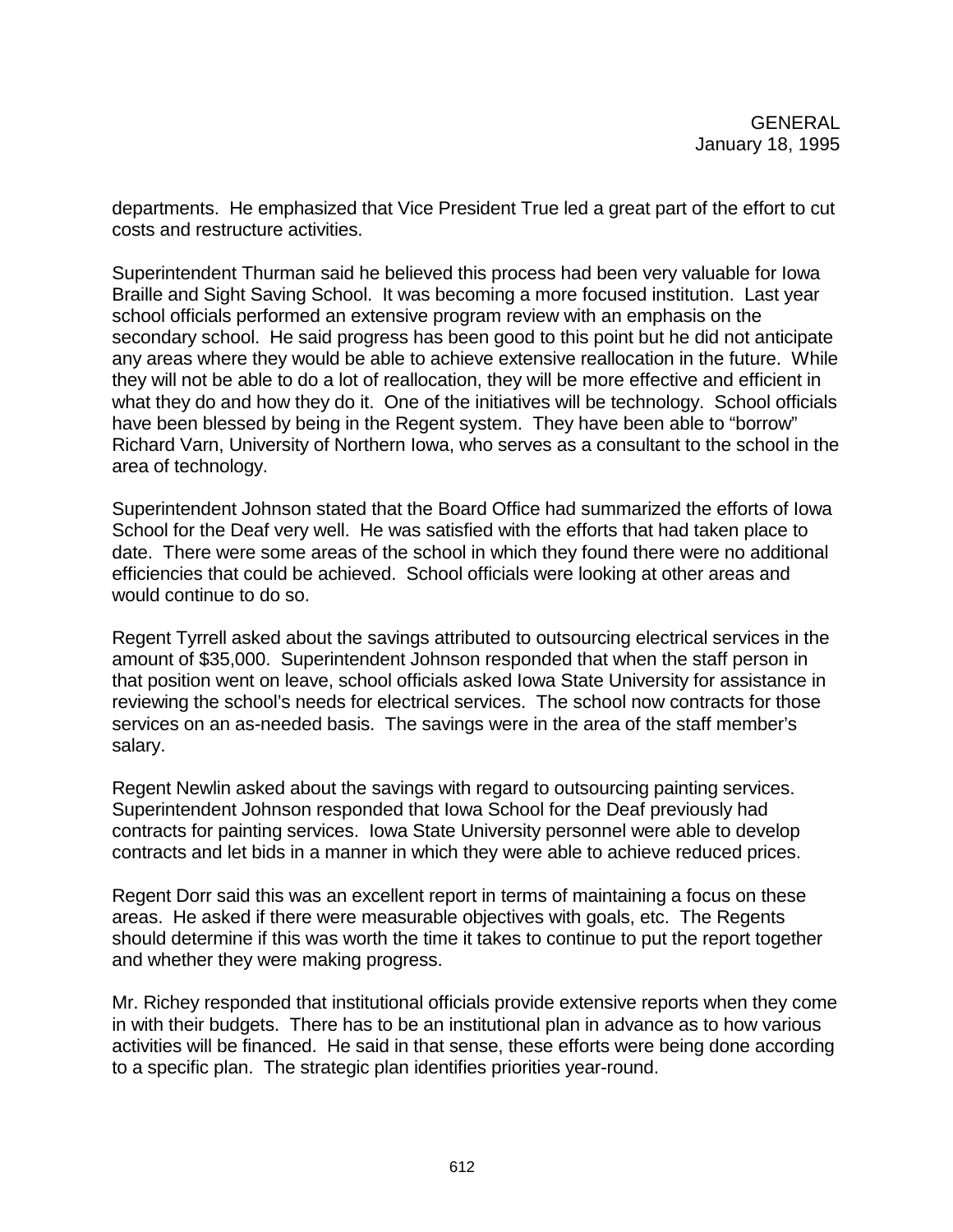Regent Dorr stated that President Rawlings had pointed out the administrator efficiency ratio obtained at the University of Iowa. He asked if that was an attainable goal at the other institutions and whether there was a way to clearly identify the goal with objective measurements so they have a clearer picture whether these efficiencies were being obtained.

Mr. Richey responded that the Board Office could review the possibilities with the institutions when they come forward in the summer with their budgets.

ACTION: President Berenstein stated the Board, by general consent, (1) received the report on efficiency and effectiveness and (2) directed the institutions to continue their efforts to improve efficiency and effectiveness in institutional operations and to prepare a report for submission in June 1995 along with their FY 1996 proposed operating budget.

**REPORT ON LEGISLATIVE SESSION AND GOVERNOR'S RECOMMENDATIONS**. The Board Office recommended the Board (1) receive information on the Governor's FY 1996 and FY 1997 budget recommendations and the Regents FY 1995 legislative program, and (2) approve appropriations bill language regarding National Advanced Driving Simulator.

The Governor recommended \$4.0 million in incremental operating appropriations (an increase of 0.8 percent) for the Regent institutions in FY 1996 after adjustments for the Governor's Family Opportunity Plan and Insurance Education Program, and \$3.4 million in incremental appropriations (an increase of 0.6 percent) in FY 1997.

The Governor's recommended FY 1996 increase of 0.8 percent for the Regent institutions compared with 5.7 percent for K-12, 10 percent for the Iowa Tuition Grant Program and 2.6 percent for the community colleges. The Regents appropriation will rise when the Governor makes salary recommendations.

The FY 1995 base appropriation was reduced by \$612,000 for the Governor's Family Opportunity Plan which will finance new initiatives (such as tax reductions) that were included in the Governor's budget. The FY 1995 base appropriation was further reduced by \$695,491 to encourage institutions to educate employees to opt for a lower cost health insurance program (Plan III at an 80-20 percent co-insurance instead of Plan II at a 90 percent -10 percent co-insurance).

Increases in operating appropriations for the Regent institutions of \$5.3 million in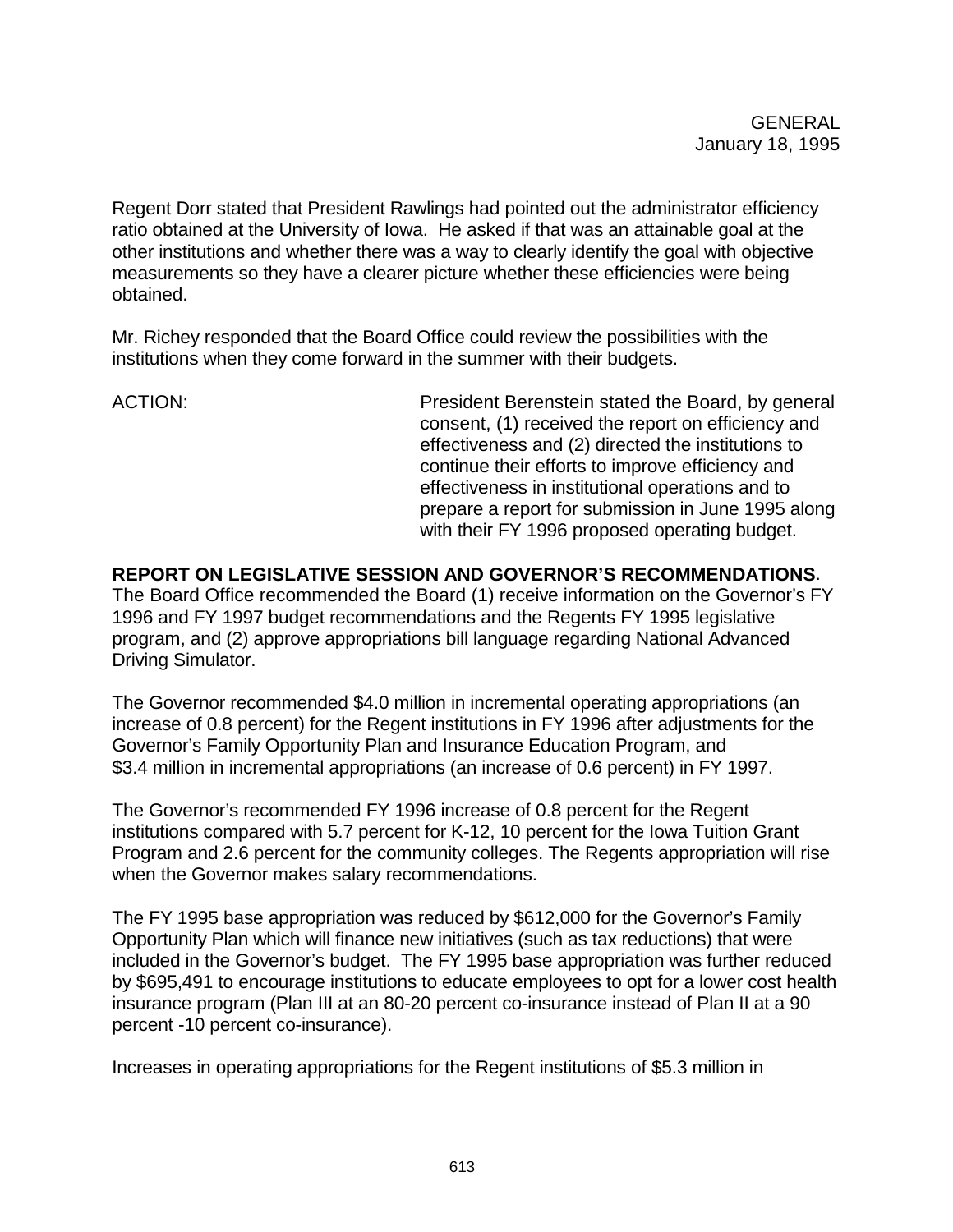FY 1996 and \$3.4 million in FY 1997 were recommended. The Governor's recommended increases for FY 1996 and FY 1997 were as follows:

#### **Salary Annualization**

|                               | FY 1996     | ∣997 |
|-------------------------------|-------------|------|
| University of Iowa            | \$1,137,125 | \$0  |
| <b>Iowa State University</b>  | 606,169     |      |
| University of Northern Iowa   | 186,000     | Ω    |
| Iowa School for the Deaf      | 37,128      | 0    |
| Iowa Braille and Sight Saving | 27,786      | 0    |
| Total                         | \$1.994.208 | \$0  |

The Board's FY 1996 request for salary annualization was fully funded.

#### Library Inflation

|                              | FY 1996   | FY 1997   |
|------------------------------|-----------|-----------|
| University of Iowa           | \$273,600 | \$400,000 |
| <b>Iowa State University</b> | 412,400   | 324,400   |
| University of Northern Iowa  | 99,000    | 108,000   |
| Total                        | \$785,000 | \$832,400 |

Approximately 75 percent of the Board's FY 1996 and FY 1997 request for an 8.5 percent increase in library inflation was recommended to address this critical need at the universities. No additional funding was recommended to cover general price inflation for goods, services or equipment.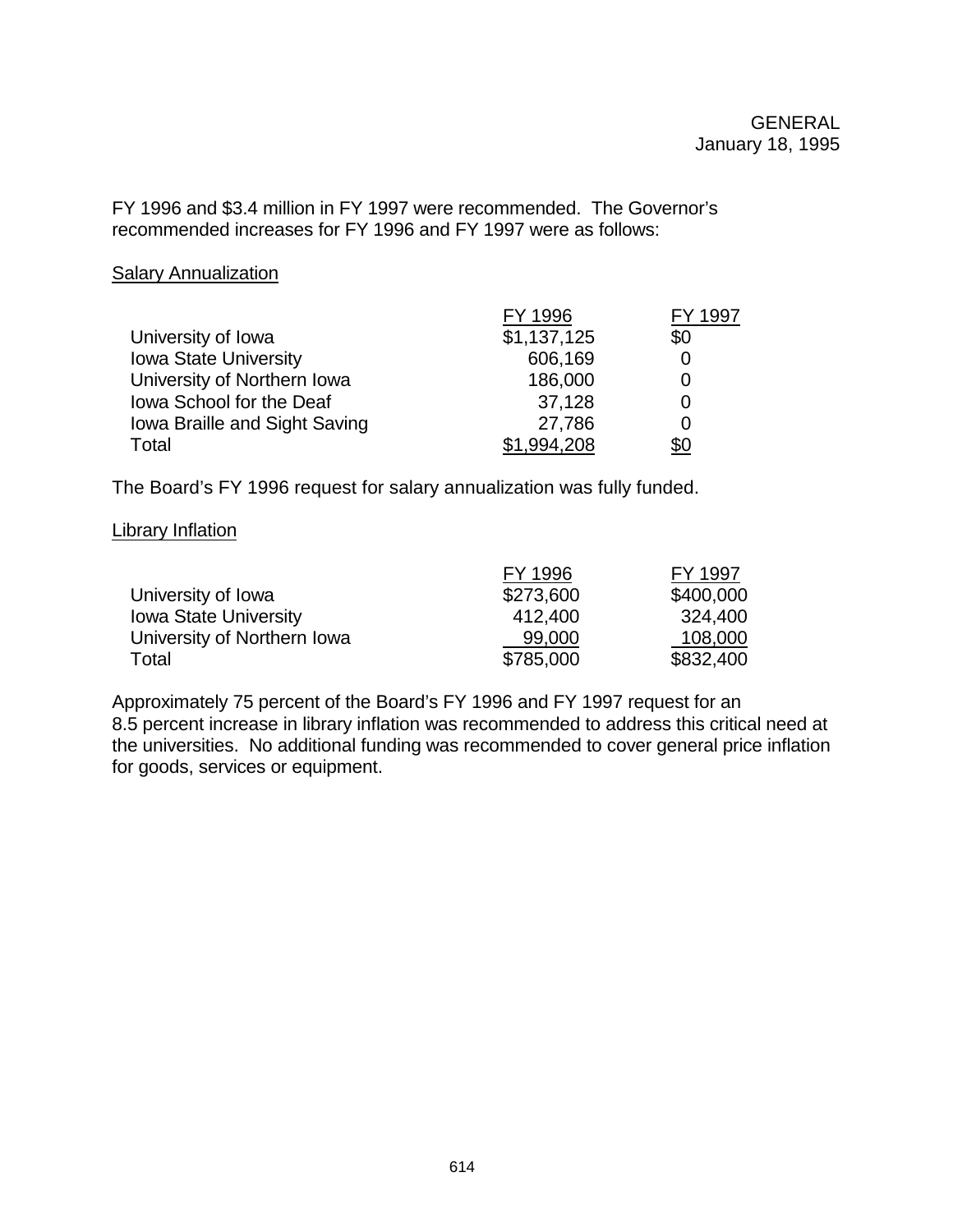## Opening New Buildings

|                              | FY 1996   | FY 1997   |
|------------------------------|-----------|-----------|
| University of Iowa           | \$60,000  | \$220,000 |
| <b>Iowa State University</b> | 104.272   |           |
| University of Northern Iowa  | 164,000   | 51,000    |
| Total                        | \$328,272 | \$271,000 |

Partial funding was recommended for operating expenses of newly-opened facilities (\$328,272 of \$633,528 requested in FY 1996).

#### Undergraduate Education/Freshmen and Minority Retention

|                              | FY 1996   | FY 1997 |
|------------------------------|-----------|---------|
| University of Iowa           | \$300,000 | \$0     |
| <b>Iowa State University</b> | 300,000   |         |
| University of Northern Iowa  | 200,000   |         |
| Total                        | \$800,000 | \$0     |

Funding of \$800,000 was recommended in FY 1996 at each of the universities for freshmen and minority retention efforts. The Regent request was for \$1,800,000 FY 1996 and \$1,450,000 in FY 1997.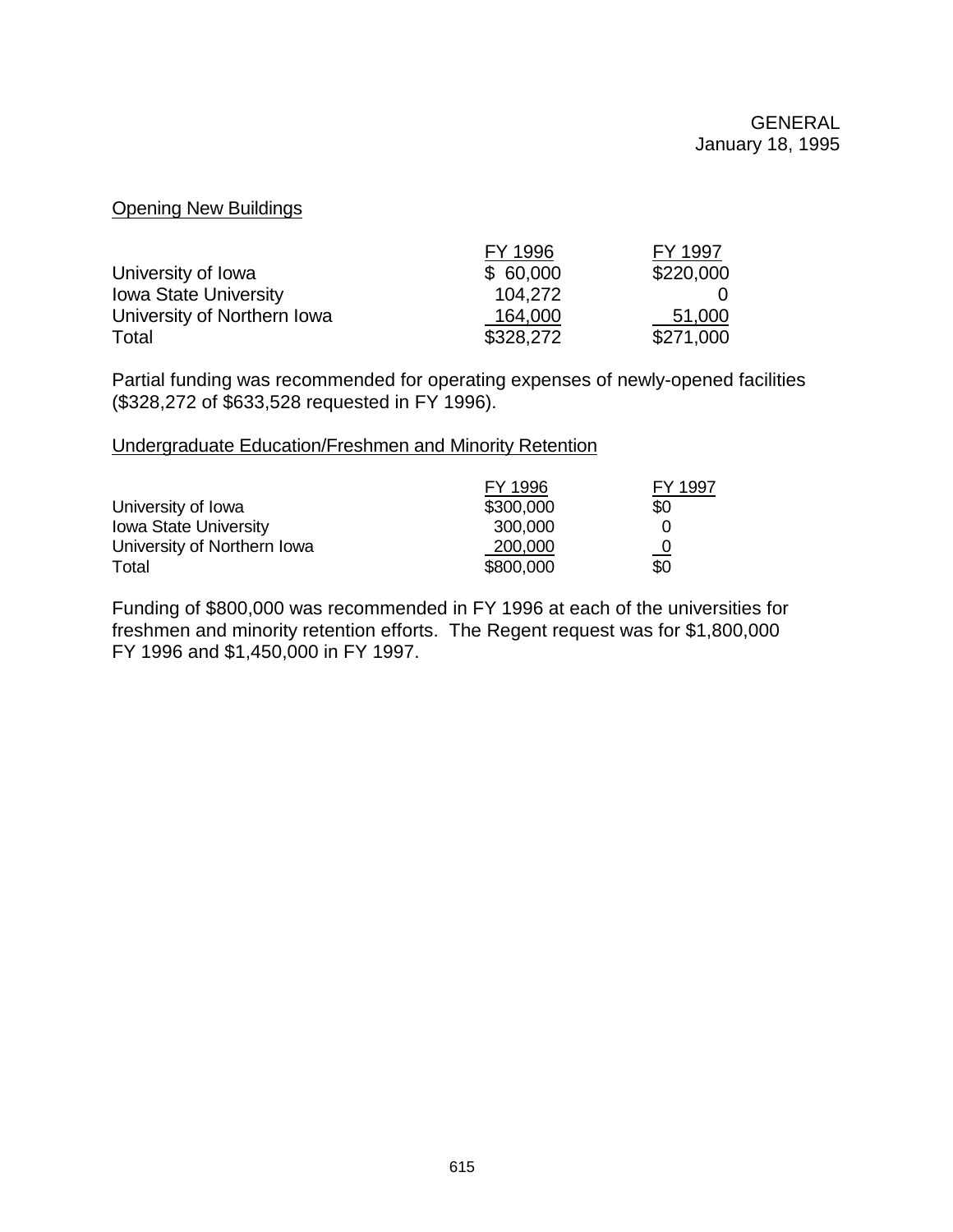#### Institutional Initiatives

Funding was recommended for the following institutional initiatives:

|                                             | FY 1996                   | FY 1997               |
|---------------------------------------------|---------------------------|-----------------------|
| University of Iowa                          |                           |                       |
| <b>Graduate Assistants</b>                  | 350,000<br>\$             | 350,000<br>\$         |
| <b>Primary Health Care</b>                  | 160,000                   | 170,000               |
| <b>National Advanced Driving Simulator</b>  | 326,347                   | 534,000               |
| <b>Advanced Drug Development</b>            | $-136,481$                | $-26,560$             |
| <b>Total - SUI</b>                          | \$ 699,866                | \$1,027,440           |
| <b>Iowa State University*</b>               |                           |                       |
| Healthy Livestock for Iowa                  | \$<br>500,000             | \$1,000,000           |
| Livestock Producers Assistance Program      | (100,000)                 | (100,000)             |
| Total - ISU                                 | \$.<br>400,000            | \$<br>900,000         |
| University of Northern Iowa                 |                           |                       |
| <b>Expand Industrial Technology</b>         | 200,000<br><u>\$</u><br>Տ | 438,600               |
| <b>Total - UNI</b>                          | 200,000                   | 438,600               |
| <b>Iowa School for the Deaf</b>             |                           |                       |
| <b>School Bus</b>                           | \$<br>\$<br>52,000        | $-52,000$             |
| Total - ISD                                 | 52,000                    | $-52,000$             |
| <b>Iowa Braille and Sight Saving School</b> |                           |                       |
| <b>School Bus</b>                           | <u>\$</u><br>\$<br>52,000 | <u>-52,000</u>        |
| <b>Total - IBSSS</b>                        | 52,000                    | \$<br>\$<br>$-52,000$ |
| Total                                       | \$1,403,866               | \$2,262,040           |

**\*** Does not reflect \$150,000 recommended from the Resource Enhancement and Protection (REAP) Fund for a pilot project relating to odor control at livestock facilities.

Additional funding of \$160,000 in FY 1996 and \$170,000 in FY 1997 was recommended for Primary Health Care at the University of Iowa to expand communitybased training opportunities available to students who wish to practice medicine in the primary care setting.

Increased funding of \$326,347 in FY 1996 and \$534,000 in FY 1997 was recommended for the National Advanced Driving Simulator (NADS) in keeping with commitments made in 1991.

The sum of \$500,000 in FY 1996 and \$1,000,000 in FY 1997 was recommended for the Healthy Livestock for Iowa program at Iowa State University to develop veterinary expertise and leadership so that Iowa's livestock industries can take advantage of new developments and respond quickly to new emerging problems.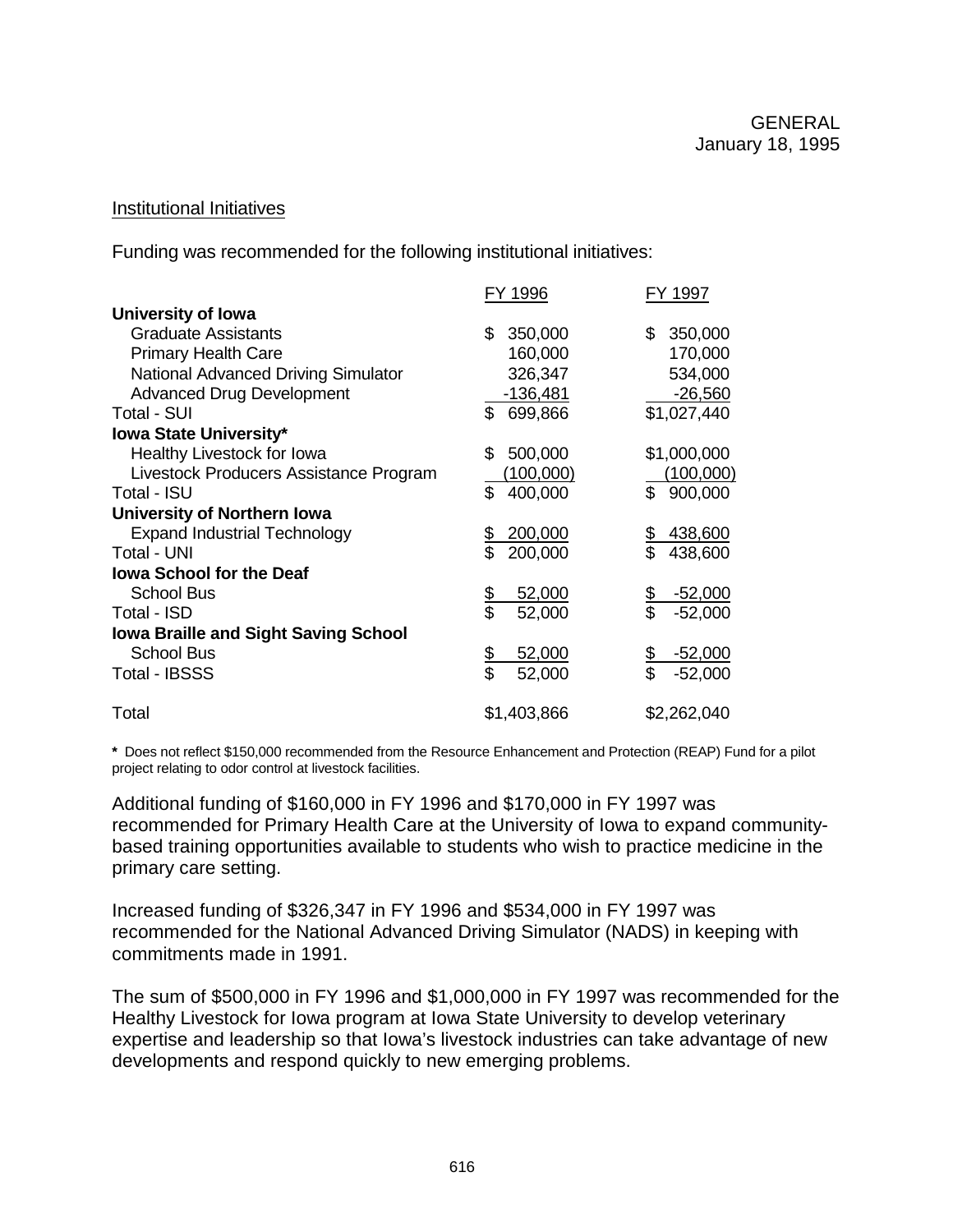Additional funds of \$200,000 in FY 1996 and \$438,600 in FY 1997 for the expansion of the Industrial Technology program at the University of Northern Iowa were recommended.

Consistent with the recommendations of the 1987 Governor's Blue Ribbon Commission on Future Financing of Educationally-Related Costs of the University of Iowa Hospitals and Clinics, the Governor recommended flexibility be given in the use of indigent patient care funds, to help finance educationally-related costs at the University of Iowa Hospitals and Clinics.

The Governor's budget included appropriations for tuition replacement of \$27,700,000 in FY 1996 and \$28,147,220 in FY 1997 which fully funds the FY 1996 request and was \$202,780 less than the FY 1997 request.

The FY 1996 Governor's budget included the following capital projects:

| Project                           | FY 1996     |
|-----------------------------------|-------------|
| Infrastructure Fund (SUI)         | \$1,000,000 |
| Infrastructure Fund (ISU)         | 1,000,000   |
| Performing Arts Center (UNI)      | 2,000,000   |
| Capitals (ISD)                    | 50,000      |
| <b>Boiler Replacement (IBSSS)</b> | 296,000     |
| Total                             | \$4,346,000 |

The FY 1997 request for capital was recommended at \$1.6 million, primarily for fire and environmental safety projects at the University of Iowa and Iowa State University.

The Governor recommended \$22.8 million for the Iowa Telecommunications and Technology Commission for FY 1996, an increase of \$12.2 million. The Governor's recommendation for the commission included \$12.8 million for net debt service for Parts I and II and \$10 million to begin implementation of Part III. The Governor recommended that operating expenses of the commission be funded from operating revenues.

The Governor recommended an increase for the Iowa Tuition Grant Program for FY 1996 in the maximum individual grant award from \$2,650 to \$2,900 at a cost of an additional \$3.2 million (10 percent).

The Governor recommended an increase of \$3 million (2.6 percent) for the community colleges for FY 1996.

## LEGISLATIVE PROGRAM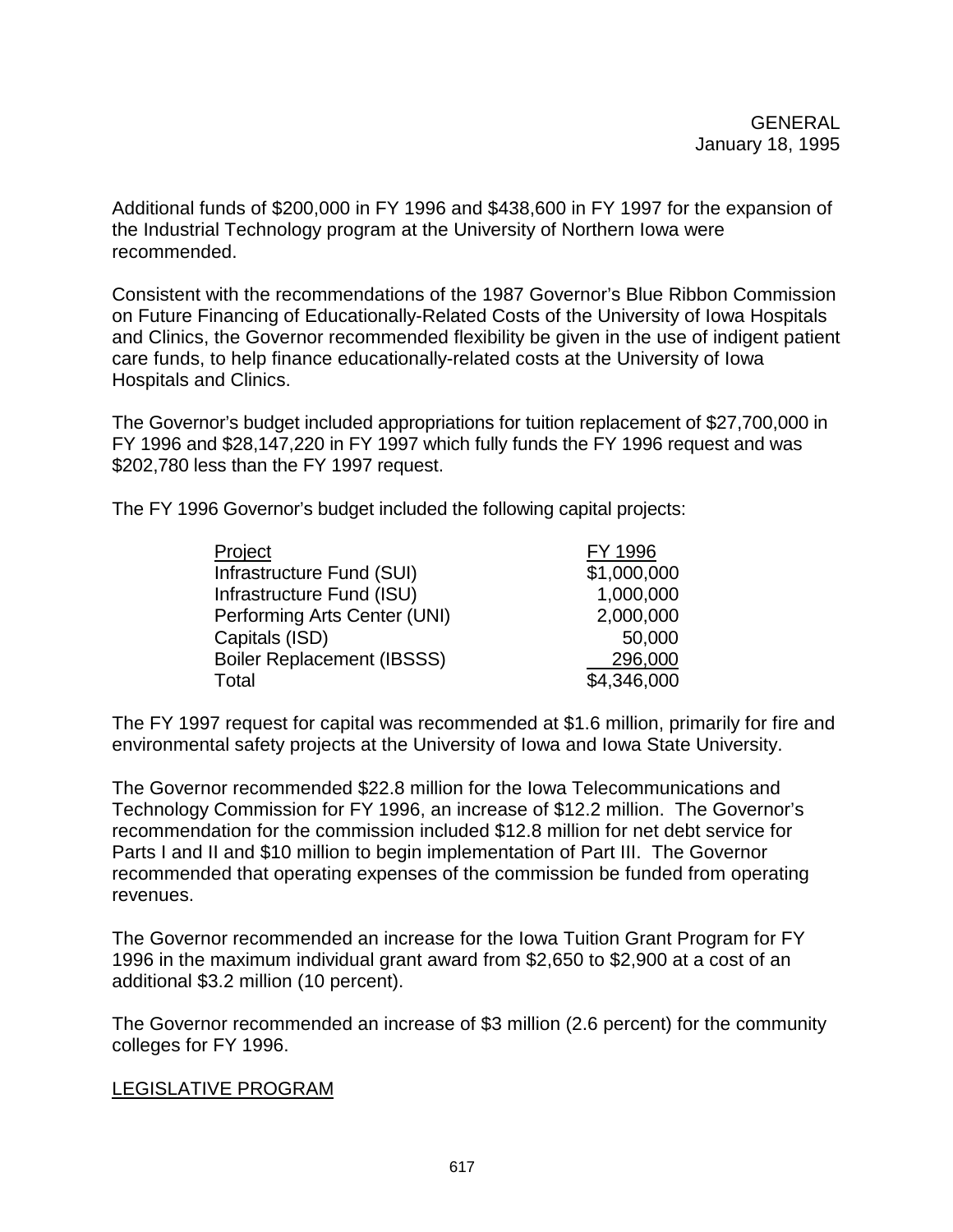The following bills were introduced by the 1995 General Assembly and were being monitored by the Board of Regents' staff and the legislative liaisons:

SF 3 - Regents Nominating Council. This bill creates a six-member Regents Nominating Council appointed by the alumni associations of the universities. The council would nominate three candidates for each vacancy on the Board of Regents. Eight of the nine Board members (excludes student member) shall be appointed by the Governor from the list of nominees submitted by the council.

This bill was referred to the State Government Committee. Recommended Regent position was MONITOR.

SF 10 - Senate Confirmation of Executive Director of Board of Regents. The executive director would be subject to senate confirmation and reconfirmation every four years with an effective date of July 1, 1996. This would potentially have a major impact on the Board's governance.

The bill was referred to the State Government Committee. Recommended Regent position was OPPOSE.

SF 17 - Establishing the State Percent of Growth for the School Budget Year. The Governor's budget recommendations had 3 percent budgeted for growth. This bill establishes a State percent of growth equal to 4.5 percent, which would require an additional \$25.5 million under the school aid formula.

The Committee on Education approved the bill. An amendment was filed on 1/11/95. Recommended Regent position was MONITOR.

#### Proposed Appropriations Bill Language - National Advanced Driving Simulator

During discussion at the November Board meeting regarding the University of Iowa seeking amendment of the FY 1997 State appropriation funding request for the National Advanced Driving Simulator (NADS) to reflect estimated building construction costs, President Berenstein requested that language be drafted stating that State funding for this project was contingent upon the University of Iowa receiving Federal funds.

It was recommended that the Board request that language be included in the appropriations bill which stipulates that funds requested by the Board (\$5.7 million) for the construction of a facility to house NADS in FY 1997 and FY 1998 be expended only upon receiving notification from the National Highway Traffic Safety Administration (NHTSA) that: 1) Congress has authorized the construction phase of NADS, 2) Federal funds have been appropriated to begin the construction phase, and 3) delivery of the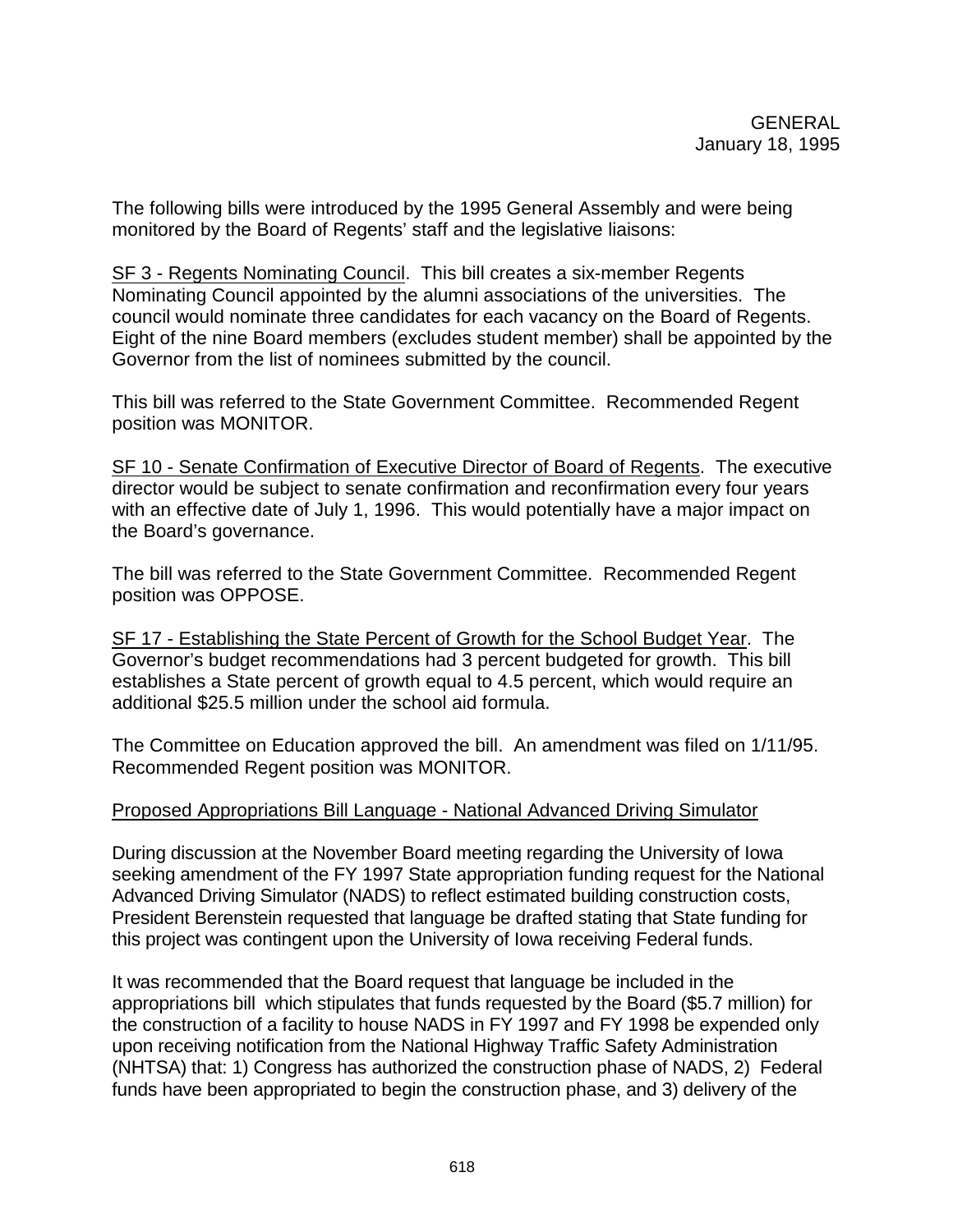motion base, graphics system and integrated software will take place in substantial compliance with the U.S. Department of Transportation acquisition schedule as set forth in the cooperative agreement between the University of Iowa and NHTSA.

Mr. Richey reviewed with the Regents the information contained in the docket memorandum. He noted that about one-half of the \$4 million increase in appropriations for the institutions for FY 1996 was for salary annualization per collective bargaining. He said the Governor still needed to make his recommendation on salary policy and the amount of appropriations to be distributed to cover the salary policy.

Regent Tyrrell asked for clarification of the K-12 school improvement fund. Mr. Richey responded that he did not know the details but that the funds were for programming and not for buildings.

Regent Collins asked if the Governor's proposed funding for the Regents would become slightly larger than .8 percent when considering the tuition replacement appropriations. Mr. Richey responded affirmatively, stating that the addition for tuition replacement would bring the total Regents' increase in appropriations to 1.1 percent.

President Jischke stated that the Governor's appropriations increase recommendation was disappointing given the healthy state of Iowa's finances and considering the inflationary increases the institutions have to cover. The appropriations increase for building repair budgets was especially disappointing. He said the salary policy was unknown at this time. Salary policy was a very important issue because of the size of salaries of the total institutional budgets. He said it was absolutely essential that the salary policy be fully funded. He pleaded with the Board to help make sure that happens. Otherwise, he said it would be a grim prospect. He hoped the Regents would use whatever influence they had to make that point.

President Rawlings said he supported President Jischke's comments. The numbers were disappointing in some respects. He hoped the numbers would improve in the General Assembly with the Regents' help. He drew attention to two items at the University of Iowa that were not in the Governor's recommendations. The first item was the biosciences initiative which was not funded in the Governor's recommendation. University officials very much want at least a start on the funding for the initiative. He stressed that they did not need a lot of money but had to have something to make clear that the State supports this initiative. University officials can leverage each State dollar on a 10-to-1 ratio.

On the capital side of the Governor's budget recommendation, President Rawlings emphasized that a very small amount of support would enable the university to start on two critical renovation projects. Those renovation projects were for biological sciences and engineering. He said \$1 million would enable university officials to move on the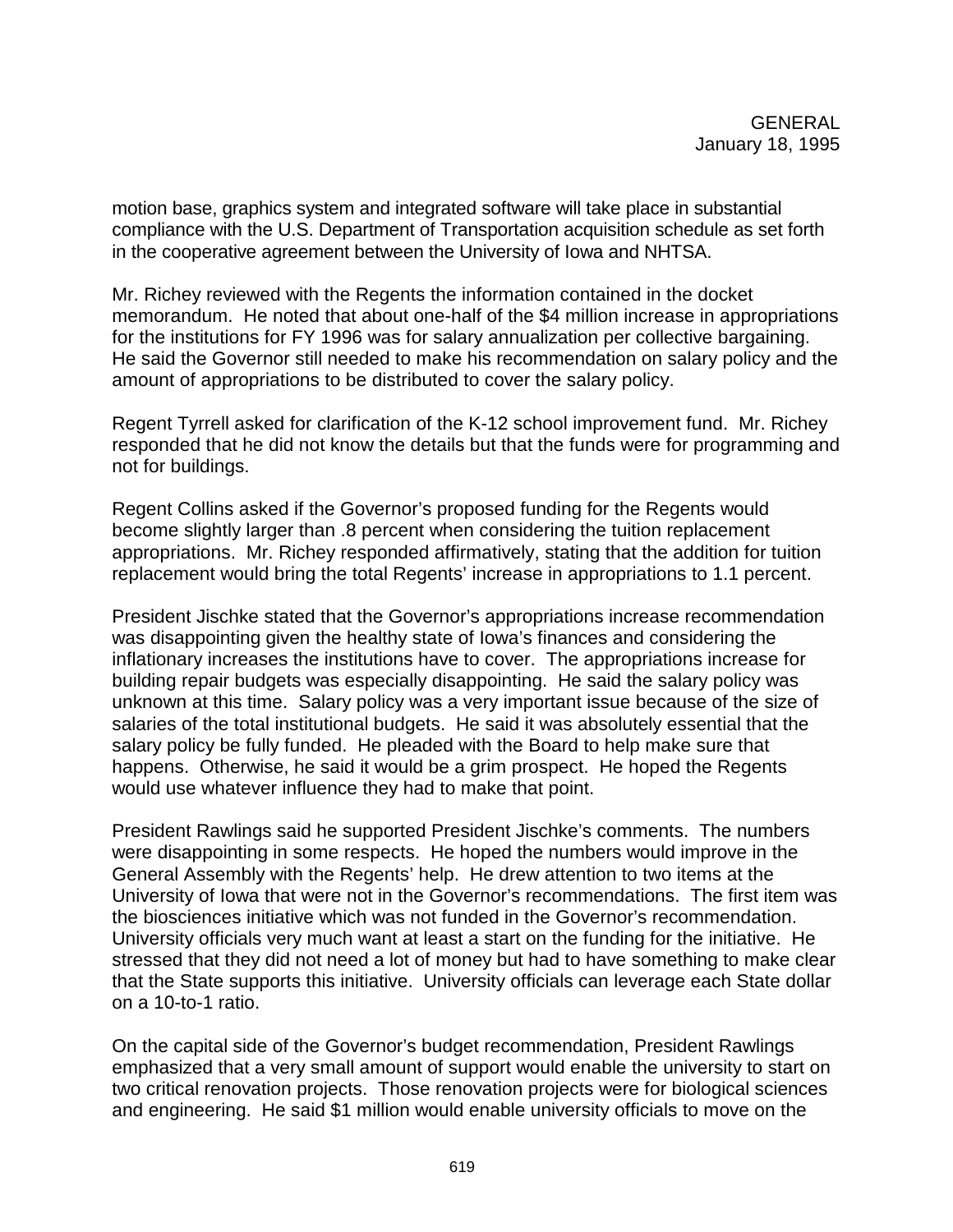biological sciences project. If they could receive a small amount of State support for the engineering renovation, university officials could leverage those funds with private funds.

ACTION: President Berenstein stated the Board, by general consent, (1) received information on the Governor's FY 1996 and FY 1997 budget recommendations and the Regents FY 1995 legislative program, and (2) approved appropriations bill language regarding National Advanced Driving Simulator.

**APPROVAL OF MISCELLANEOUS FEES**. The Board Office recommended the Board approve the proposed 1995-96 miscellaneous fees and charges, as presented.

In December the Board approved 1995-96 part-time tuition rates and gave preliminary consideration to proposed 1995-96 miscellaneous fees and charges. The 1995-96 miscellaneous fees and charges were presented for final approval following the statutory 30-day waiting period.

In response to questions raised at the December Board meeting, the Board Office confirmed that all three Regent universities waive the mandatory student health fee for students taking less than 5 credit hours. All three universities stated this waiver is granted automatically and no appeal would normally be required to obtain the waiver.

Information concerning the miscellaneous fees and charges can be found in last month's Minutes (December 1994).

MOTION: Regent Newlin moved to approve the proposed 1995-96 miscellaneous fees and charges, as presented. Regent Pellett seconded the motion. MOTION CARRIED UNANIMOUSLY.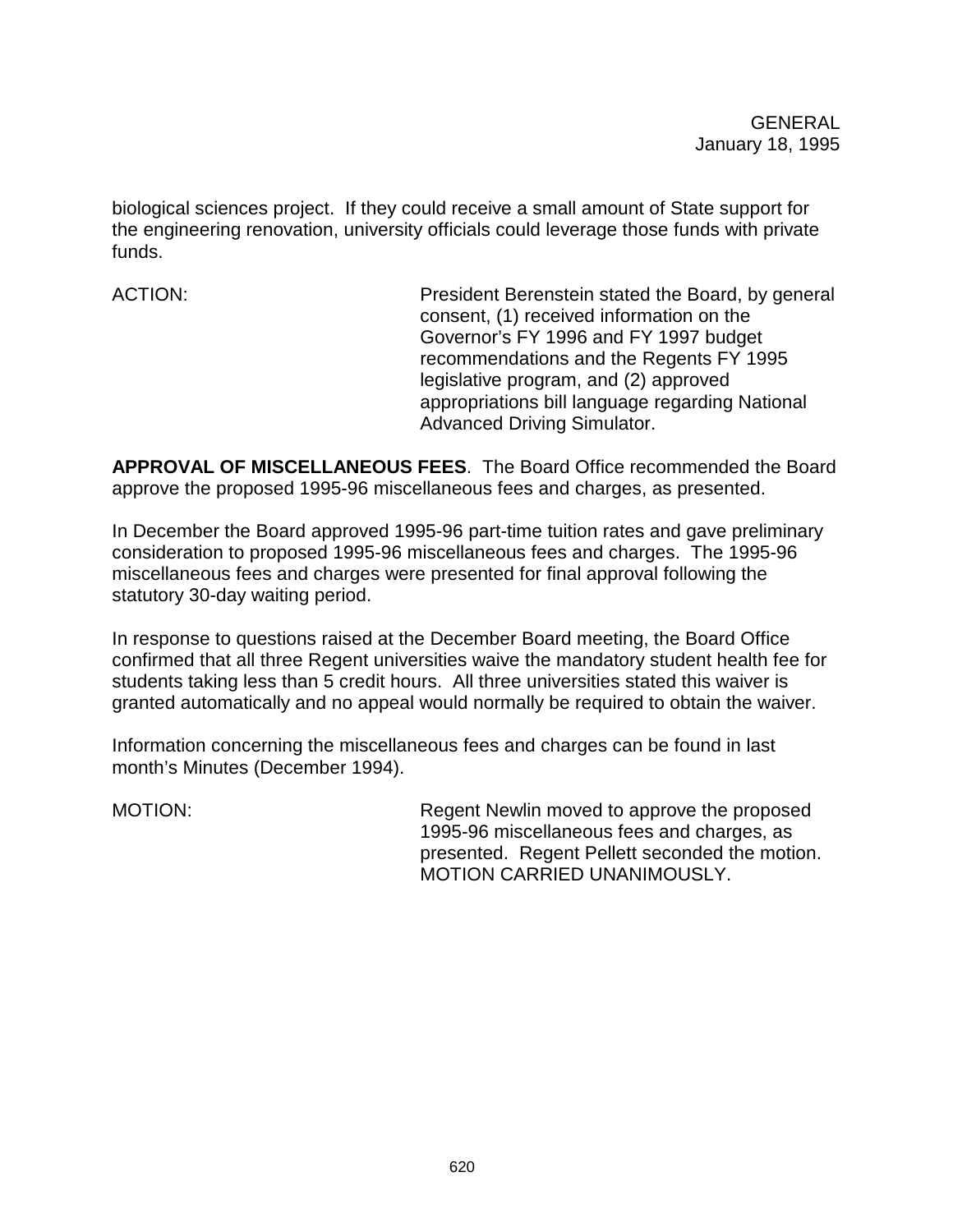**SALE OF ACADEMIC BUILDING REVENUE BONDS**. (a) \$9,140,000, Series S.U.I. 1995. The Board Office recommended the Board, subject to the receipt of acceptable bids:

- (1) Adopt A Resolution providing for the sale and award of \$9,140,000 Academic Building Revenue Bonds, Series, S.U.I. 1995, and approving and authorizing the agreement of such sale and award.
- (2) Adopt A Resolution authorizing and providing for the issuance and securing the payment of \$9,140,000 Academic Building Revenue Bonds, Series, S.U.I. 1995, for the purpose of defraying all or a portion of the cost of constructing, equipping and furnishing a remodeling project for Schaeffer Hall on the campus of the State University of Iowa located in Iowa City, Iowa, and completing fire safety and deferred maintenance projects and making a deposit to the Bond Reserve Fund and paying costs of issuing the Bonds.

The bonds and the projects to be funded with the proceeds were authorized by the General Assembly in 1994. The proceeds from the sale of the bonds would be used to fund the following capital projects at the University of Iowa (project amounts rounded to nearest thousand):

| <b>Schaeffer Hall</b>            | \$8,499 |
|----------------------------------|---------|
| Fire Safety/Deferred Maintenance | 645     |
| Total                            | \$9,144 |

Although the amount of the projects totaled \$9,144,002, the bond sale was expected to be \$9,140,000, the largest available amount within the total authorization, given \$5,000 bond denominations.

The receipt and opening of the bids was scheduled for 11:00 a.m., and the award was scheduled for 11:30 a.m. on Wednesday, January 18, 1995.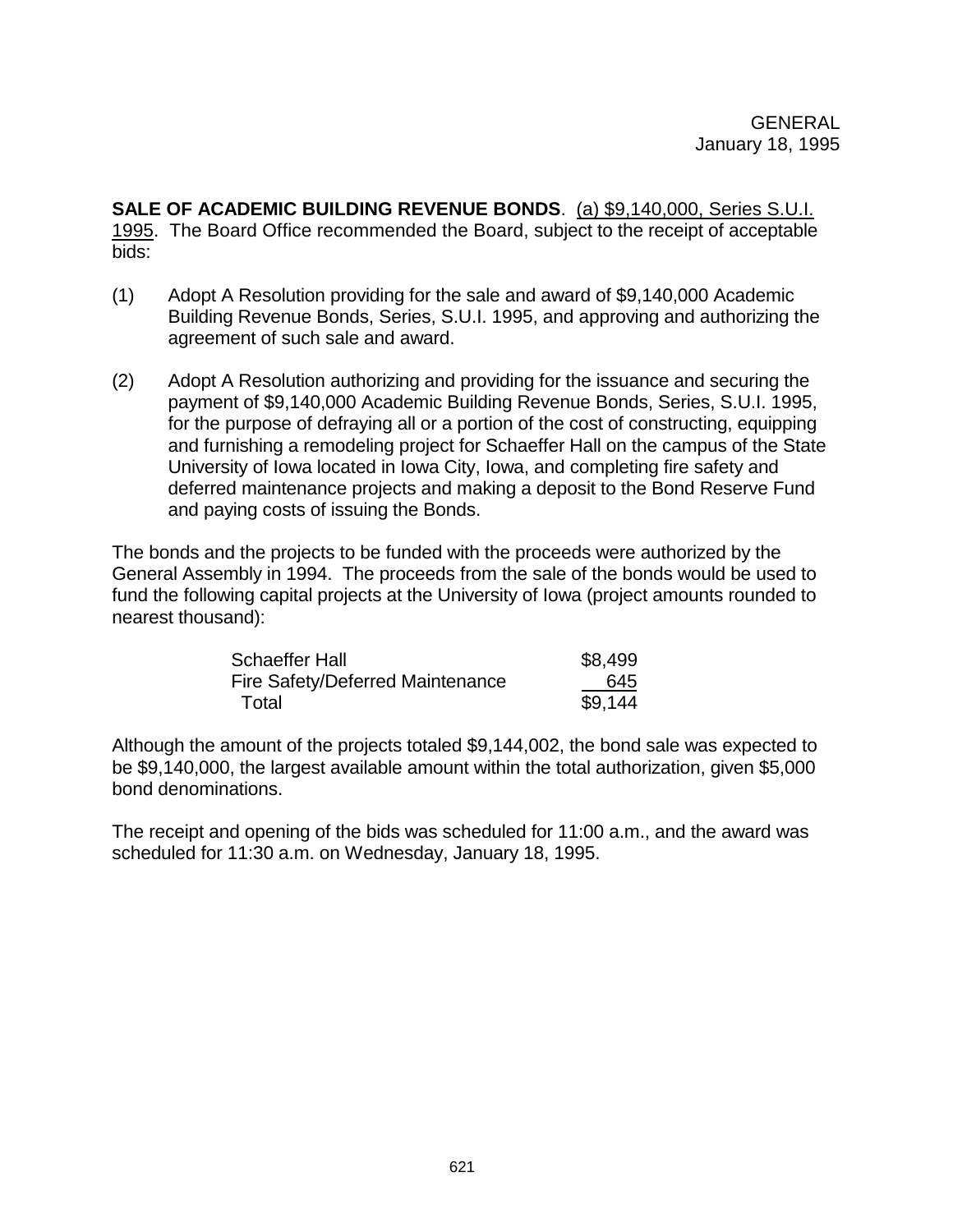#### Bond Specifics:

| <b>Average Maturity:</b> | 17.87 Years                                                                                                |
|--------------------------|------------------------------------------------------------------------------------------------------------|
| <b>Bonds Dated:</b>      | February 1, 1995                                                                                           |
| Interest Due:            | January 1 and July 1 commencing July 1, 1995                                                               |
| <b>Principal Due:</b>    | July 1, 1998-2020 inclusive                                                                                |
| <b>Optional Call:</b>    | Bonds maturing on or after July 1, 2006 are callable<br>commencing July 1, 2005 and any date thereafter at |
|                          | par.                                                                                                       |
| Denomination:            | \$5,000 and integral multiples thereof                                                                     |

The resolutions to be adopted at this Board meeting were prepared by the Board's bond counsel, the Ahlers law firm.

Mr. Barry Fick, Springsted Vice President, reported on the two bids received. The first bid was from Merrill Lynch and Company for a true interest rate of 6.1489 percent. He said the second bid was from a number of bond firms including Dain Bosworth and Edward D. Jones for a net interest rate of 6.19871 percent. He noted that the bid of Merrill Lynch was at a very favorable rate given the market today; the bond buyer index rate was at 6.53 percent. The bonds were rated A+ by Standard and Poor's.

MOTION: Regent Collins moved to (1) Adopt A Resolution providing for the sale and award of \$9,140,000 Academic Building Revenue Bonds, Series, S.U.I. 1995, and approving and authorizing the agreement of such sale and award. (2) Adopt A Resolution authorizing and providing for the issuance and securing the payment of \$9,140,000 Academic Building Revenue Bonds, Series, S.U.I. 1995, for the purpose of defraying all or a portion of the cost of constructing, equipping and furnishing a remodeling project for Schaeffer Hall on the campus of the State University of Iowa located in Iowa City, Iowa, and completing fire safety and deferred maintenance projects and making a deposit to the Bond Reserve Fund and paying costs of issuing the Bonds. Regent Tyrrell seconded the motion, and upon the roll being called, the following voted: AYE: Berenstein, Collins, Dorr, Furgerson, Hendricks, Johnson-Matthews, Newlin, Pellett, Tyrrell. NAY: None.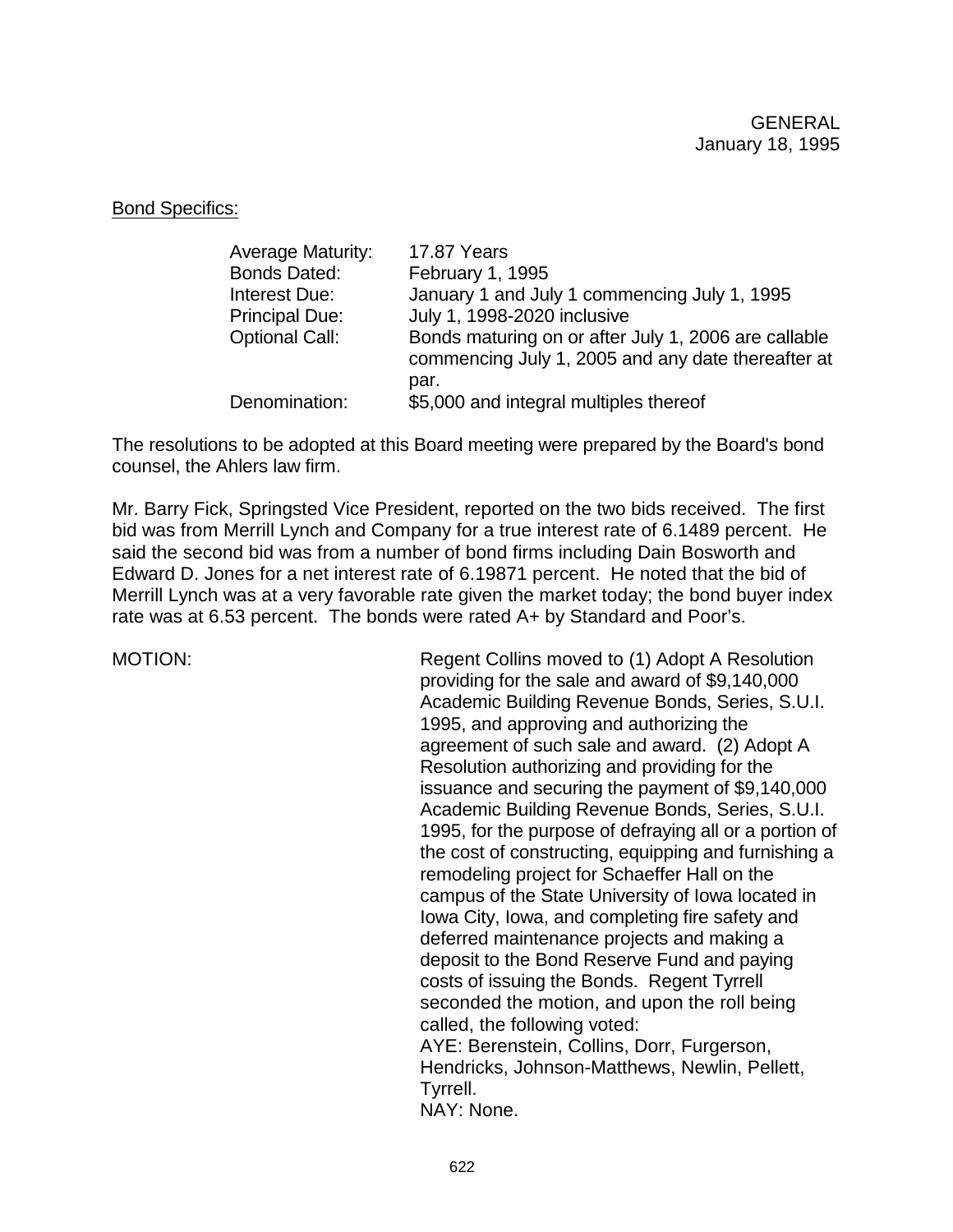ABSENT: None.

#### MOTION CARRIED UNANIMOUSLY.

(b) \$5,810,000, Series U.N.I. 1995. The Board Office recommended the Board, subject to the receipt of acceptable bids:

- (1) Adopt A Resolution providing for the sale and award of \$5,810,000 Academic Building Revenue Bonds, Series U.N.I. 1995, and approving and authorizing the agreement of such sale and award.
- (2) Adopt A Resolution authorizing and providing for the issuance and securing the payment of \$5,810,000 Academic Building Revenue Bonds, Series U.N.I. 1995, for the purpose of defraying all or a portion of the cost of constructing, equipping and improving the Wellness Center and the Price Laboratory School Gymnasium to be located on the campus of the University of Northern Iowa, and completing fire safety and deferred maintenance projects and making a deposit to the Bond Reserve Fund, and paying certain costs of issuing the Bonds.

The bonds and the projects to be funded with the proceeds were authorized by the General Assembly in 1994. The proceeds from the November and January bond sales would be used to fund the following capital projects at the University of Northern Iowa (project amounts rounded to nearest thousand):

| <b>Price Lab Field House</b>      | \$2,500  |
|-----------------------------------|----------|
| <b>Wellness/Recreation Center</b> | 11,500   |
| Fire Safety/Deferred Maintenance  | 113      |
| <b>Maximum Reserve Deposit</b>    | 947      |
| Total                             | \$15,060 |

Of the \$15,060,894 authorized, \$9,201,460 was issued in Iowa College Savings Bonds in November, leaving a total of \$5,859,434. The amount of the issue (\$5,810,000) was less than the maximum remaining authorization because the reserve requirement for the combination of the November and January issues is less than originally authorized.

The receipt and opening of the bids was scheduled for 11:00 a.m., and the award was scheduled for 11:30 a.m. on Wednesday, January 18, 1995.

Bond Specifics:

| Average Maturity: | 17.82 Years                                  |
|-------------------|----------------------------------------------|
| Bonds Dated:      | February 1, 1995                             |
| Interest Due:     | January 1 and July 1 commencing July 1, 1995 |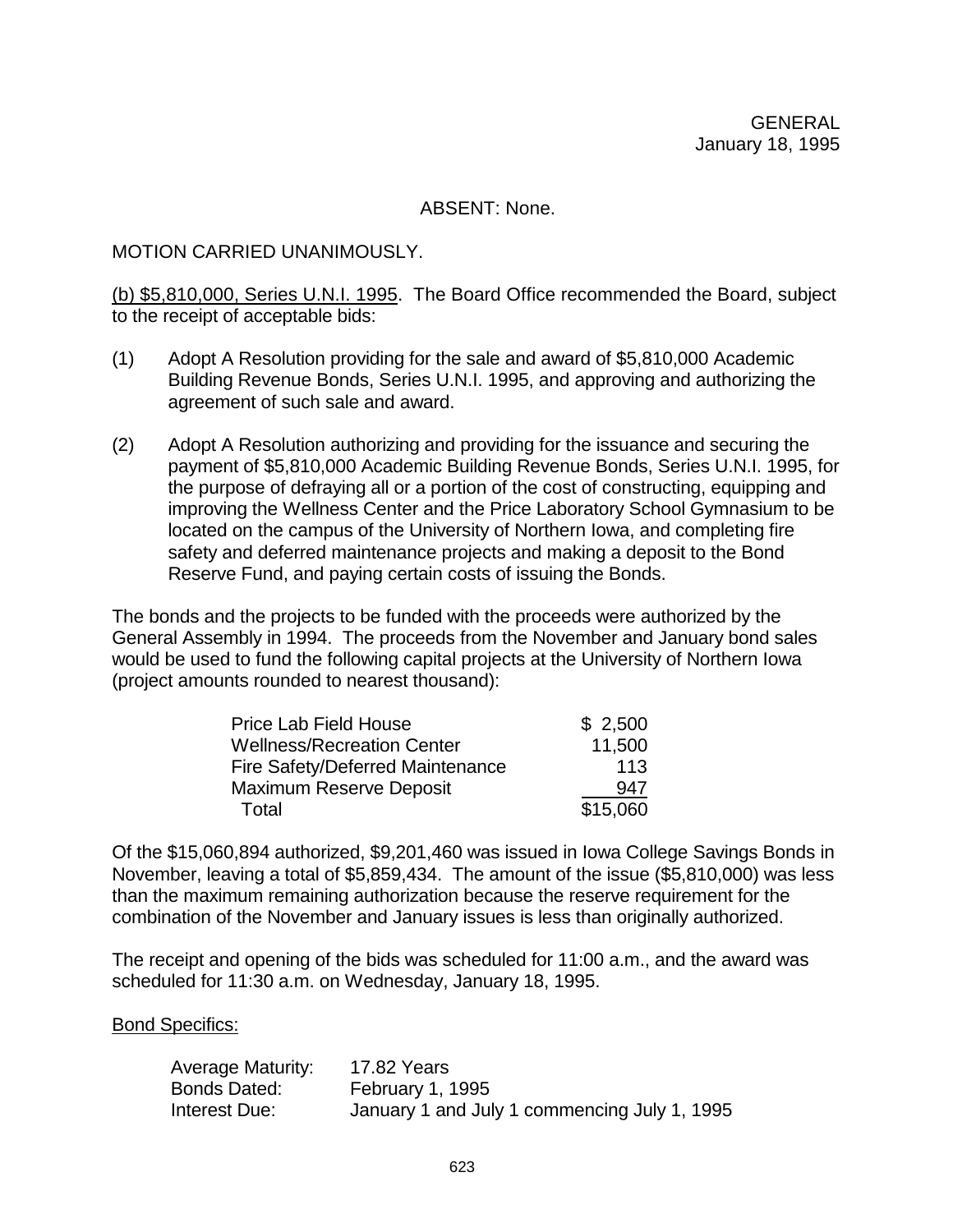| <b>Principal Due:</b> | July 1, 1999-2020 inclusive                          |
|-----------------------|------------------------------------------------------|
| <b>Optional Call:</b> | Bonds maturing on or after July 1, 2006 are callable |
|                       | commencing July 1, 2005 and any date thereafter at   |
|                       | par.                                                 |
| Denomination:         | \$5,000 and integral multiples thereof               |

The resolutions to be adopted at this Board meeting were prepared by the Board's bond counsel, the Ahlers law firm.

Mr. Fick reported on the bids for the remaining authorization for University of Northern Iowa. He said two bids were received. The winning bid was again submitted by Merrill Lynch at a rate of 6.1539 percent. A syndicate led by Dain Bosworth submitted the second bid for a rate of 6.19518 percent.

MOTION: Regent Collins moved to (1) Adopt A Resolution providing for the sale and award of \$5,810,000 Academic Building Revenue Bonds, Series U.N.I. 1995, and approving and authorizing the agreement of such sale and award. (2) Adopt A Resolution authorizing and providing for the issuance and securing the payment of \$5,810,000 Academic Building Revenue Bonds, Series U.N.I. 1995, for the purpose of defraying all or a portion of the cost of constructing, equipping and improving the Wellness Center and the Price Laboratory School Gymnasium to be located on the campus of the University of Northern Iowa, and completing fire safety and deferred maintenance projects and making a deposit to the Bond Reserve Fund, and paying certain costs of issuing the Bonds. Regent Tyrrell seconded the motion, and upon the roll being called, the following voted: AYE: Berenstein, Collins, Dorr, Furgerson, Hendricks, Johnson-Matthews, Newlin, Pellett, Tyrrell. NAY: None.

ABSENT: None.

MOTION CARRIED UNANIMOUSLY.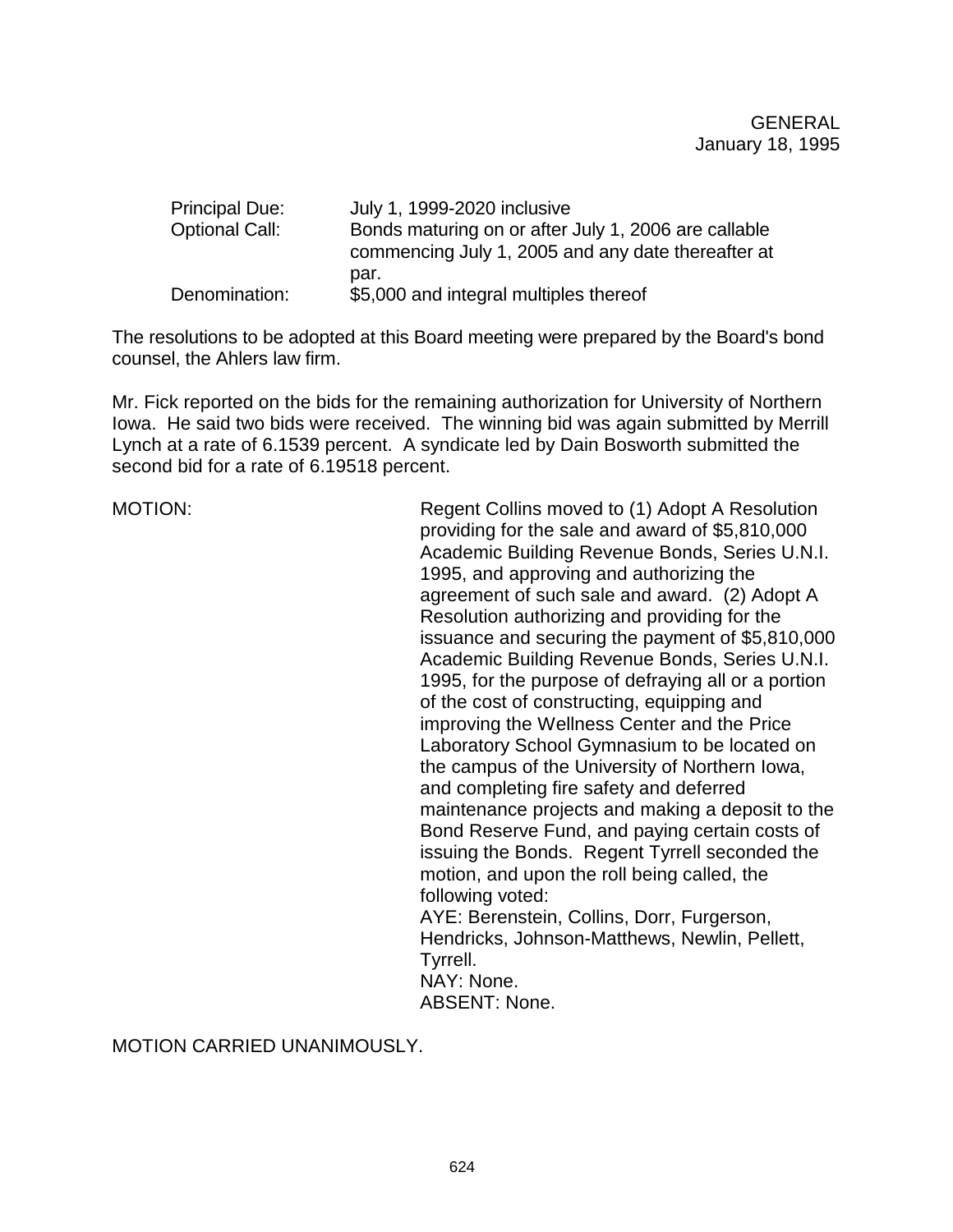**APPROVAL OF LEASES, EASEMENTS AND AGREEMENTS**. The Board Office recommended the Board approve leases and easements, as presented.

#### UNIVERSITY OF IOWA

University officials requested approval to renew its lease as lessee with Mercy Health Center, Dubuque, Iowa, for the university's use of 228 square feet of space at the rate of \$261.25 per month (\$13.75 per square foot, \$3,135 per year), for a two-year period;

University officials requested approval to renew its lease as lessee with Jennie Edmundson Memorial Hospital, Council Bluffs, Iowa, for the university's use of 472 square feet of space at the rate of \$340 per month (\$8.64 per square foot, \$4,080 per year), for a two-year period; and

University officials requested approval to enter into a lease as lessee with Slavens Properties, Inc., Bettendorf, Iowa, for the university's use of 2,933 square feet of space at the rate of \$3,544 per month (\$14.50 per square foot, \$42,528 per year), for a threeyear period.

#### IOWA STATE UNIVERSITY

University officials requested approval to enter into a lease as lessee with Des Moines Area Community College for the university's use of 4,500 square feet of space at the rate of \$1,556 per month (\$4.15 per square foot, \$18,672 per year) for the first seven months, increasing to \$3,150 per month for the remainder of the lease term (\$8.40 per square foot, \$37,800 per year), for a five-year period;

University officials requested approval to enter into lease agreements as lessor for business incubator space in the Iowa State Innovation System at the ISU Research Park with the following tenants:

With Future Technologies, Inc., for its use of 187 square feet of space at the rate of \$225 per month (\$14.44 per square foot, \$2,700 per year), for a six-month period;

With Pefftronics Corporation for its use of 400 square feet of space at the rate of \$500 per month (\$15 per square foot, \$6,000 per year), for a five-month period; and

University officials requested approval to enter into a cash farm lease and Memorandum of Understanding with the Pocahontas Soil and Water Conservation District for the university's use of 60 acres of farm land located in Pocahontas County,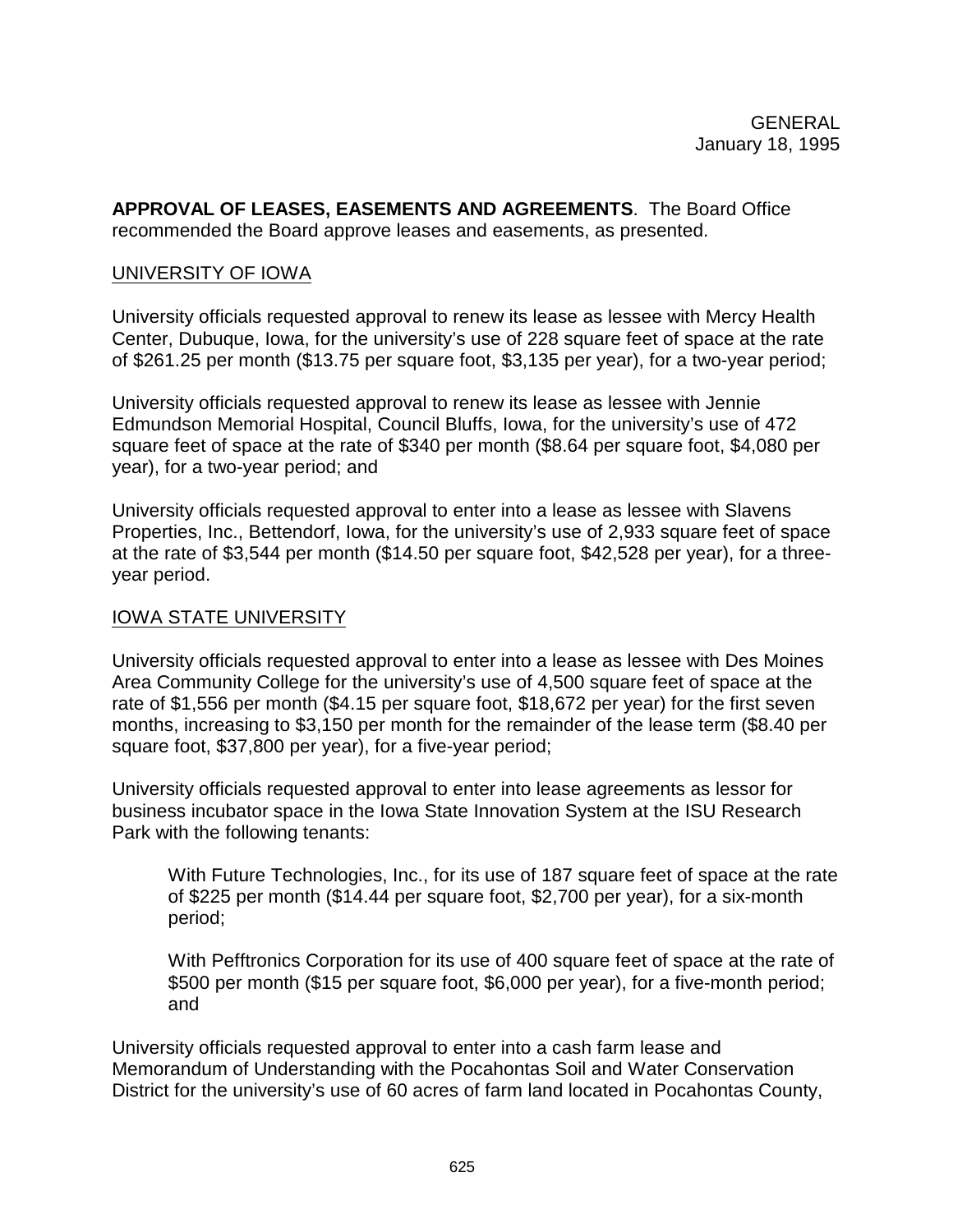Iowa, at the rate of \$40 per acre for all tillable acres used by the university, for a fiveyear period.

## UNIVERSITY OF NORTHERN IOWA

University officials requested approval to renew its lease as lessee with Rick and Barb Dripps for the university's use of 7,703 square feet of warehouse space for use by the Iowa Waste Reduction Center at the rate of \$1,385 per month (\$2.16 per square foot, \$16,620 per year).

MOTION: Regent Tyrrell moved to approve leases and easements, as presented. Regent Collins seconded the motion, and upon the roll being called, the following voted: AYE: Berenstein, Collins, Dorr, Furgerson, Hendricks, Johnson-Matthews, Newlin, Pellett, Tyrrell. NAY: None. ABSENT: None.

MOTION CARRIED UNANIMOUSLY.

**REGISTERS OF CAPITAL IMPROVEMENT BUSINESS TRANSACTIONS**. (a) University of Iowa. The Board Office recommended the Board approve the university's capital register, as presented.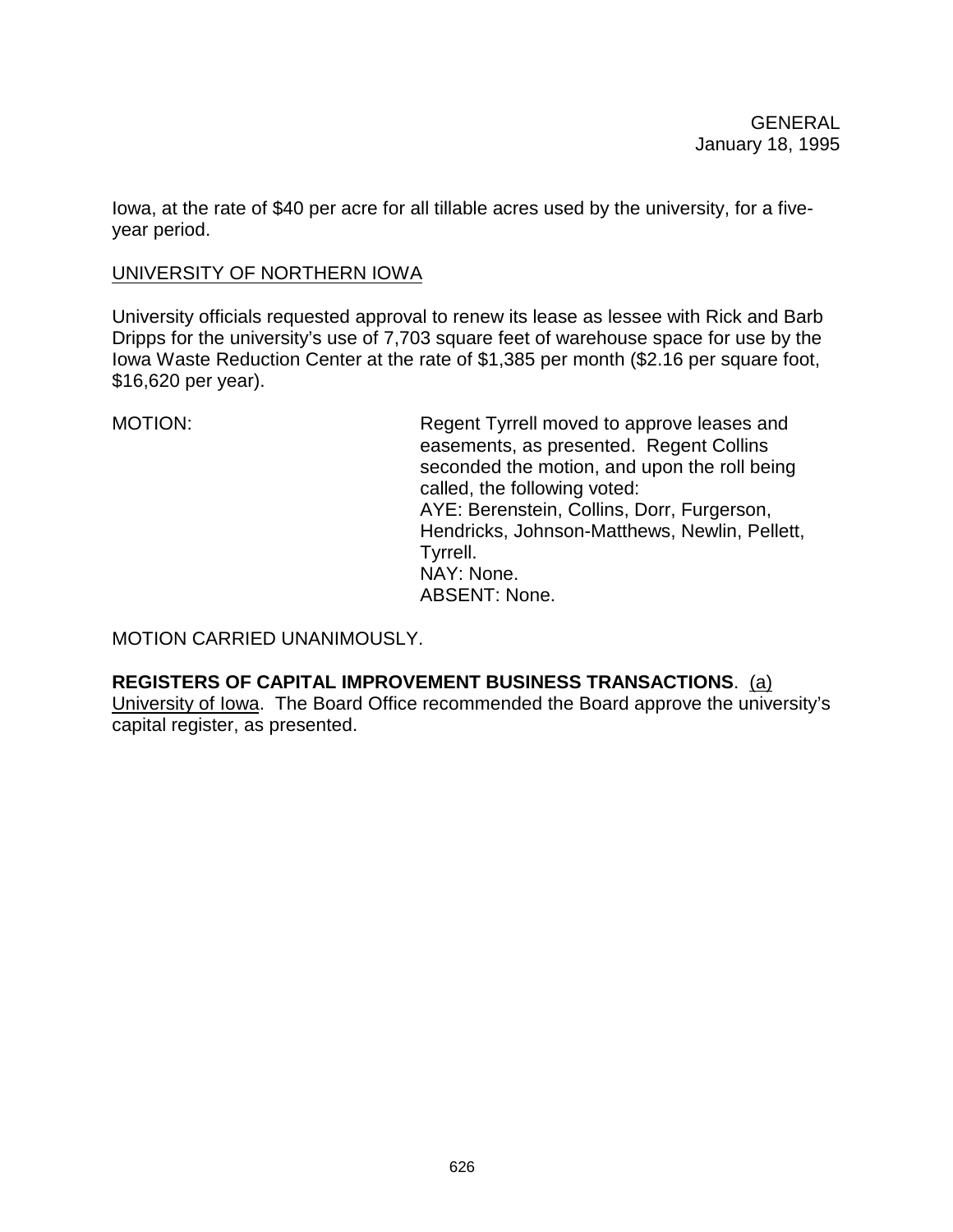## PROJECT DESCRIPTIONS AND BUDGETS

University Hospitals and Clinics--Pomerantz Family Pavilion  $$765,695$ Pneumatic Tube System Installation Source of Funds: University Hospitals Building Usage Funds

| Construction                             | \$630,200 |
|------------------------------------------|-----------|
| <b>Architectural/Engineering Support</b> | 40,965    |
| <b>Planning and Supervision</b>          | 31,510    |
| Contingency                              | 63,020    |
| TOTAL                                    | \$765,695 |

University officials requested approval of a project description and budget for the extension of the University Hospitals pneumatic tube system to serve the ambulatory care clinics to be developed in the Pomerantz Family Pavilion. The project will also reroute several branches of the existing system to resolve present difficulties in accessing system equipment for maintenance and repair.

Preliminary Budget

\* \* \* \* \* \* \*

University officials reported nine new projects with budgets of less than \$250,000. The titles, source of funds and estimated budgets for the projects were listed in the register prepared by the university.

ARCHITECT/ENGINEER AGREEMENTS

Biological Sciences Renovation/Replacement Brooks Borg and Skiles, Des Moines, Iowa

University officials requested approval of the selection of Brooks Borg and Skiles to provide design services for the project. The university received expressions of interest from 15 firms to provide design services for the project. Two firms, Neumann Monson of Iowa City, and Brooks Borg and Skiles of Des Moines, were selected for interviews with the Architect Selection Committee.

The committee and representatives of the building users interviewed the two firms on December 16, 1994. Based on these interviews, the committee has recommended the selection of Brooks Borg and Skiles to provide design services for the project. The committee's recommendation was based on the firm's extensive experience with large scale laboratory projects and its record of success with previous University of Iowa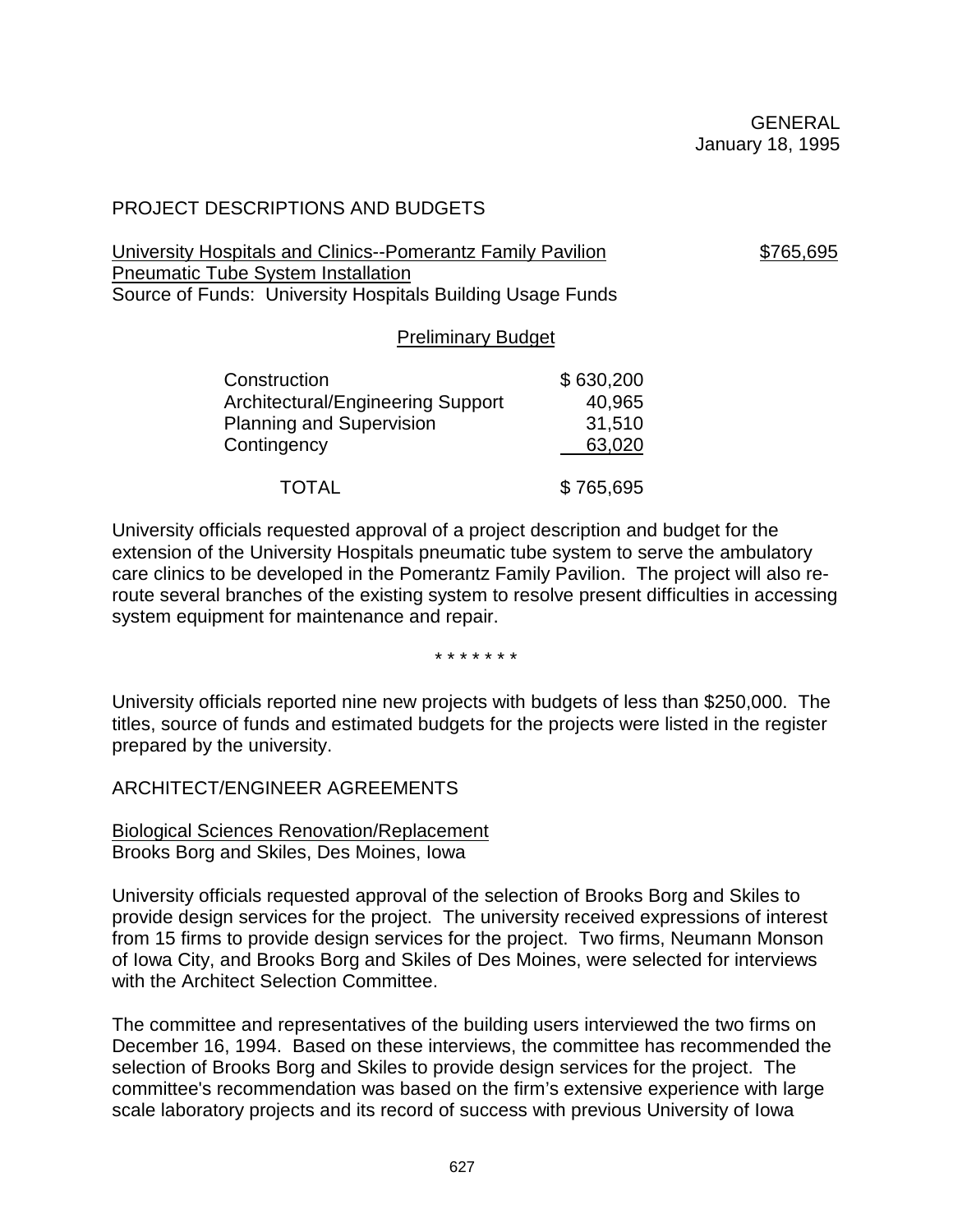projects. The firm also prepared the Master Plan for the project, which has served as the foundation for the university's capital request.

Regent Pellett asked if university officials were premature in requesting approval of an architectural agreement for the biological sciences renovation project. Vice President True responded that he felt they were not premature. He said they had not spent any money on the project. The process takes time. If the Board approved the selection of the architect, university officials would negotiate an agreement. They would then come back to the Board to make the decision as to whether or not to proceed preliminarily. He said the issue was still before the General Assembly. There would be enormous value if they could accomplish the planning this calendar year.

#### Schaeffer Hall--Remodeling and Renewal \$625,865 Herbert Lewis Kruse Blunck, Des Moines, Iowa

University officials presented the negotiated agreement in the amount of \$625,865 for Board approval. The design work for this project will consider the historic nature of Schaeffer Hall as well as the needs of the campus. The building must remain partially occupied during the construction phase because of the need for office and classroom space.

The agreement provides for a fixed fee of \$532,875, which was 8.7 percent of the construction budget of \$6,125,000. Additional project supervision, needed because of an extended construction period due to continual occupancy of the building, will require an additional fee of \$42,990. Reimbursables are estimated at \$50,000.

#### Main Campus Central Chilled Water Study **\$190,000** \$190,000 Black and Veatch, Kansas City, MO

Since the chilled water system is nearing its capacity, university officials believe the existing system should be evaluated. The evaluation would include energy sources, distribution, efficiency of operation and cost effectiveness, as well as future needs and applications. The study will focus primarily on the east campus, leading to the development of a long-range plan for cooling this portion of campus. The study will examine the relative cost and availability of dedicated building chillers versus the use of chilled water for cooling. The study will also examine capacity and demand load projections and the possible integration of the west and east chilled water systems.

The agreement provides for a fee of \$190,000, including reimbursables.

Main Campus Steam Distribution Study--Phase II  $$64,000$ Stanley Consultants, Muscatine, Iowa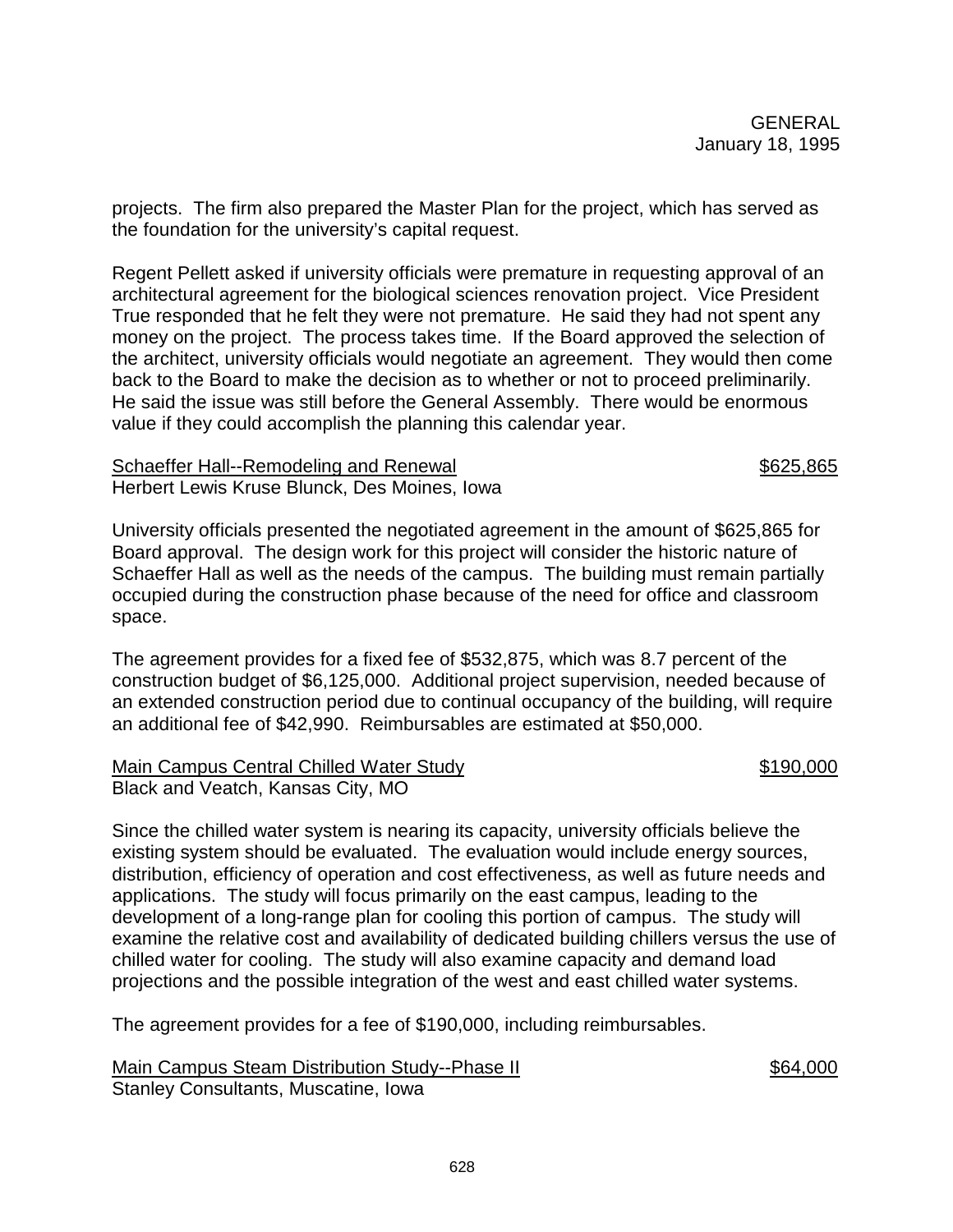University officials requested approval to enter into a subsequent agreement with Stanley Consultants to continue the study. Phase II of the study will examine the relative condition of the distribution system and relate the existing steam distribution system to projected loads for the next 10 years. This phase will provide a more comprehensive evaluation than previous studies and will determine and prioritize the various components to be accomplished. The study will also provide a computer model to assist in isolating existing problems and determining new facilities.

The agreement with Stanley Consultants provides for a fee of \$64,000, including reimbursables.

## Amendments:

| Dental Science Building--Reconstruct Visitor Parking Lot | Amendment #2 \$5,650 |  |
|----------------------------------------------------------|----------------------|--|
| Shoemaker and Haaland, Coralville, Iowa                  | Amendment #3 \$3,700 |  |

University officials requested approval of Amendments #2 and #3 to the agreement with Shoemaker and Haaland for design services for improvements to Parking Lot 33 west of the Dental Science Building. Amendment #2 in the amount of \$5,650 will provide for engineering services for the construction of new telecommunications cable from the Dental Science Building to Carver-Hawkeye Arena which is included as part of this project. Amendment #3 in the amount of \$3,700 will provide for engineering services for construction of a new right turn lane at the Main Drive intersection with Elliott Drive.

Amendments #2 and #3 will not result in an increase in the total project budget.

| Kinnick Stadium--Press Box Improvements | Amendment #2 \$3,500 |  |
|-----------------------------------------|----------------------|--|
| RDG Bussard Dikis, Des Moines, Iowa     | Amendment #3 \$4,383 |  |

University officials requested approval of Amendments #2 and #3 to the agreement with RDG Bussard Dikis for design services for improvements to the Kinnick Stadium Press Box. Amendment #2 in the amount of \$3,500 will provide for an adjustment in the reimbursable expenses for the printing of construction documents and related expenses for the original bidding of the project. Amendment #3 in the amount of \$4,383 will provide for additional design services resulting from an expanded project scope which will incorporate fire safety-related work into the project.

Amendments #2 and #3 will not result in an increase in the total project budget.

President Berenstein noted that university officials were holding amendment 2 to the Kinnick Stadium press box to the amount of \$3,500. He said university officials were to be commended for that.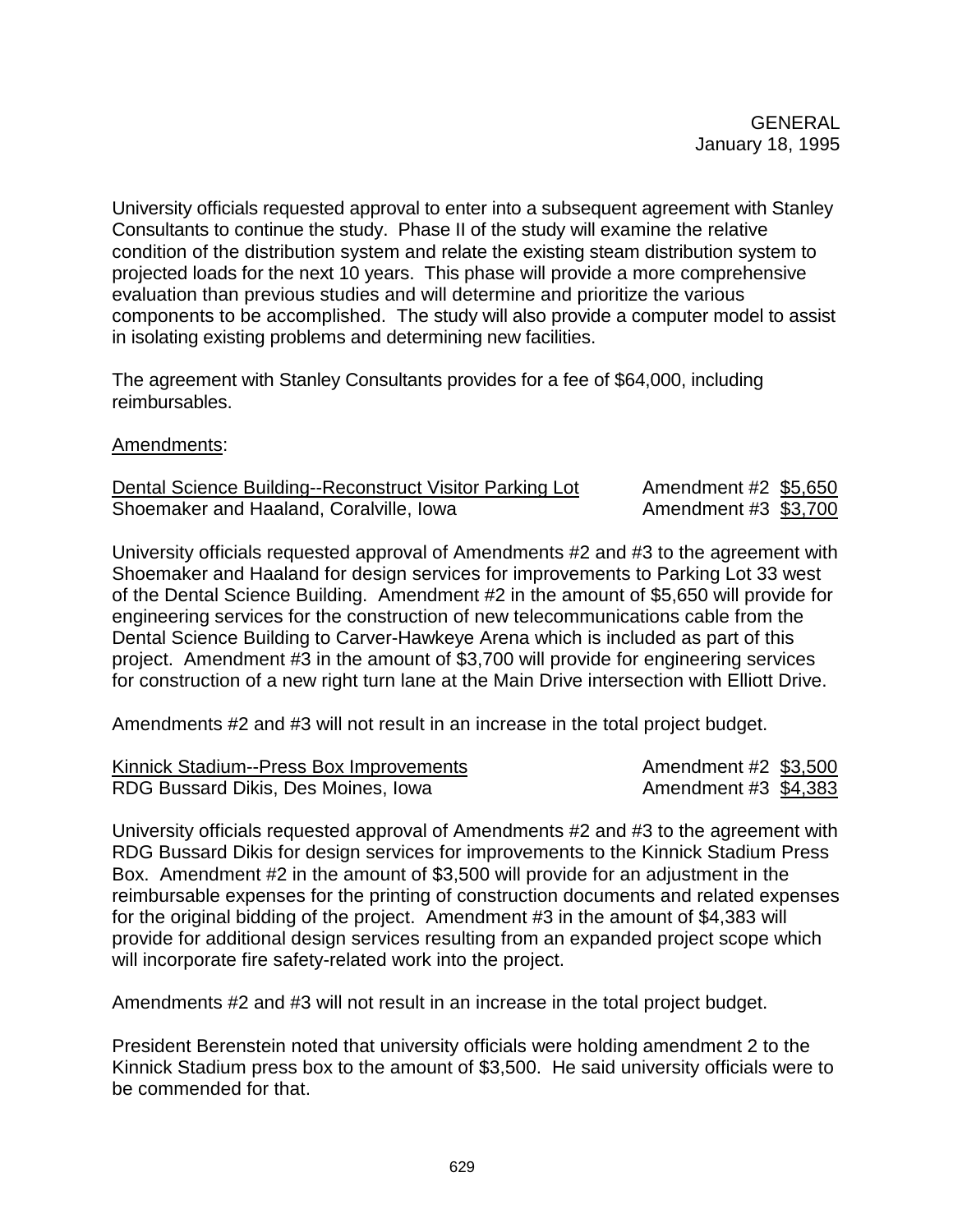GENERAL January 18, 1995

| West Campus Steam Distribution Improvements and Extensions<br>Shive-Hattery Engineers and Architects, Iowa City, Iowa                                                                                                                                                                                       | \$9,392     |
|-------------------------------------------------------------------------------------------------------------------------------------------------------------------------------------------------------------------------------------------------------------------------------------------------------------|-------------|
| <b>CONSTRUCTION CONTRACTS</b>                                                                                                                                                                                                                                                                               |             |
| West Campus Parking Ramp Expansion<br>Award to: McComas-Lacina Construction Company, Inc., Iowa City, Iowa<br>(3 bids received)                                                                                                                                                                             | \$6,523,289 |
| Main Power Plant--Modification of Boiler No. 11<br>Award to: Pyropower Corporation, San Diego, CA<br>(2 bids received)                                                                                                                                                                                      | \$6,661,835 |
| Vice President True referred to the \$6.6 million project for modifications to boiler #1.<br>He thanked Vice President Madden for allowing Bill Whitman to assist in both the<br>review and selection process. He said it improved substantially the productivity of the<br>university's selection process. |             |

MOTION: Regent Collins moved to approve University of Iowa's capital register. Regent Tyrrell seconded the motion. MOTION CARRIED UNANIMOUSLY

(b) Iowa State University. The Board Office recommended the Board approve the university's capital register, as presented.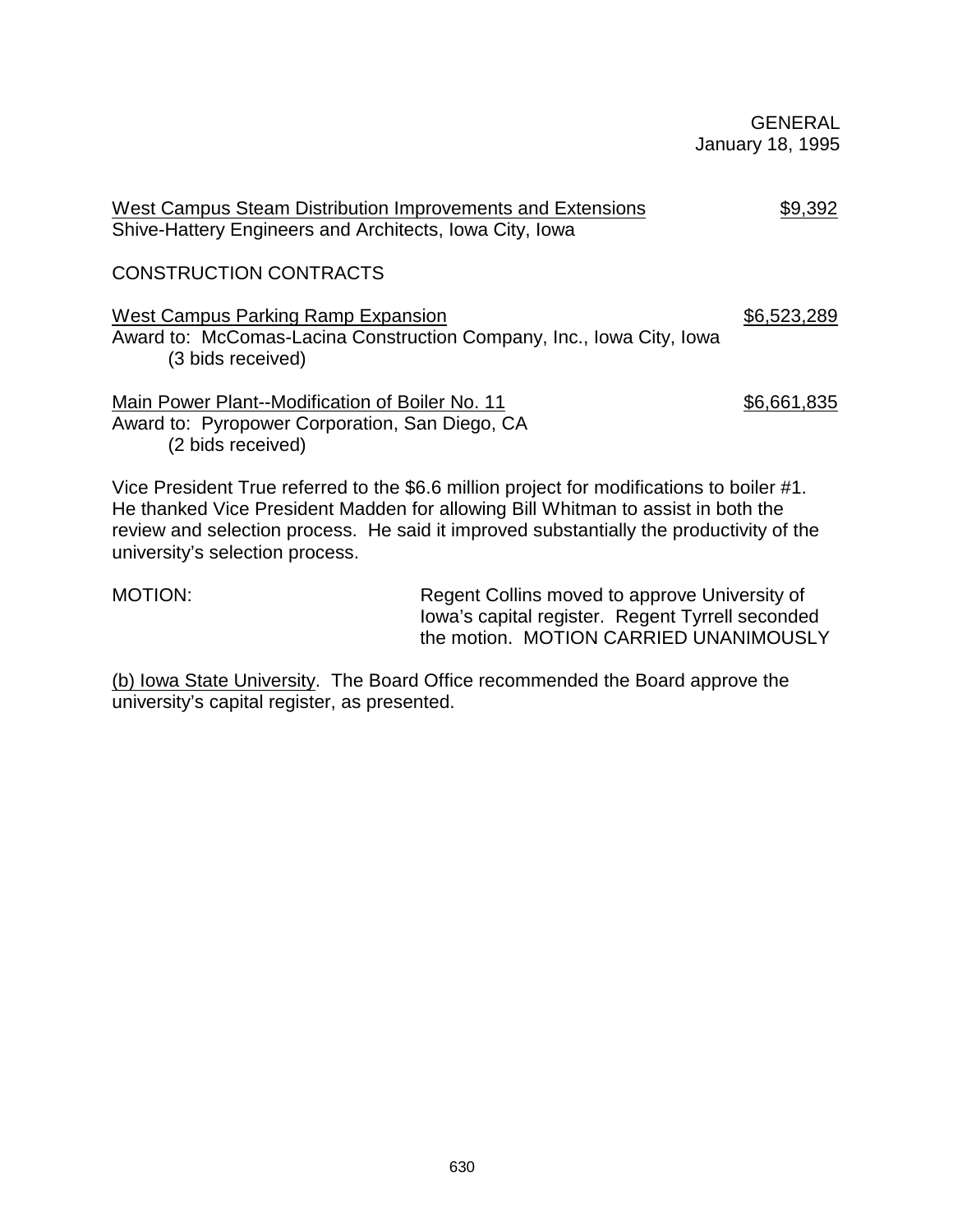# PROJECT DESCRIPTIONS AND BUDGETS

## Insectary--Greenhouse Renovation **Community** October 1994 Budget \$265,000

Revised Budget \$415,000

|                                       | <b>FIGUE DUUGE</b> |                  |         |
|---------------------------------------|--------------------|------------------|---------|
|                                       |                    |                  | Revised |
|                                       | Oct. 1994          | <b>Budget</b>    |         |
|                                       | <b>Budget</b>      | <u>Jan. 1995</u> |         |
|                                       |                    |                  |         |
| Contracts                             | \$192,201          | \$317,701        |         |
| <b>Demolition</b>                     | 3,410              | 3,410            |         |
| <b>Design Services</b>                | 5,000              | 17,000           |         |
| <b>Construction Administration</b>    | 7,365              | 17,625           |         |
| <b>University Services</b>            | 20,000             | 20,300           |         |
| <b>Miscellaneous</b>                  | 1,000              | 2,000            |         |
| <b>Fixed Equipment</b>                | 0                  | 17,320           |         |
| Movable Equipment                     | 15,000             | 0                |         |
| Telecommunications                    | 1,000              | 1,000            |         |
| <b>Project Reserve</b>                | 20,024             | 18,644           |         |
|                                       |                    |                  |         |
| <b>TOTAL</b>                          | \$265,000          | \$415,000        |         |
|                                       |                    |                  |         |
| Source of Funds:                      |                    |                  |         |
| <b>Agriculture Experiment Station</b> | \$245,000          | \$395,000        |         |
| Entomology                            | 20,000             | 20,000           |         |
|                                       |                    |                  |         |
| TOTAL                                 | \$265,000          | 415,000<br>\$    |         |

Project Budget

University officials requested approval of a revised project budget for the Insectary-- Greenhouse Renovation project in the amount of \$415,000, an increase of \$150,000 over the project budget approved in October 1994.

The \$150,000 requested increase represented the university's most current estimate for completion of the mechanical and electrical work. This includes heating, cooling and water piping for the ten greenhouse rooms, a new electrical service panel for the greenhouse, new electrical lighting circuits, electrical wiring for all mechanical equipment, and the installation of electrical and mechanical controls for each room. The Agriculture Experiment Station will provide the additional funds for this work.

Regent Hendricks referred to the Insectary--Greenhouse Renovation project. She noted that the first revision to the project budget increased the budget by \$80,000. The budget revision before the Regents at this meeting was for another \$150,000 increase.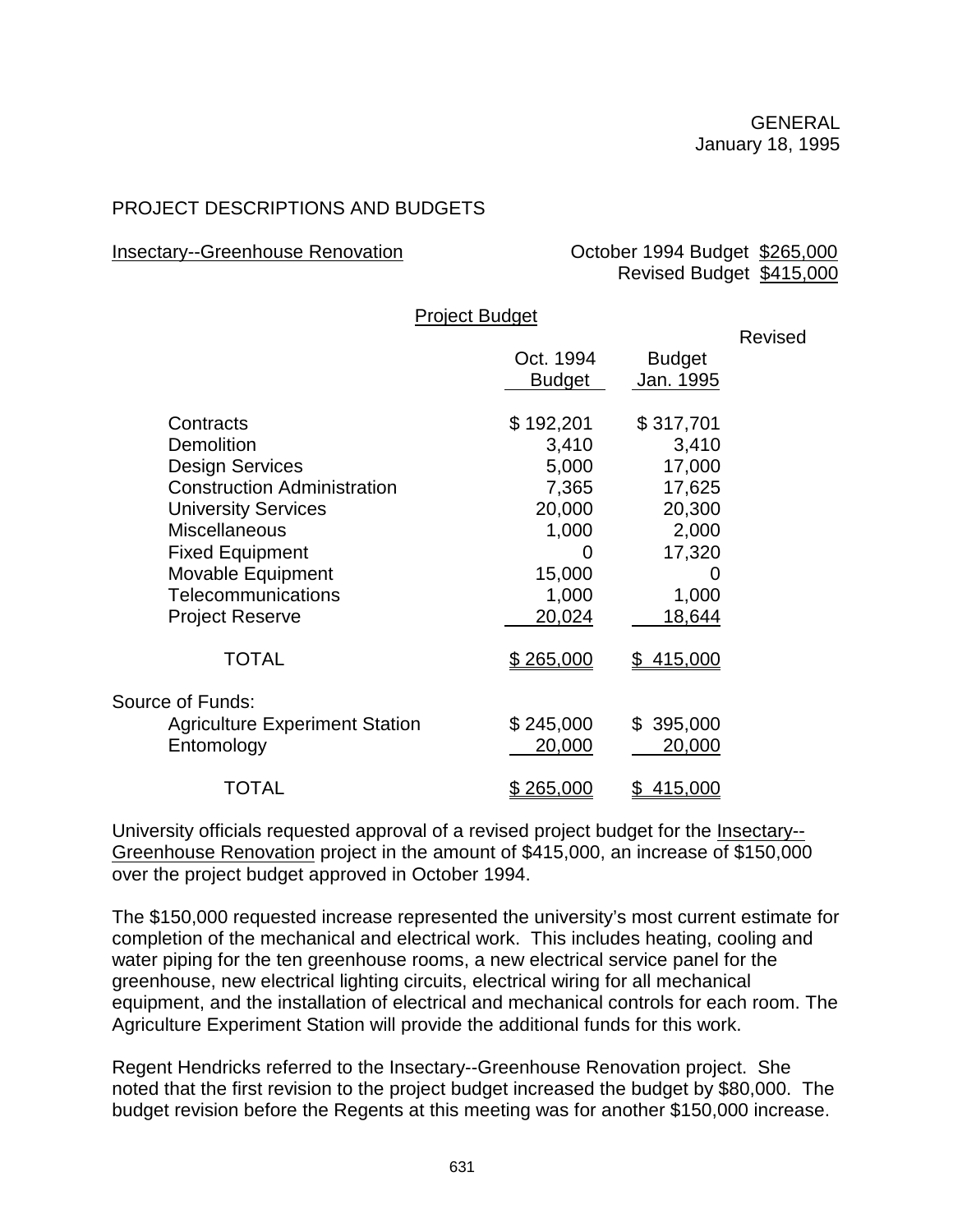She said she failed to understand how the costs could be 50 percent over the original project budget.

Vice President Madden responded that additional mechanical/electrical work was added to the project because funds were now available to expand the project. Originally they were not sure the funding would be available.

\* \* \* \* \* \* \*

University officials reported four new projects with budgets of less than \$250,000. The titles, source of funds and estimated budgets for the projects were listed in the register prepared by the university.

\* \* \* \* \* \* \*

## ARCHITECT/ENGINEER AGREEMENTS

Parks Library--Room 430--Conservation and Restoration Laboratory \$33,300 Thorson Brom Broshar Snyder, Waterloo, Iowa

University officials requested approval to enter into an agreement with Thorson Brom Broshar Snyder to provide design services through completion of the project. The agreement provides for a fee of \$33,300, including reimbursables.

Amendments:

Engineering Teaching and Research Complex Amendment #2 \$88,000 Brooks Borg and Skiles, Des Moines, Iowa

University officials requested approval of Amendment #2 to the agreement in the amount of \$88,000. The amendment will provide for revision of the exterior design of the facility.

While work on the schematic design was progressing, the university determined, after careful review and deliberation, that the originally proposed exterior expression of the building complex was not appropriate for the project or the campus site. The university directed the design team to make the necessary adjustments to the project design to address these concerns.

Amendment No. 2 will not result in an increase in the total project budget.

Engineering Teaching and Research Complex \$24,000 Brooks Borg and Skiles, Des Moines, Iowa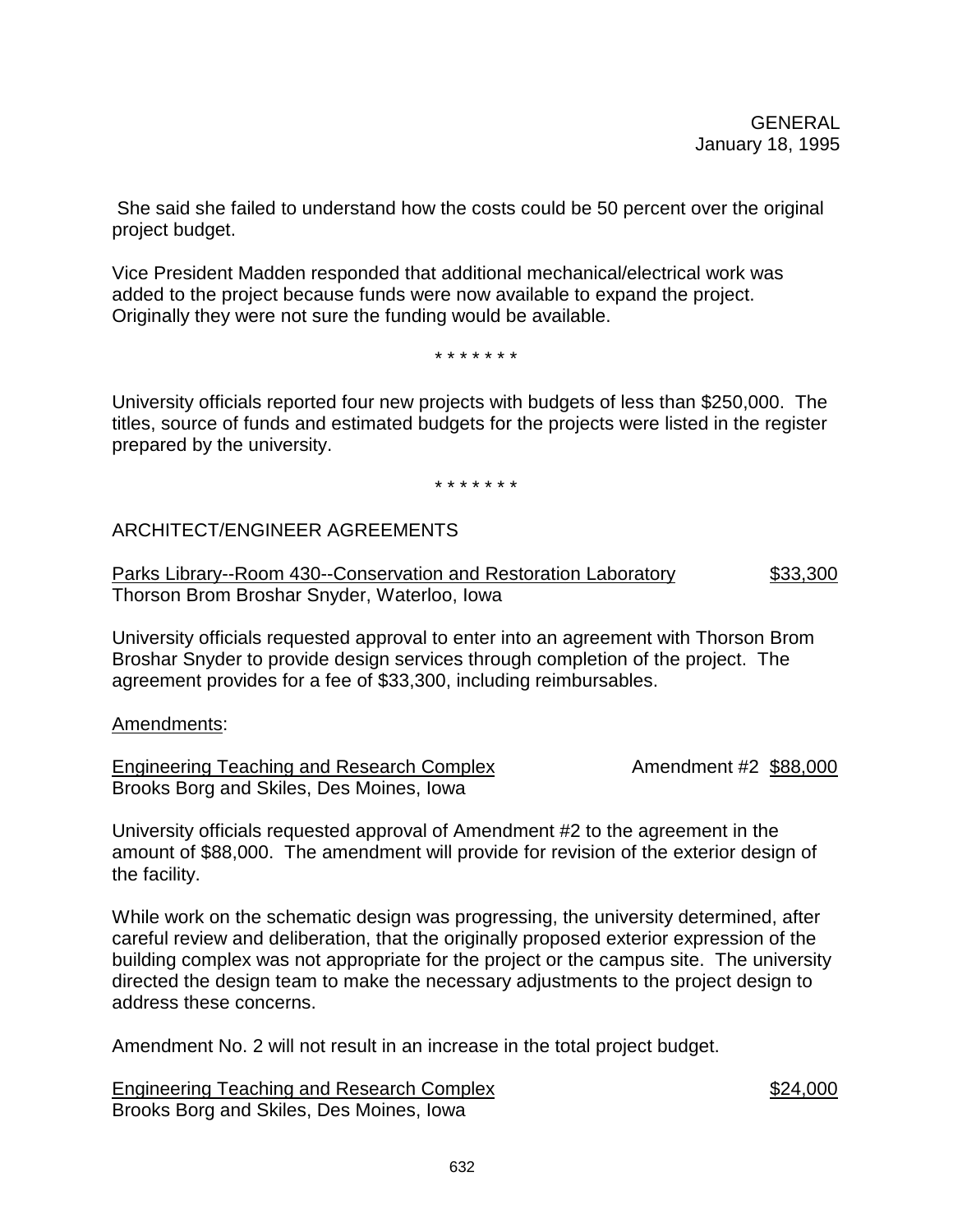## CONSTRUCTION CONTRACTS

#### Sweeney Hall--Addition and Renovation--Phase 4 \$18,700 Award to: Koester Construction Company, Inc., Des Moines, Iowa (5 bids received)

ACCEPTANCE OF COMPLETED CONSTRUCTION CONTRACTS

Sweeney Hall--Addition and Renovation--Phase 1 McHan Construction, Inc., Sioux City, Iowa

Residence Department Facilities--Water and Wind Damage 1993--Maple-Willow-Larch Commons Kitchen Walk-In Cooler/Freezer Replacement Sande Construction and Supply Company, Inc., Humboldt, Iowa

Sweeney Hall --Addition and Renovation--Phase 3 Harold Pike Construction Company, Ames, Iowa

FINAL REPORTS

Memorial Union--University Bookstore Remodeling **\$889,958.94** University Bookstore Revenues

MOTION: Regent Furgerson moved to approve the university's capital register, as presented. Regent Newlin seconded the motion. MOTION CARRIED UNANIMOUSLY.

(c) University of Northern Iowa. The Board Office recommended the Board approve the university's capital register, as presented.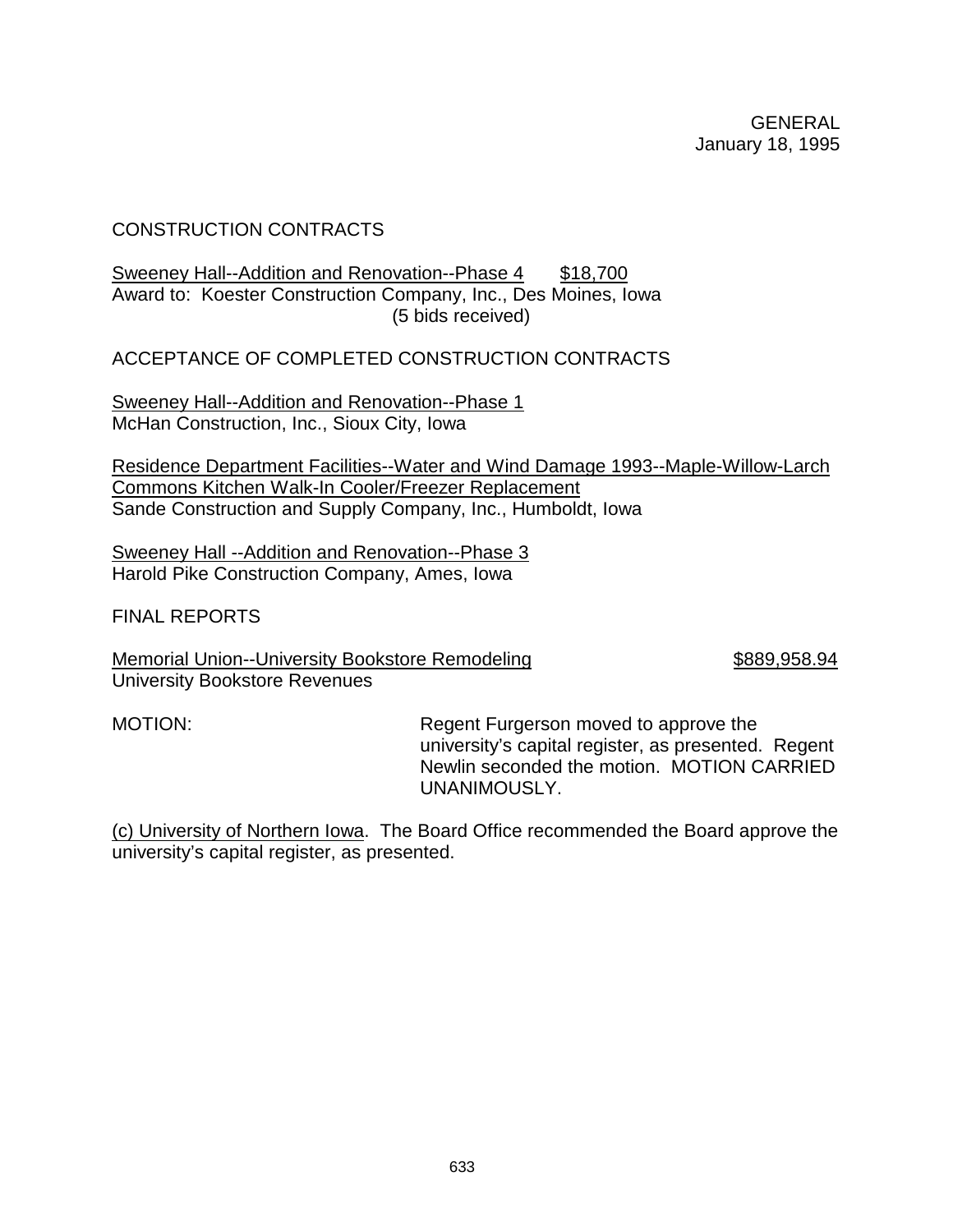# APPROVAL OF PROGRAM STATEMENTS AND DESIGN DOCUMENTS

# Maucker Union--Roof/Pedestrian Plaza

Maucker Union was constructed in 1969 and expanded in 1989. The facility is predominantly a concrete structure with a roof that serves as a pedestrian plaza and as a setting for various group events. The roof of the original building leaks extensively and in numerous locations. The overlaying pedestrian plaza with seating areas and lighting is deteriorated and becoming unsafe. The building exterior needs to be made watertight to preserve the interior of the building and prolong the life of the structure.

It was not expected that the project would change to any significant degree from the design presented. It was requested that the Board waive further design reviews. Should significant design changes become necessary, the university will request another opportunity to present the plans.

# PROJECT DESCRIPTIONS AND BUDGETS

UNI-Dome Emergency Repairs--Phases I and II  $$500,000$ Source of Funds: Insurance, Dome Surplus Funds, and Building Repair Funds

## Preliminary Budget

| <b>Contracts/Purchase Orders</b> | \$400,000 |
|----------------------------------|-----------|
| Consultant/Design Services       | 20,000    |
| <b>UNI Plant Services</b>        | 40,000    |
| Contingencies                    | 40,000    |
| <b>TOTAL</b>                     | \$500,000 |

University officials requested approval of a project description and budget in the amount of \$500,000 for repairs to the UNI-Dome roof. The air-supported, fiberglass roof of the UNI-Dome deflated during a winter storm on December 7, 1994. The storm caused damage in numerous locations to the roof fabric and damage to many mechanical fasteners. In addition, various building systems (lightning protection, safety lanyards, water, sound, light and heating fabric ducts) may have also been damaged.

Through the cooperative efforts of the contractor, consultant, insurance company and university, the university plans to have the UNI-Dome back in operation as soon as possible depending on favorable weather and availability of materials.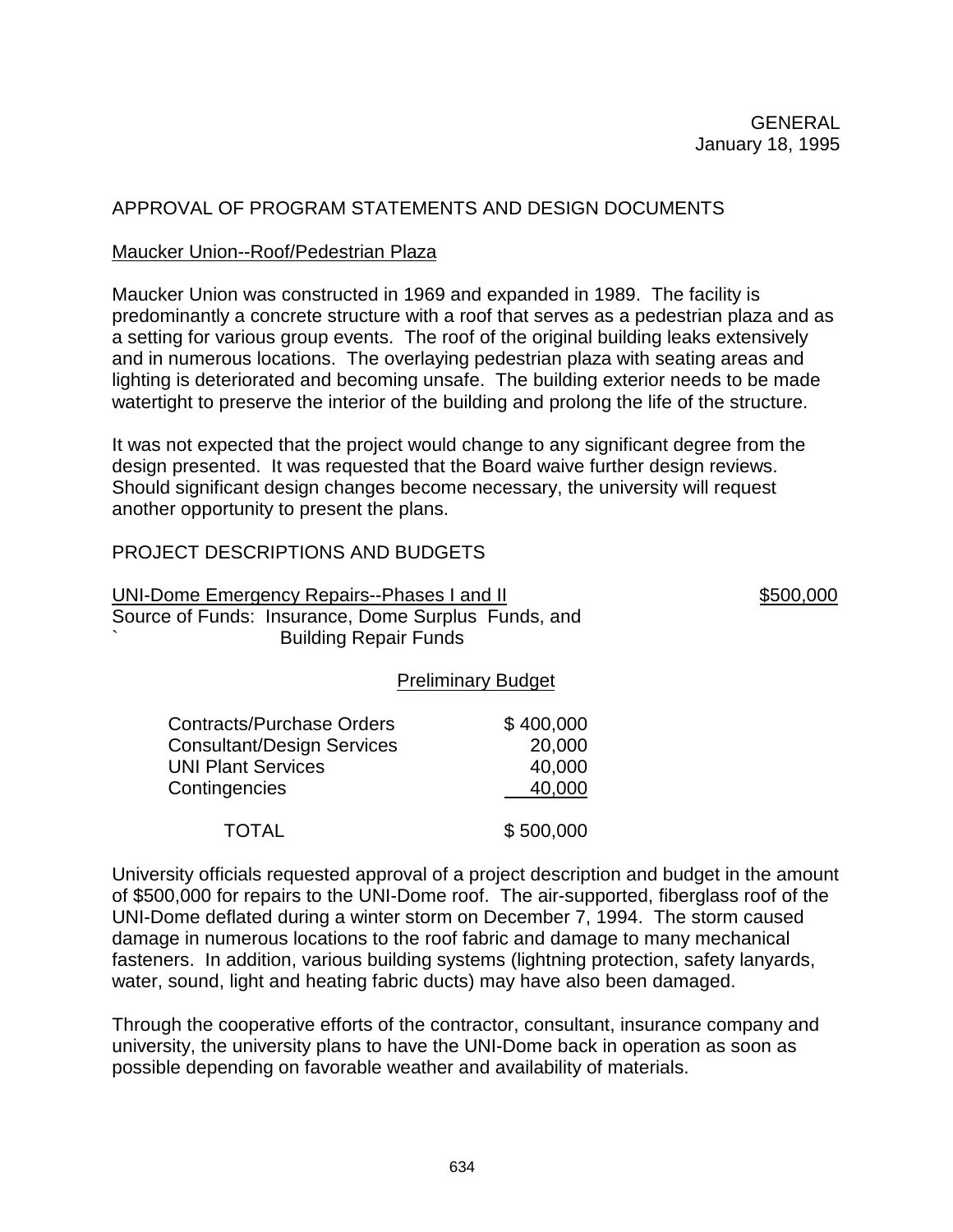Vice President Conner commented on the UNIdome repair project. He said the consultants would be returning the latter part of January for a final inspection. The facility was in use Saturday night and they were happy to have it back up.

West Gym--East Plaza \$266,000 Source of Funds: Building Repair Funds

## Preliminary Budget

| <b>Contracts/Purchase Orders</b> | \$222,000 |
|----------------------------------|-----------|
| Consultant/Design Services       | 34,000    |
| Contingencies                    | 10,000    |
| <b>TOTAL</b>                     | \$266,000 |

University officials requested approval of a project description and budget for the reconstruction of the plaza area located east of the West Gym. The reconstruction is part of the facilities master plan for the campus. The area has been used to provide vehicular access to the library and campanile construction projects. The project will include the relocation of pedestrian walks, lighting, and a storm sewer.

#### \* \* \* \* \* \* \*

University officials reported one new project with a budget of less than \$250,000. The title, source of funds and estimated budget for the project was listed in the register prepared by the university.

#### \* \* \* \* \* \* \*

## ARCHITECT/ENGINEER AGREEMENTS

Russell Hall--North Parking Lot  $$46,000$ Kirkham Michael and Associates, Urbandale/Cedar Falls, Iowa

University officials requested approval to enter into agreement with Kirkham Michael and Associates to provide design services for the project. The firm has provided services for similar parking lot and street reconstruction projects at the university.

The agreement provides for a fee of \$46,000, including reimbursables.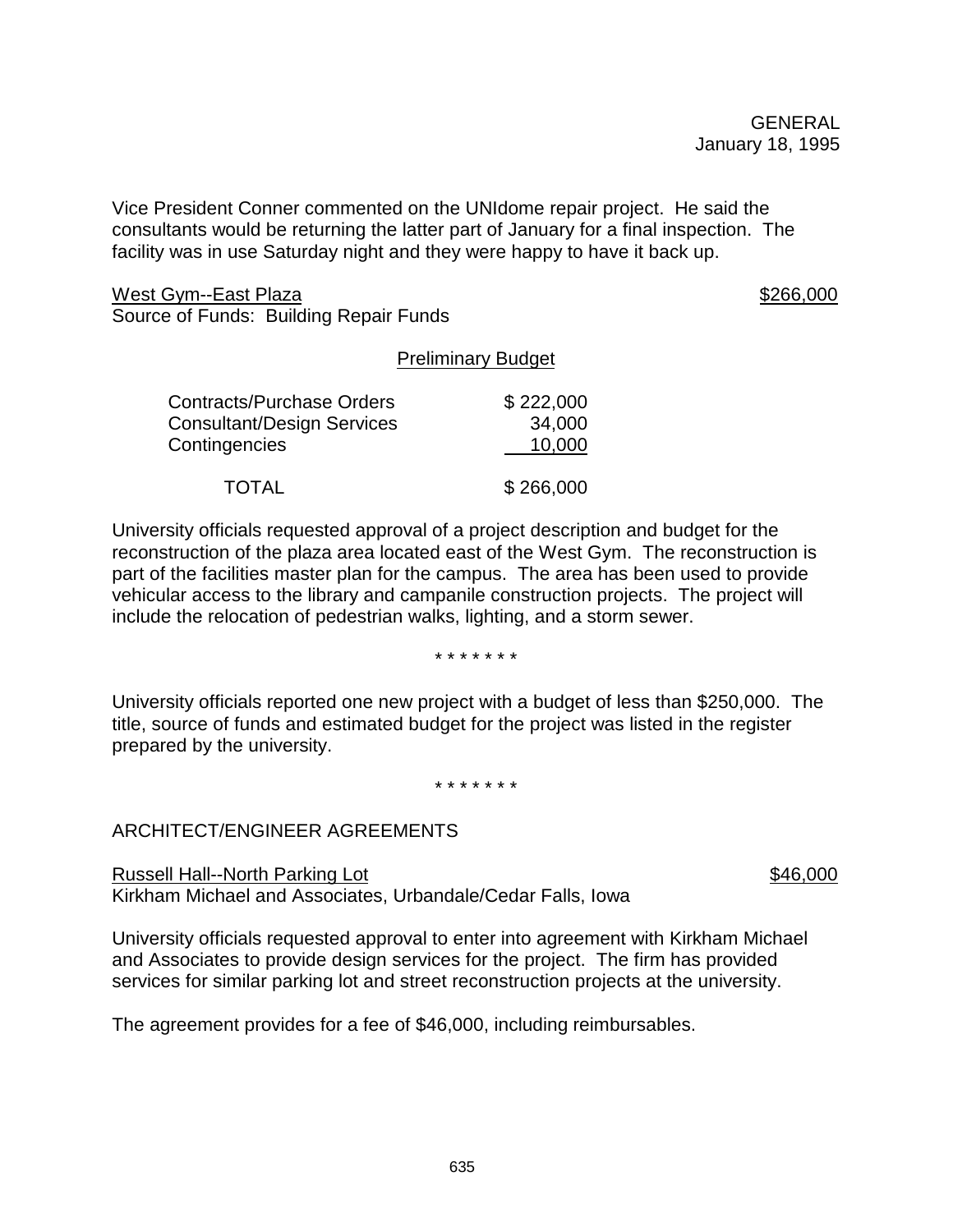636

 GENERAL January 18, 1995

West Gym--East Plaza \$34,000 Kirkham Michael and Associates, Urbandale/Cedar Falls, Iowa

University officials requested approval to enter into agreement with Kirkham Michael and Associates to provide design services for the project. The firm has provided services for similar parking lot and street reconstruction projects at the university.

The agreement provides for a fee of \$34,000, including reimbursables

CONSTRUCTION CONTRACTS

Library Addition--Lounge Seating  $$57,962$ Westnofa USA, Inc., Racine, WI (5 bids received)

UNI-Dome Emergency Repairs  $$377,000$ Birdair, Inc., Amherst, NY

MOTION: Regent Newlin moved to approve the university's capital register, as presented. Regent Dorr seconded the motion. MOTION CARRIED UNANIMOUSLY.

(d) Iowa School for the Deaf. The Board Office recommended the Board approve the school's capital register, as presented.

Iowa School for the Deaf officials presented the following project description and budget for Board approval.

Residence Halls--Kitchen Remodeling **\$27,500** \$27,500 Source of Funds: FY 1995 Building Repair Funds

This project will remodel the food preparation areas at three different sites in the residence halls to meet the requirements recommended by the Department of Health. The kitchen areas are used in the school's Independent Living Curriculum.

MOTION: Regent Collins moved to approve the school's capital register, as presented. Regent Furgerson seconded the motion. MOTION CARRIED UNANIMOUSLY.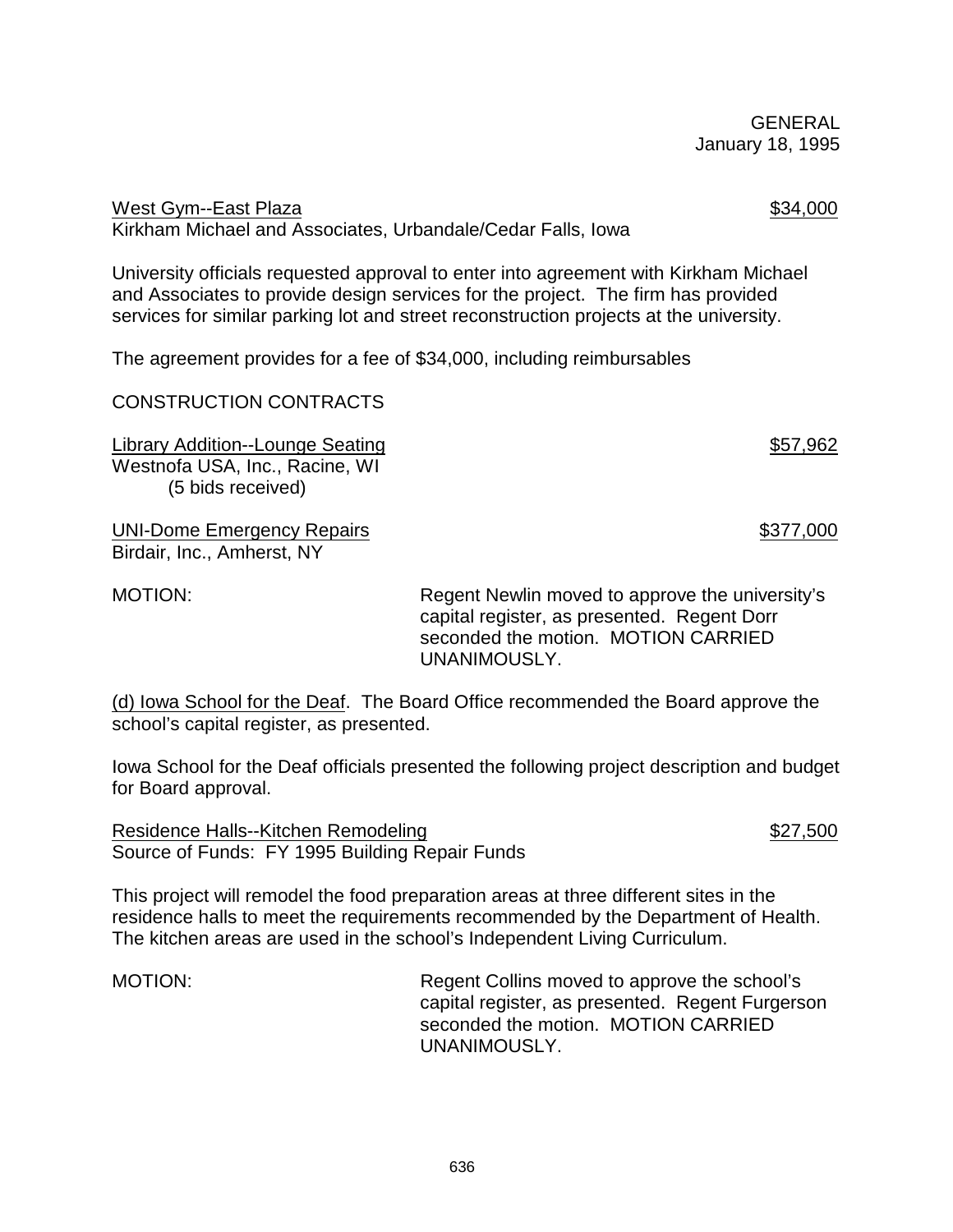**AGREEMENT FOR PROFESSIONAL MEDICAL SERVICES, ISD**. The Board Office recommended that the Board approve the agreement for professional medical services at the Iowa School for the Deaf, as presented.

Iowa School for the Deaf officials requested approval of the agreement with Dr. Philip Meyer to provide medical services during the current academic year. The monthly fee of \$1,040 represented a four percent increase over the past academic year.

The agreement was reviewed by staff in the Office of the Attorney General.

Superintendent Johnson noted that this was the first increase in the agreement in approximately 4 years.

MOTION: Regent Johnson-Matthews moved to approve the agreement for professional medical services at the Iowa School for the Deaf, as presented. Regent Collins seconded the motion. MOTION CARRIED UNANIMOUSLY.

**PRESIDENTIAL SEARCH, UNIVERSITY OF IOWA**. (a) Appointments to Campus Search and Screening Committee. The Board Office recommended the Board (1) receive the report on the presidential search at the University of Iowa and (2) approve the membership of the University of Iowa Presidential Search & Screen Advisory Committee and emphasize that confidentiality in the search should be maintained to the fullest extent permitted by law.

Last month the Board of Regents accepted the resignation of Hunter Rawlings III as President of the University of Iowa, effective July 1, 1995, and approved policies and procedures for the selection of the next President of the University of Iowa consistent with the Board's "Policy on the Selection of Institutional Heads". This process was approved by the Board with the provision that the process shall provide for confidentiality of the candidates to the fullest extent possible under the Code of Iowa.

## Committee Membership

At the December Board Meeting, the Board of Regents instructed the Chair of the Search and Screen Advisory Committee and the President of the University of Iowa Faculty Senate to jointly nominate members of Presidential Search and Screen Advisory Committee in consultation with the Board President based on a general listing of membership approved by the Board. The proposed membership was presented to the Board at the January Board meeting, as follows: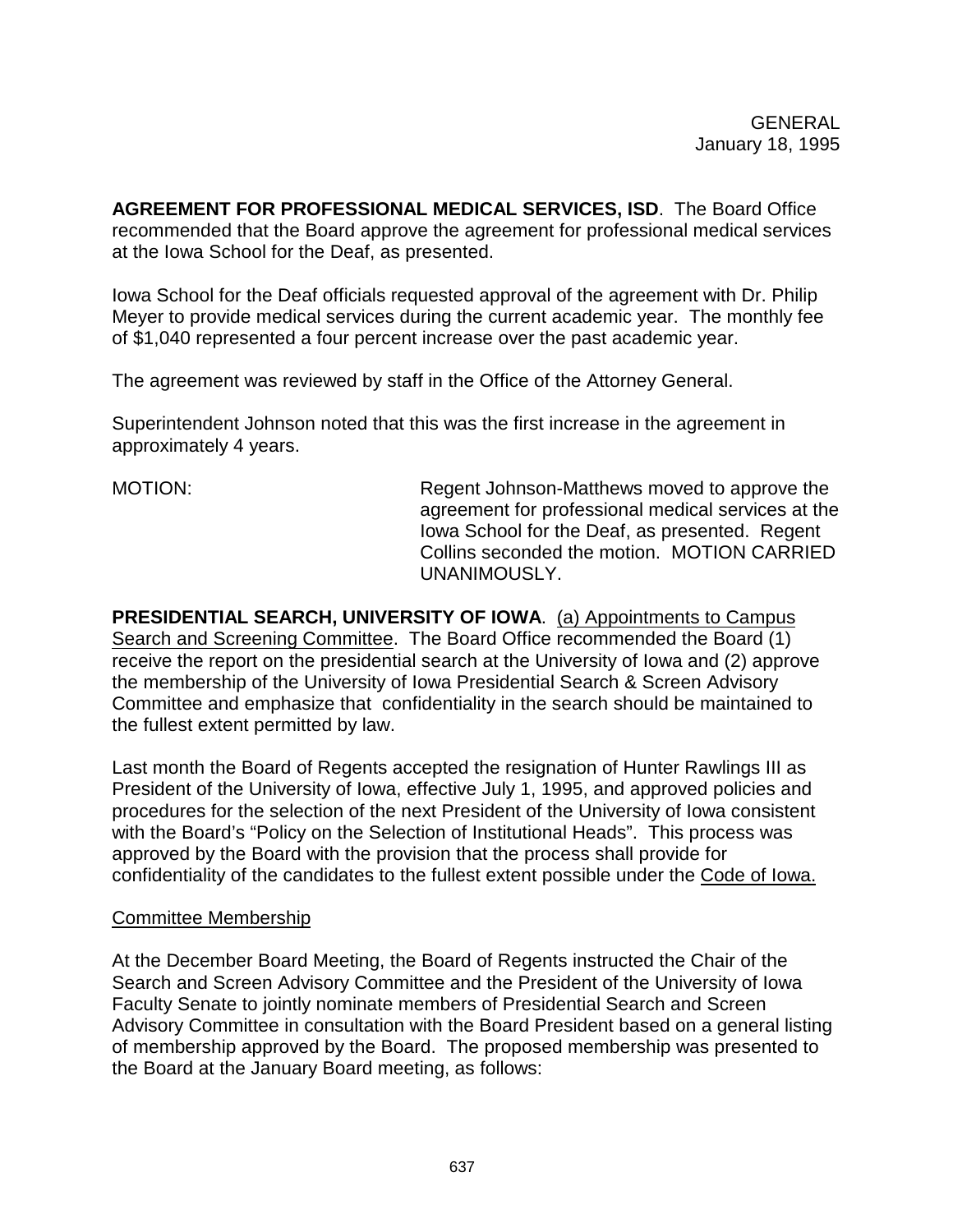## RECOMMENDED APPOINTMENTS BY COMMITTEE CHAIR AND FACULTY SENATE PRESIDENT

Steve M. Collins, Chair of the Search Advisory Committee, and Richard R. Hurtig, President of the Faculty Senate, jointly recommended the following list of persons to serve on the Presidential Search & Screen Advisory Committee. All of the suggested individuals have indicated their willingness and ability to serve if appointed by the Board of Regents.

#### **UI Faculty and Administration**

Steve M. Collins Professor Electrical and Computer Engineering and Radiology

Geraldene Felton Professor and Dean College of Nursing

Alan G. Goodridge Professor and Head Biochemistry, College of Medicine

Michael D. Green Professor College or Law

Donald D. Heistad Distinguished Professor in Medicine College of Medicine Richard R. Hurtig Associate Professor Speech Pathology and Audiology, Liberal Arts

Gerhard Loewenberg UI Foundation Distinguished Professor in Political Science College of Liberal Arts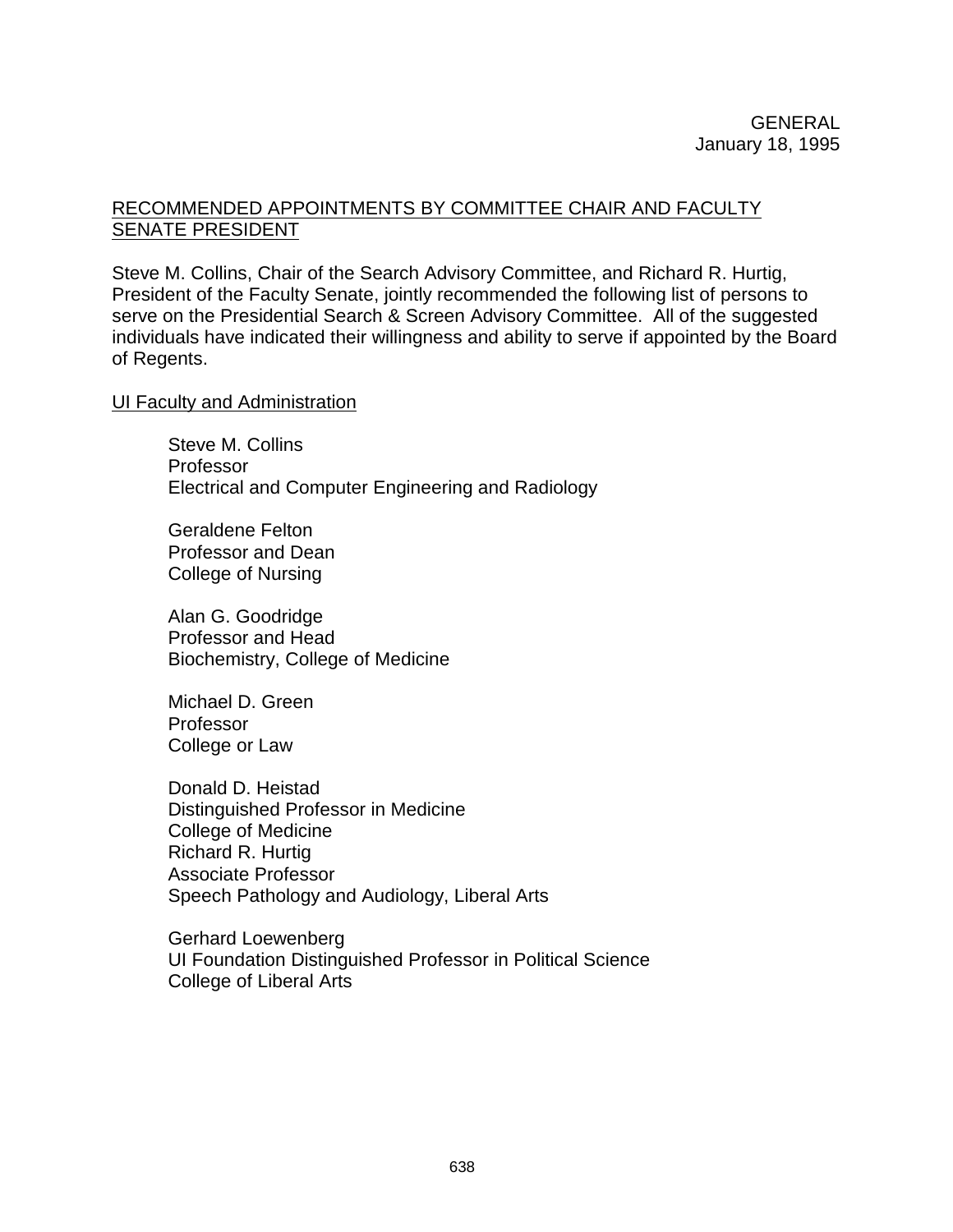John R. Menninger Professor Biological Sciences, Liberal Arts

Adalaide Morris Professor English, Liberal Arts

Sara L. Rynes John F. Murray Professor of Management and Organizations College of Business Administration

#### UI Staff

Ruth C. Harkins President, Staff Council Charge Nurse, Radiation-Oncology University Hospitals and Clinics

Janice Simmons-Welburn Head, Information and Instructional Services University Library

Allan L. Young Clerk IV Personnel

#### UI Students

Leslie D. (Lea) Haravon Graduate Teaching Assistant Sport, Health, Leisure and Physical Studies

Aimee Kao M.D./Ph.D. Student College of Medicine

Kristen A. Mensing Undergraduate Social Work Studies

## UI Alumni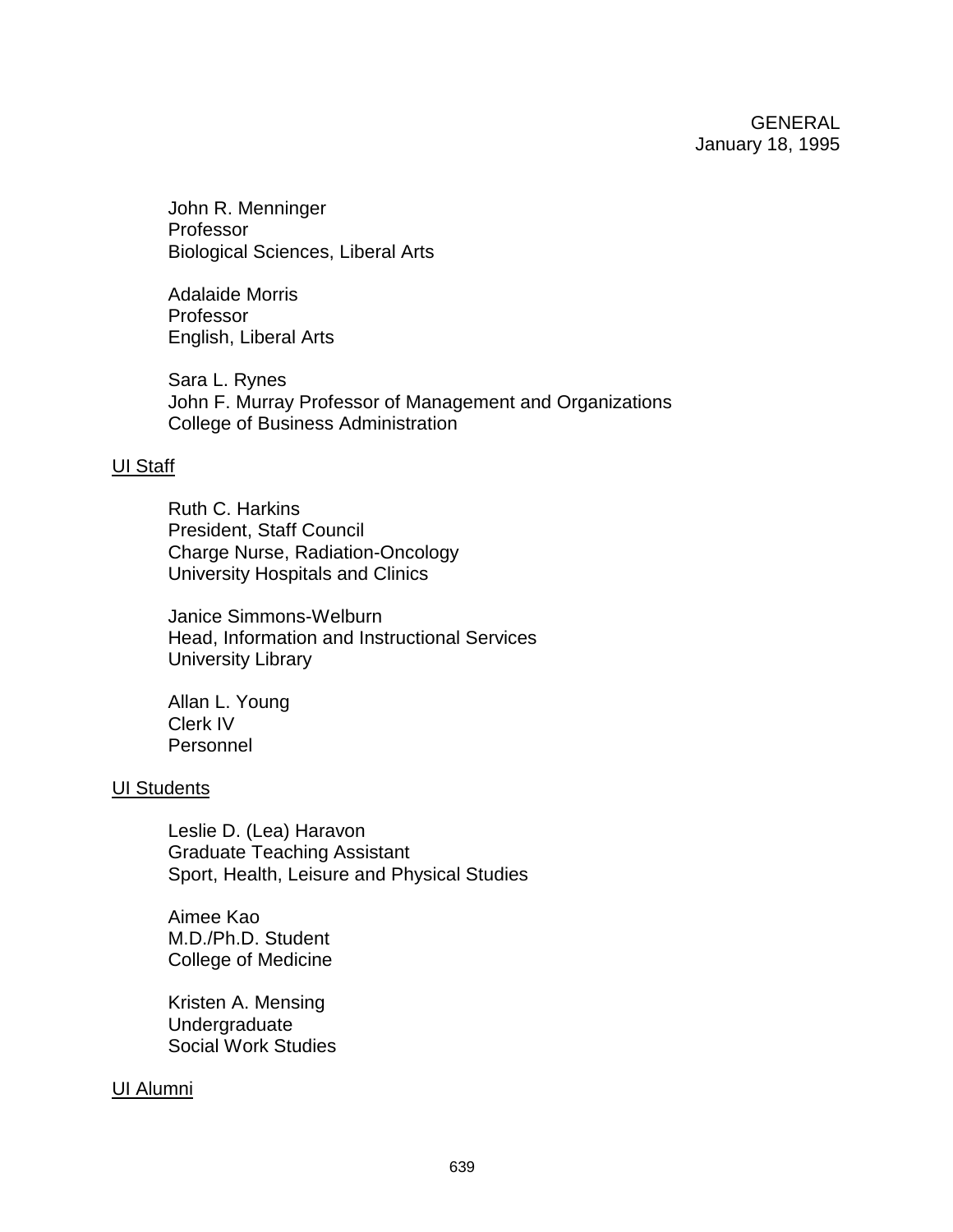Jill N. McLaughlin Chair, University of Iowa Foundation Board of Directors

Nancy B. Willis Member, University of Iowa Foundation Board of Directors

Board of Regents Office

Robert J. Barak (ex officio)

## RECOMMENDED APPOINTMENTS OF PRESIDENT BERENSTEIN

President Berenstein recommended that the following persons be appointed to the search committee:

Susan R. Johnson Professor Obstetrics & Gynecology

James Van Allen Alumnus & Emeritus Professor Physics and Astronomy

Chalmers W. (Bump) Elliott Past Director Intercollegiate Athletics-Men's

President Berenstein stated this was his first experience with this type of endeavor. He said he was fortunate that Professor Collins was serving as chairman of the search committee. He has had no less than 25 telephone conversations with Professor Collins and was pleased that he was a very conscientious fellow. Professor Collins had worked diligently with Professor Hurtig and Mr. Richey in forming the guidelines for this presidential search.

Professor Collins stated the task for determining nominees proved to be very challenging. There were a number of issues that needed balanced. Interviews were held with potential student members of the committee. He expressed appreciation to President Berenstein for being very generous with his time. Professor Collins said the set of 21 nominees before the Board was a very fine one. All were outstanding individuals.

Regent Hendricks asked how many of the nominees served on the prior University of Iowa presidential search committee. Professor Collins responded that two of the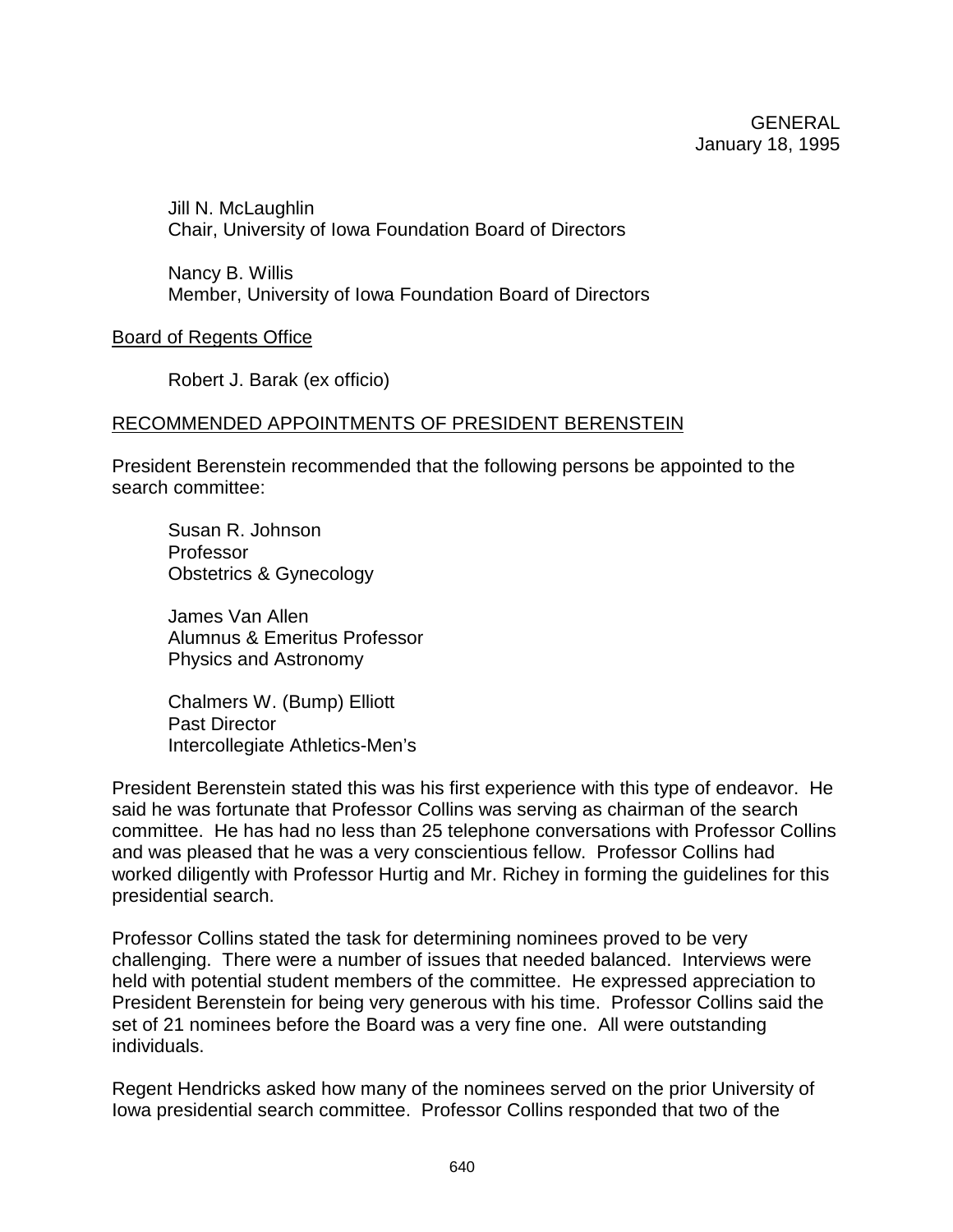nominees submitted by him and one of President Berenstein's nominees had served on the prior committee.

President Berenstein stated, as a personal aside, that at his first Regents meeting James Van Allen was introduced to the Regents as a distinguished professor. President Berenstein said he believes that no one else in the state was more distinguished than Professor Van Allen. When he called the professor to ask him to serve on the committee, Professor Van Allen indicated that he was flattered and honored. President Berenstein said he was honored that the professor felt that way.

President Berenstein said as many as 200 people were interested in serving on the committee. He was delighted with the composition of the committee and felt the people who will serve will make great contributions. He was amazed how many people were interested in serving and suggesting people to serve. He said it was a tribute to the university and the Regent system, and he was delighted to be part of the process.

Regent Collins said it was very helpful to have the background information provided by the Board Office. There was a cross section of every possible interested element. The composition of the committee by category as well as by individual was excellent.

President Berenstein said it was important to allow all the different facets of the university family to have a say in who will be the next president.

MOTION: Regent Collins moved to (1) receive the report on the presidential search at the University of Iowa and (2) approve the membership of the University of Iowa Presidential Search & Screen Advisory Committee and emphasize that confidentiality in the search should be maintained to the fullest extent permitted by law. Regent Furgerson seconded the motion. MOTION CARRIED UNANIMOUSLY.

President Berenstein thanked Professors Collins and Hurtig for all their assistance.

(b) Interviews with Search Firms and Selection of Finalist. The Board Office recommended the Board (1) hear presentations of recommended search firms and (2) select a firm to assist in the University of Iowa presidential search and emphasize that confidentiality in the search should be maintained to the fullest extent permitted by law.

In December, the Board authorized the Executive Director with the approval of the Board President to identify an executive search firm. Since the December Board meeting, the Board Office undertook a national search to identify appropriate search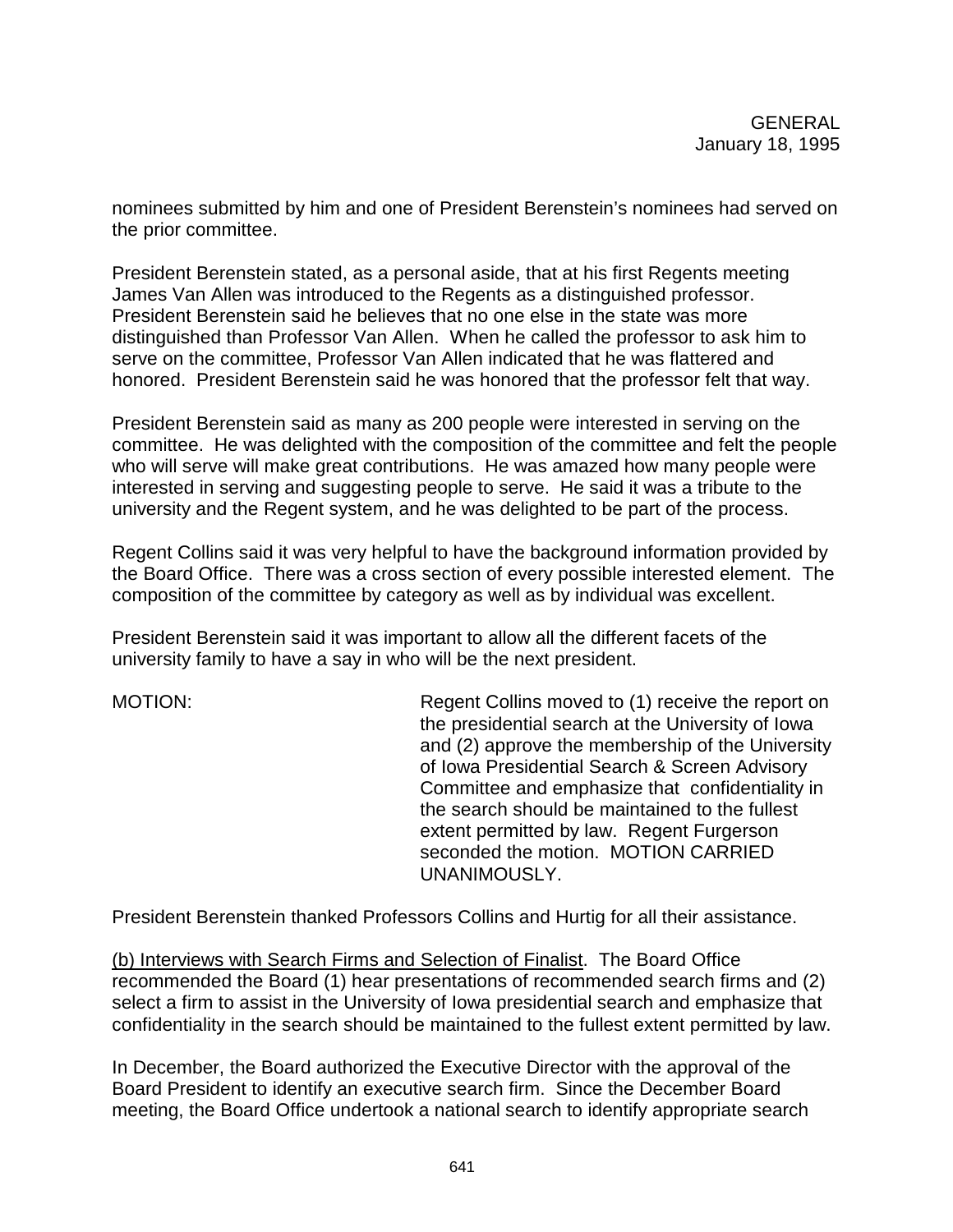firms. Using information provided by the Association of Executive Search Consultants, Inc., a national association of executive consultants, the Board Office identified a list of firms that purported to conduct searches for university presidents. These firms were contacted and asked to provide specific details regarding the firm, their experience with university presidential searches, fees and references. From this list two firms were identified that had extensive positive experiences in university president searches. The two firms were asked to make a presentation to the Board of Regents at this meeting. The two firms were Spencer Stuart Executive Search Consultants and Korn/Ferry International, both of Dallas, Texas. Information concerning each firm's experience and charges was provided in the docket materials.

Mr. Richey made the recommendation that confidentiality be maintained to the fullest extent of the law.

Ron Zera, Spencer Stuart Executive Search Consultants, provided the Regents with information concerning his firm and its experience with university presidential searches, as well as information concerning his tenure with the firm.

Professor Collins stated there were approximately 400 presidential searches in the country taking place at this time. What fraction would be in competition with the search underway at the University of Iowa? Mr. Zera responded that no more than four or five would be in direct competition with the University of Iowa.

Regent Newlin asked for the main strengths Mr. Zera and his firm would bring to the search process. Mr. Zera responded that he brought an appreciation for Iowa. His firm is one of the main international search firms today. He is the managing partner of the higher education process.

Regent Collins asked about fees and costs. Mr. Zera responded that the standard fee was one-third of total cash compensation. However, he proposed a flat fee of \$45,000 plus out-of-pocket expenses.

Regent Pellett asked how long Mr. Zera had been with Spencer Stuart. Mr. Zera said he had been with the firm five years, and in the business for 15 years with two other firms.

President Berenstein asked how Mr. Zera would work with the university search committee which was composed of faculty, staff and students. Mr. Zera noted that other university search committees would be envious of Iowa's faculty representation of 16 faculty on the committee versus five faculty on the Bowling Green search committee. He said working with the committee was critical to the equation. He would attend all meetings of the committees and subcommittees. His role would be as the "arms and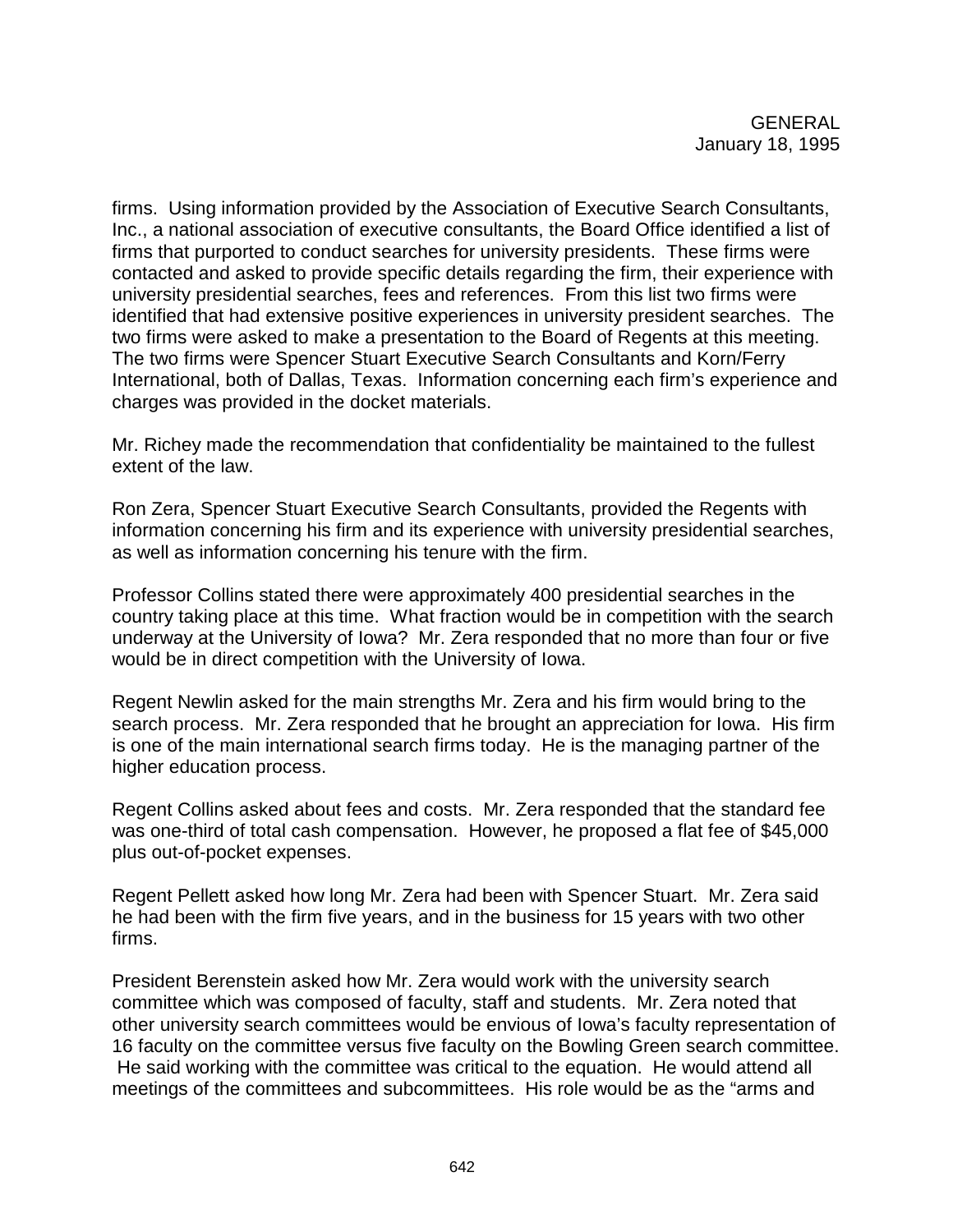legs" of the committee. He would do the preliminary work. He suggested the Regents talk to current and former clients about how he works with search committees.

President Berenstein asked for a rough timetable if Mr. Zera's firm were to be chosen for this assignment. Mr. Zera responded that this afternoon he would sit down with the chair of the search committee and begin planning.

President Berenstein asked if the first meeting with the campus committee would take place by the end of this month. Mr. Zera said absolutely; his schedule was their schedule.

President Berenstein asked if after the applicants had been narrowed down for the first round of consideration whether Mr. Zera or members of the committee would go out and talk to the candidates or have the candidates come on campus. Mr. Zera said he has done initial interviews in several ways, which he described.

Regent Hendricks asked if 100 percent of Mr. Zera's time would be devoted to this search. Mr. Zera responded that it would not. He was currently involved in five searches. He said he would not take on any additional higher education assignments without permission from the Board.

Regent Dorr asked who administers the overall search process. Mr. Zera responded that a majority of the administration was done by the search committee; however, he was sensitive to the search committee's time. If desired, he could draft policy specifications and provide working documents. He also has done the administration and used the institution's letterhead.

Bill Funk, Korn/Ferry International, provided the Regents with information concerning his firm and its experience with university presidential searches, as well as information concerning his tenure with the firm.

Regent Collins asked for the cost and expenses if Korn/Ferry International were chosen to conduct the search for a president at the University of Iowa. Mr. Funk responded that the standards of the market call for a retainer based on one-third of the first year's total cash compensation. He said that was not a meaningful measure to apply to a search in higher education because it becomes very costly. Therefore, he established a flat fee of \$45,000 as the retainer. They will also charge for all out-of-pocket or allocated expenses which would include costs for reproduction, overnight delivery and telephone charges.

President Berenstein asked how the Korn/Ferry firm would handle a situation where the candidates were narrowed down to the final four candidates, none of whom the Board was interested in interviewing. Mr. Funk said he was pleased that he had never had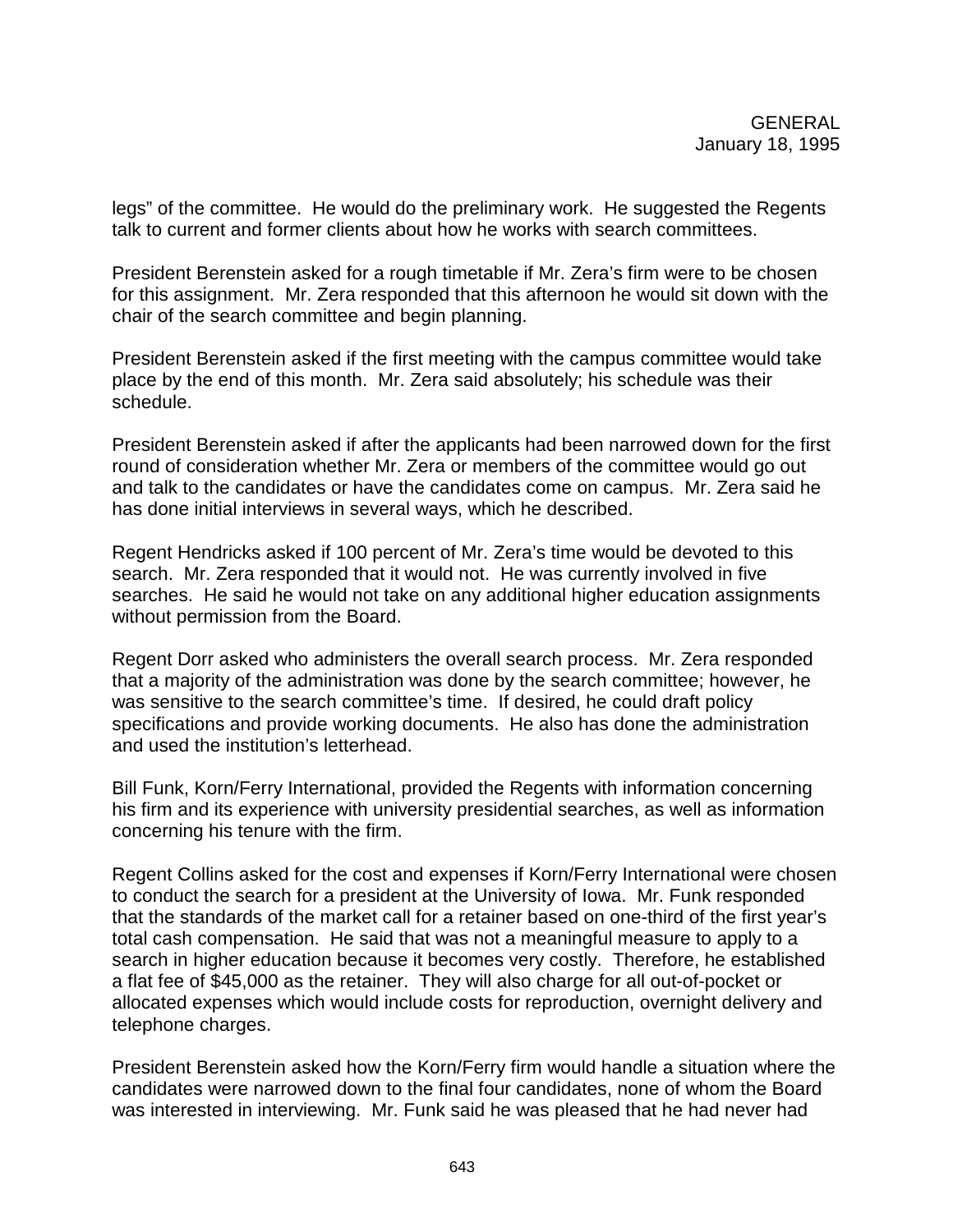that experience. He said the firm would work with the Board for as long as required to find candidates with which they were satisfied, charging only for out-of-pocket expenses.

Professor Collins asked Mr. Funk to comment on his experience with presidential searches for institutions with major health science centers. Mr. Funk responded that his firm has three specialty practices. One is the education and not-for-profit practice. The second is the health care practice. There are searches for which he gets involved with the health care practice group. He said that group does all the medical school dean and health science searches. Jack Moxley heads that practice and has been with the firm for 8 years. Mr. Moxley has two to three of those types of searches underway at any one time. Mr. Funk frequently teams up with Mr. Moxley. Searches that Mr. Funk personally has performed for universities with major health science centers included Indiana University, Texas Tech University, University of Arkansas system, University of Illinois, University of Missouri at Columbia, University of Nebraska and University of New Mexico. He said individuals who have not had that experience or exposure can find it a challenging component of a presidential search.

President Berenstein asked Mr. Funk to review his current assignments. Mr. Funk responded that he is currently conducting four university presidency searches, all of which are in different states of completion. With regard to the Clemson search, four final candidates are being interviewed on campus this week. He would be there Friday morning for the press conference announcing the new president of Clemson. He will meet with Southern Methodist University's search committee that night. They have interviewed eight candidates in the last 10 days and would that night narrow the candidates to 2 to 4. He hopes to complete that search very early in February. A third search Mr. Funk is involved in is for the president of the University of Illinois. He will be there a week from tomorrow and will submit the names of six to seven individuals to the Board of Regents for interviewing. The most recent search for which Mr. Funk has been hired is for the President of Worcester Polytech in Worcester, Massachusetts, which is a very niche-oriented institution, focused on sciences and engineering. He said the latter search would not be a competitor.

Regent Pellett asked how long Mr. Funk had been with Korn/Ferry. Mr. Funk responded that he had been with the firm for three years. He was with Heidrick and Struggles for 12 years immediately prior to joining Korn Ferry.

President Berenstein asked Mr. Funk if his firm was selected to perform this presidential search, would he anticipate having a meeting with Professor Collins and the committee by the end of the month? Mr. Funk responded affirmatively, and said he would welcome that.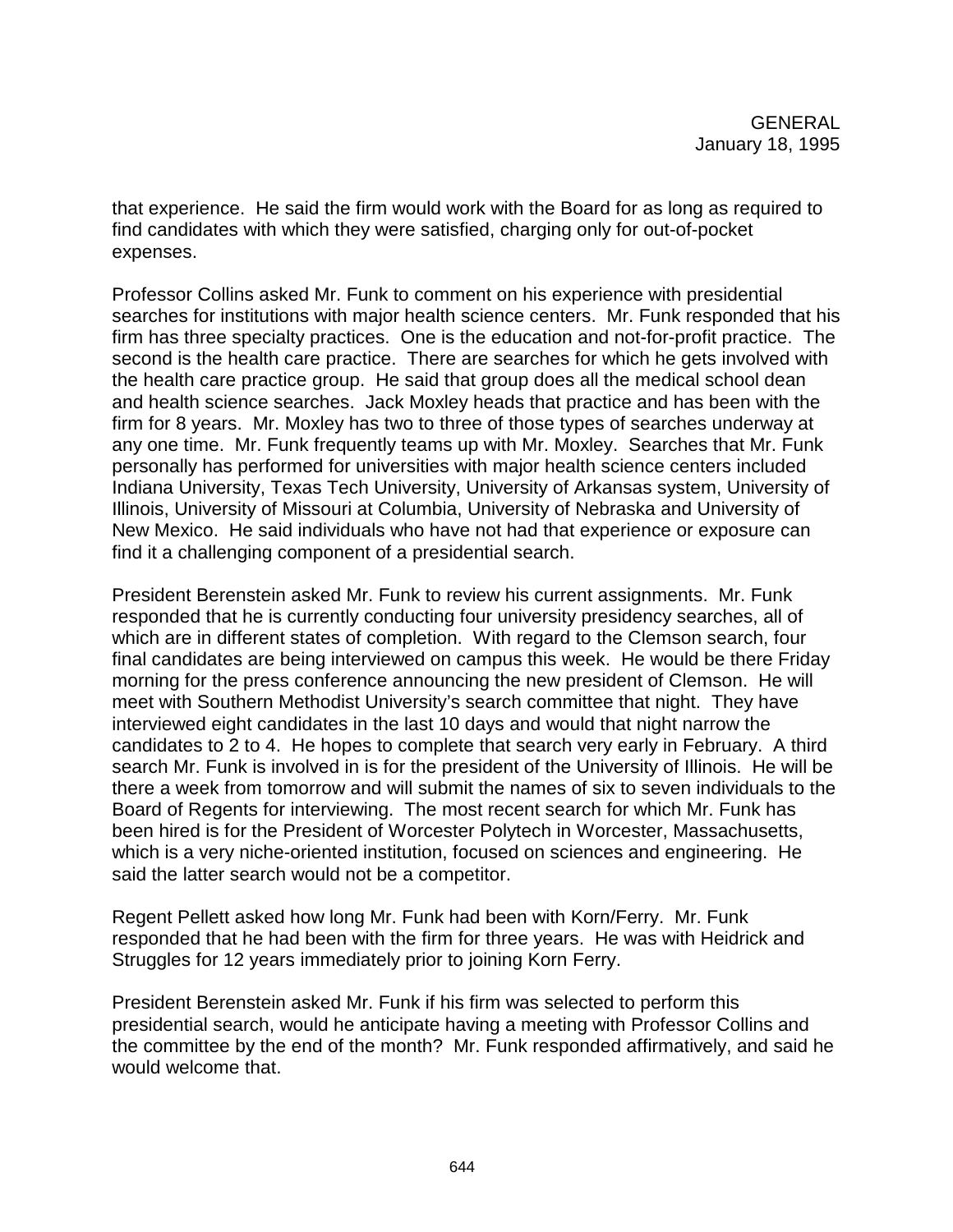Mr. Richey stated that Mr. Funk had received a copy of the actions taken by the Board of Regents last month outlining specific duties of the search firm. He asked if Mr. Funk had any questions. Mr. Funk said he found that all of the action steps were activities his firm typically does, and he would be quite eager to do so for the Iowa Board of Regents.

President Berenstein asked that the Board recess for 10 minutes and then reconvene to select the search firm.

Following a brief recess, the following took place:

MOTION: Regent Furgerson moved to hire the firm of Korn/Ferry International to assist in the University of Iowa presidential search in accordance with the financial conditions outlined in the docket memorandum. Regent Tyrrell seconded the motion.

Regent Dorr said he wanted it understood that Mr. Funk would be the individual in his firm charged with this assignment. President Berenstein said the representation was that Mr. Funk would be the individual in his firm who was in charge.

VOTE ON THE MOTION: Motion carried unanimously.

President Berenstein asked that Mr. Funk be brought back into the room. When he was present, President Berenstein welcomed him aboard. He asked that Mr. Funk take a few minutes to meet with Professor Collins before leaving the meeting. He also asked that he work with Mr. Richey concerning the financial arrangements.

**BOARD MEETINGS SCHEDULE**. The Board Office recommended the Board approve the Board Meetings Schedule.

| February 15-16, 1995 | University of Northern Iowa  | <b>Cedar Falls</b>    |
|----------------------|------------------------------|-----------------------|
| <b>March 15-16</b>   | <b>Iowa State University</b> | Ames                  |
| April 19-20          | University of Iowa           | <b>Iowa City</b>      |
| May 17-18            | Iowa School for the Deaf     | <b>Council Bluffs</b> |
| June 21-22           | University of Northern Iowa  | <b>Cedar Falls</b>    |
| <b>July 19-20</b>    | <b>Iowa State University</b> | Ames                  |
| September 20-21      | University of Iowa           | <b>Iowa City</b>      |
| October 18-19        | University of Northern Iowa  | <b>Cedar Falls</b>    |
| November 15-16       | <b>Iowa State University</b> | Ames                  |
| December 13-14       | To be determined             | Des Moines            |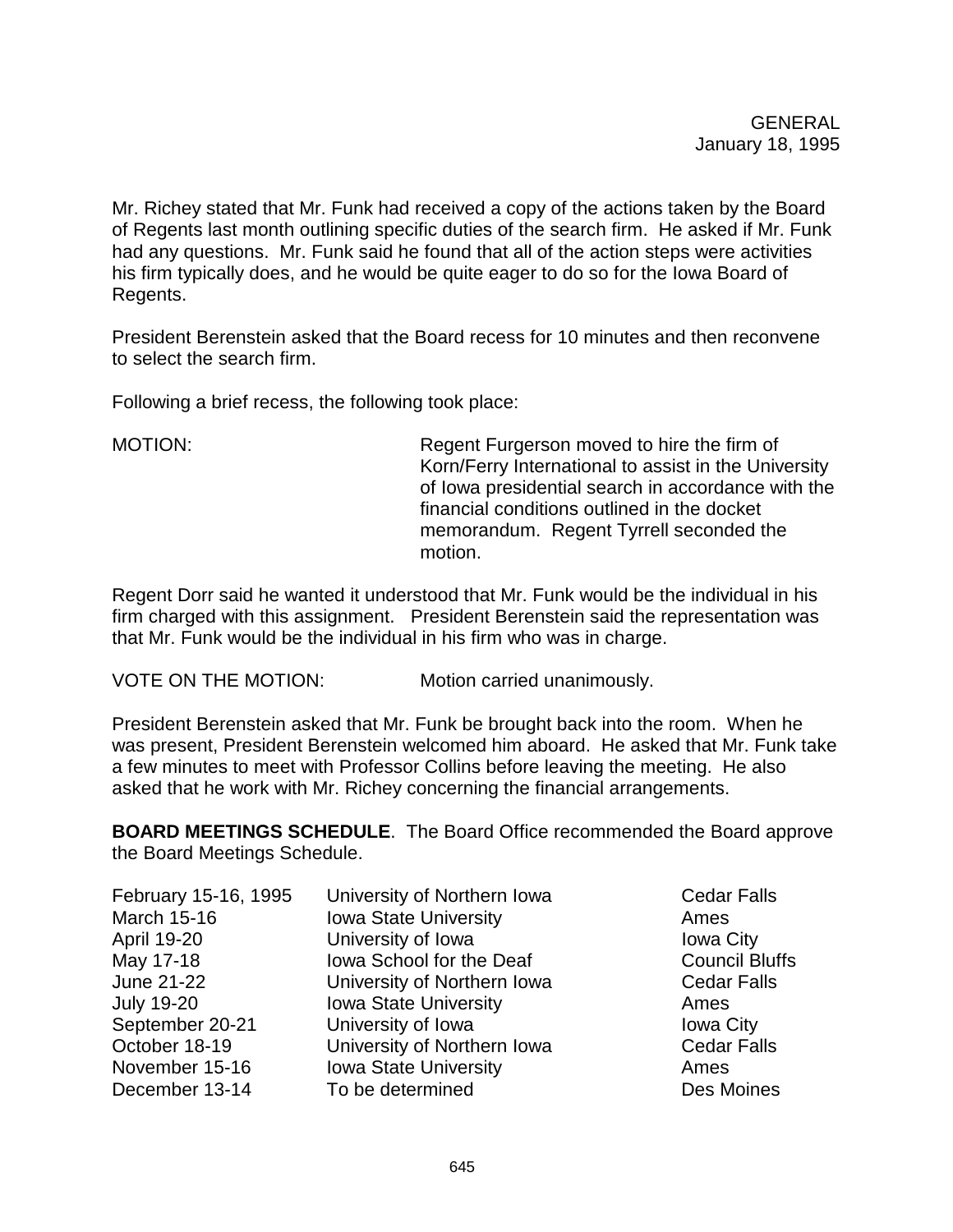GENERAL January 18, 1995

January 17, 1996 Telephonic February 21-22 University of Iowa Internal Communisty of Iowa City March 20-21 **University of Northern Iowa** Cedar Falls April 17-18 **Iowa State University** Ames ACTION: The Board Meetings Schedule was approved, by consent.

President Berenstein then asked Board members and institutional officials if there were additional general or miscellaneous items for discussion. There were none.

**EXECUTIVE SESSION.** President Berenstein requested the Board enter into closed session pursuant to Code of Iowa section 21.5(1)(i) upon the request of an employee whose performance was being considered.

MOTION: Regent Tyrrell moved to enter into closed session. Regent Dorr seconded the motion, and upon the roll being called, the following voted: AYE: Berenstein, Collins, Dorr, Furgerson, Hendricks, Johnson-Matthews, Newlin, Pellett, Tyrrell. NAY: None. ABSENT: None.

MOTION CARRIED UNANIMOUSLY.

The Board having voted at least two-thirds majority resolved to meet in closed session beginning at 2:30 p.m. on Wednesday, January 18, 1995, and adjourned therefrom at 2:55 p.m. on that same that.

## **ADJOURNMENT**.

The meeting of the State Board of Regents adjourned at 2:55 p.m., on Wednesday, January 18, 1995.